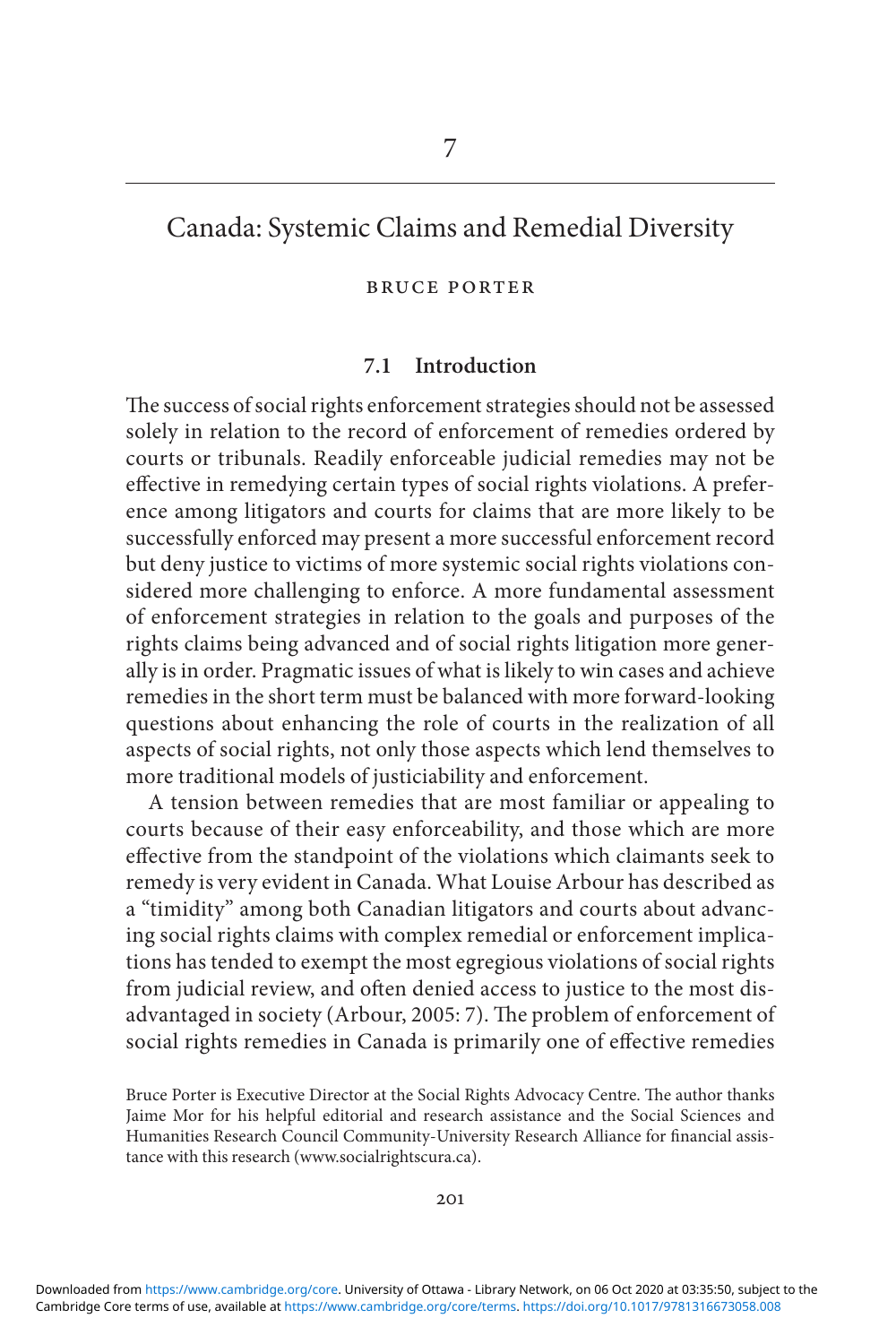not being claimed and ordered rather than one of remedial orders being unenforced. Where governments have been given a period of time to remedy a constitutional violation, they have generally done so, though extensions of time have been sought and granted.<sup>1</sup>

The "notwithstanding clause" under the *Canadian Charter of Rights* and Freedoms (the *Canadian Charter*)<sup>2</sup> permits Parliament or provincial legislatures to explicitly exempt legislation from certain *Charter* rights. Fortunately, the notwithstanding provision has been rarely used, only once to avoid enforcement of a judicial decision. In that case, the Parti Quebecois Government of Quebec, with historical motivation to resist the application of the *Canadian Charter* after it was negotiated without Quebec's support, invoked the notwithstanding clause to preserve certain Quebec language laws after the Supreme Court of Canada found them in violation of the right to freedom of expression under the *Canadian*  Charter.<sup>3</sup> However, after the UN Human Rights Committee considered the same issue in a complaint filed under the Optional Protocol to the *International Covenant on Civil and Political Rights* (ICCPR) and concluded that the provisions also contravened the ICCPR, a subsequent Quebec government amended the legislation. 4

The need for more effective remedies for systemic social rights violations, particularly under the *Canadian Charter*, has been identified as a critical issue in Canada by UN human rights bodies. The UN Special Rapporteurs on adequate housing and on the right to food have visited Canada on missions, and each has emphasized the need for institutional mechanisms through which rights to housing and food can be claimed and enforced. They have emphasized that remedial strategies must include coordinated national strategies, involve a range of actors and a variety of legislative and programmatic measures.<sup>5</sup> Similar recommendations have been made by the UN Committee on Economic, Social and Cultural

- <sup>3</sup> Ford v. Quebec (Attorney General), [1988] 2 SCR 712.
- <sup>4</sup> Ballantyne, Davidson, McIntyre v. Canada, Communications Nos. 359/1989 and 385/1989, U.N. Doc. CCPR/ C/ 47/ D/ 359/ 1989 and 385/ 1989/ Rev. 1 (1993).
- <sup>5</sup> United Nations Human Rights Council, *Report of the Special Rapporteur on Adequate Housing as a Component of the Right to an Adequate Standard of Living, and on the Right to Non- discrimination in this Context* , *Miloon Kothari – Addendum – Mission to Canada (9 to 22*

<sup>1</sup> See, for example, further to the Supreme Court's decision in *Eldridge v. British Columbia (Attorney General)*, [1997] 3 SCR 624 *[Eldridge]*, Application for a Stay of the Decision of the SCC of the 9th of October, 1997, Court File No. 24896. Affidavit of Heather Davidson, sworn the 25th day of March, 1998.

<sup>&</sup>lt;sup>2</sup> Canadian Charter of Rights and Freedoms, Part I of the Constitution Act, 1982, being Schedule B to the *Canada Act 1982* (UK), 1982, c 11 [*Canadian Charter*], section 33.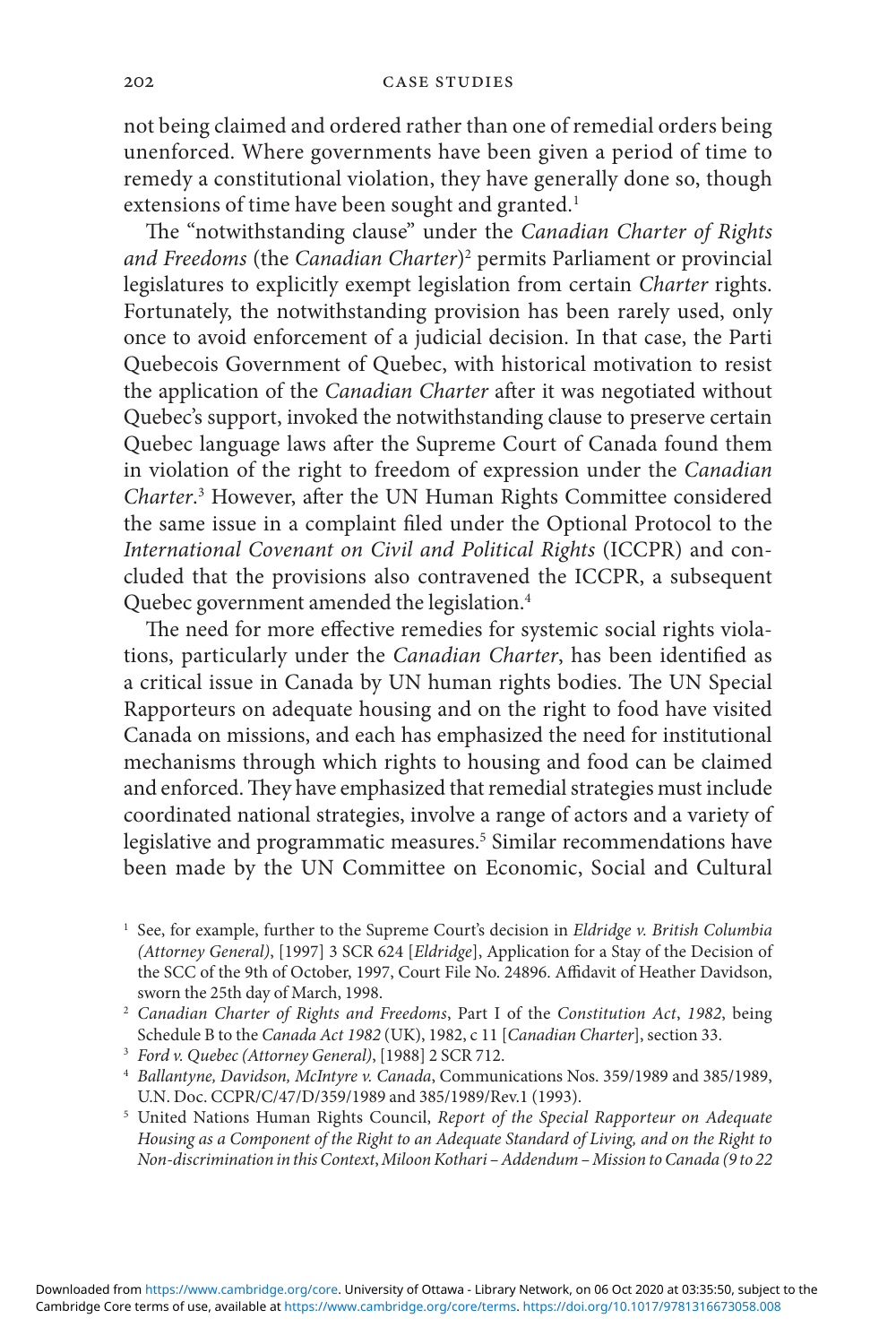Rights in reviews of Canada, by members of the Human Rights Council during Canada's Universal Periodic Review, and by parliamentary committees examining problems of poverty and homelessness in Canada. 6

 Governments in Canada have failed to implement these recommendations and have actively opposed interpretations of the *Canadian Charter*  that would provide effective remedies to violations of social rights. As repeatedly noted by the UN CESCR , governments in Canada have displayed a pattern of "urging upon their courts an interpretation of the *Canadian Charter of Rights and Freedoms* denying protection of Covenant rights."<sup>7</sup> Governments' arguments against more expansive roles for courts in overseeing the implementation of social rights remedies have not, by and large, been endorsed by the Supreme Court of Canada, but the court has also been timid about clearly affirming positive obligations with respect to social rights and has demonstrated a pattern of avoidance of the most critical social rights issues by declining to hear the important cases. 8 Effective remedies to social rights violations can still be demanded under the *Canadian Charter*, and the struggle of poor people in Canada for access to justice is ongoing. The Supreme Court has been clear that broadly framed rights in the *Canadian Charter* , such as the right to security of the person or the right to the equal benefit of the law, can be interpreted so as to include social and economic rights and has recognized that a broad

October 2007), (Tenth session, 2009) A/HRC/10/7/Add.3 (2009); Office of the United Nations High Commission for Human Rights (OHCHR), "Olivier De Schutter, Special Rapporteur on the right to food: Visit to Canada from 6 to 16 May 2012: End-of-mission statement", www.ohchr.org/ EN/ NewsEvents/ Pages/ DisplayNews.aspx?NewsID=12159&LangID=E (accessed 7 August 2014).

- 6 For a description of the many recommendations for rights- based housing and antipoverty strategies, see Porter (2014).
- <sup>7</sup> United Nations Committee on Economic, Social and Cultural Rights, Concluding *Observations: Canada* (thirty-sixth session, 2006), UN Doc E/C.12/CAN/CO/4 & E/C.12/ CAN/CO/5 (2006) at para. 11(b) [Concluding Observations 2006]. A recent example of this pattern is found in the *Factum of the Attorney General of Canada* in the Motion to Dismiss in *Tanudjaja v. Canada* (Ont Sup Ct File no CV- 10- 403688 ) (2011) discussed in later pages; http:// socialrightscura.ca/ documents/ legal/ motion%20to%20strike/ Attorney%20 General%20of%20Canada%20Factum%20- %20Motion%20to%20Strike%20(R2H).pdf
- <sup>8</sup> See, for example, *Jennifer Tanudjaja, et al. v. Attorney General of Canada, et al.*, 2015 CanLII 36780 (SCC), dealing with obligation to take positive measures to address homelessness (discussed in later pages); *Nell Toussaint v. Attorney General of Canada* , 2012 CanLII 17813 (SCC) , dealing with rights of irregular migrants to health care; *Denise Boulter v. Nova Scotia Power Incorporated and Attorney General of Nova Scotia* ; *Yvonne Carvery, Wayne MacNaughton and Affordable Energy Coalition v. Nova Scotia Power Incorporated and Attorney General of Nova Scotia* , 2009 CanLII 47476 (SCC), dealing with access to electricity by households living in poverty.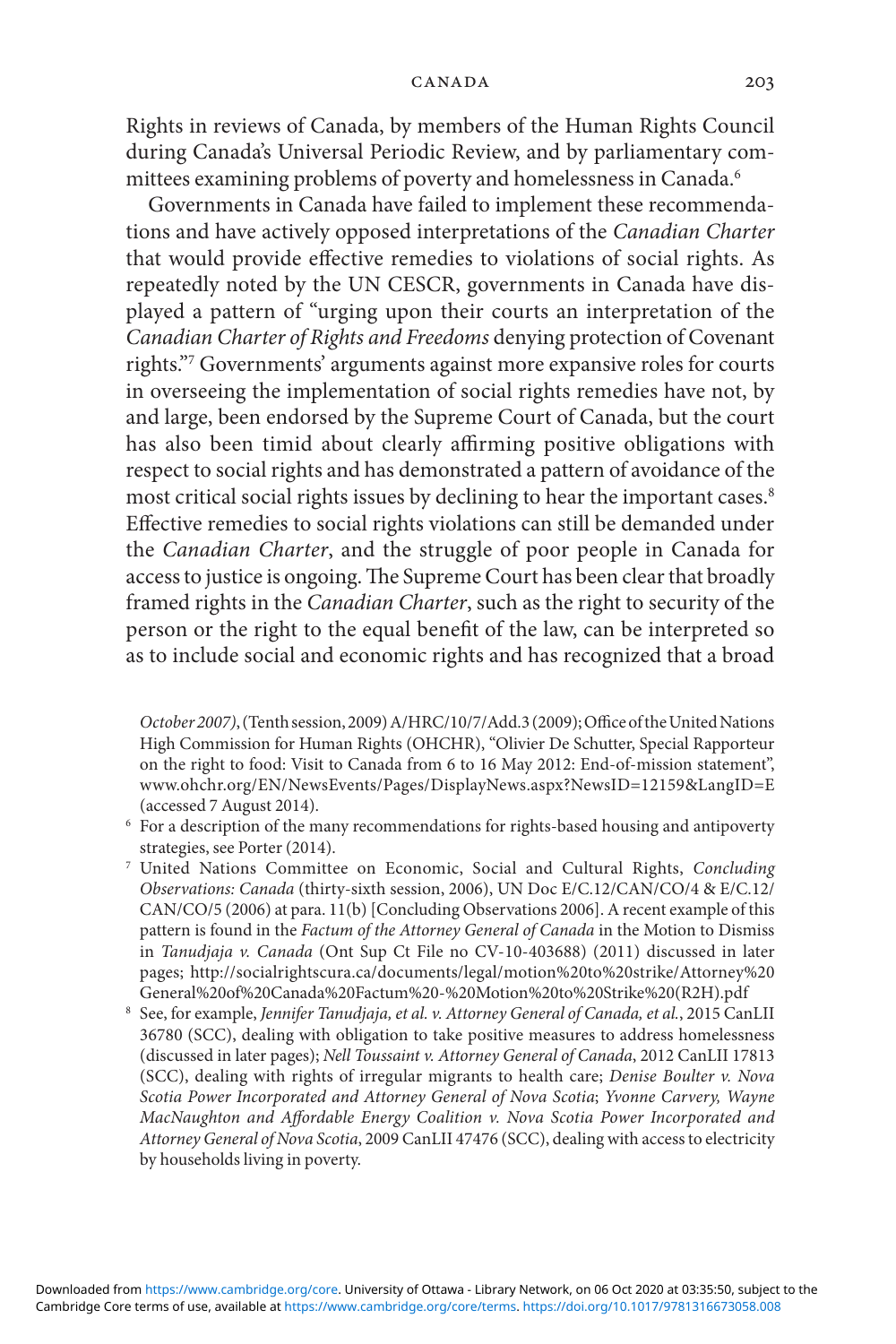range of remedies is available to courts (Porter, 2006; Porter and Jackman, 2008). The court has recognized that the overriding principle must be to ensure that remedies are effective in protecting and vindicating the rights at issue and responsive to the circumstances at hand (ibid.). Nevertheless, lower courts have tended to align their interpretation of rights with what they believe they can immediately remedy , granting motions to dismiss claims for more systemic remedies, and legal advocates have tended to follow suit by avoiding claims which demand of courts more robust remedial and enforcement roles that may prompt strenuous governmental opposition and judicial resistance. 9 Traditional assumptions about limited judicial competence and authority to remedy social rights violations in the manner recommended by UN human rights treaty bodies and adopted by courts in some other jurisdictions continue to pose the greatest obstacle to effective social rights litigation in the current legal landscape in Canada.

In Chapter 3, César Rodríguez-Garavito posits a matrix that describes the actual outcomes of ESC rulings by organizing them into four quadrants. 10 Like the assessment proposed in the present chapter, Rogriguez-Garavito's approach measures enforcement outcomes against the goals of realizing the right in question. However, it is helpful in the Canadian context to consider outcomes not only in relation to goals of particular cases but to also consider the extent to which remedies may be effective in realizing the transformative goals of social rights litigation more generally; the ways in which judicial and litigator preferences for traditional paradigms of judicial enforceability may have left key structural violations unchallenged; and whether more expansive approaches to remedies and enforcement might better address these types of violations, even if they also create new challenges in relation to enforceability. Challenges of enforceability in this chapter are considered in relation to three opposing qualities of remedial strategies: immediate and pre-defined as opposed to ongoing

 9 Two examples of successful motions to dismiss systemic claims so as to deny access to evidentiary hearings are found in the cases of *Canadian Bar Assn. v. British Columbia* , 2008 BCCA 92 in which a systemic remedy for inadequate civil legal aid had been sought, and

*Tanudjaja v. Canada (Attorney General)*, 2014 ONCA 852 (CanLII).<br><sup>10</sup> Rodriguez identifies the following four types of outcomes: (1) a "paper ruling" occurs when there is neither meaningful enforcement of the ordered remedy, nor any real positive impact on the rights in question in the aftermath; (2) "winning by losing" occurs when there is no meaningful enforcement of the ordered remedy, but the decision has a positive impact on the situation notwithstanding; (3) "zero-sum litigation" occurs when meaningful enforcement does take place, but the results either hinder, or do nothing to affect a positive impact on the actual rights in question; and (4) "positive- sum litigation" occurs when there is both meaningful enforcement of the remedy, and positive impacts result.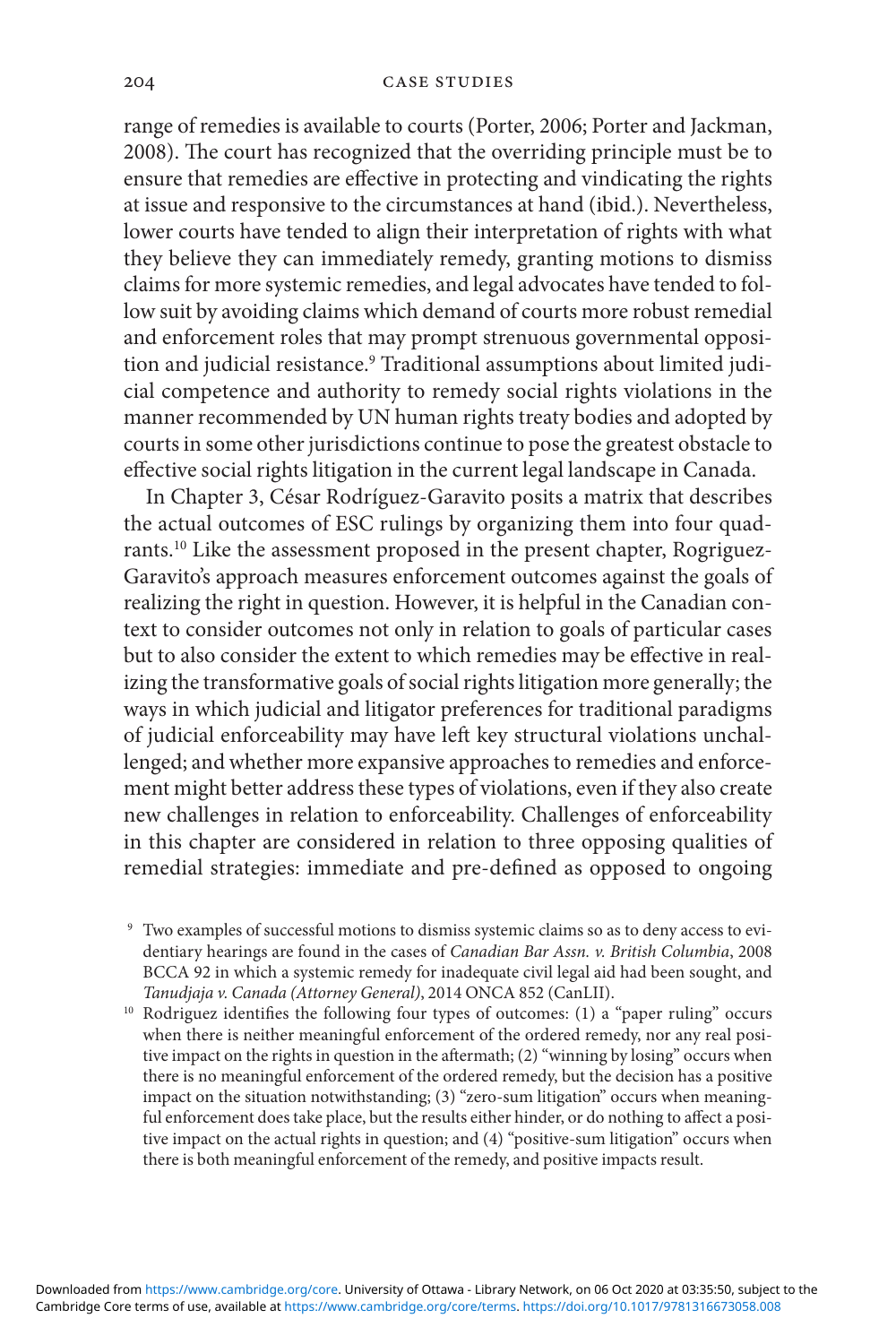and fashioned through a process (hard vs. soft11); discrete (engaging one provision, entitlement or action and one respondent) as opposed to multifaceted (engaging multiple entitlements and/or various actors); and corrective (of a flaw or omission in an existing program, law or entitlement) as opposed to transformative (of existing entitlement systems).

The aim of this chapter is not to derive statistical conclusions about successful enforcement outcomes in Canada. It is too early to assess social rights enforcement strategies in Canada solely on the basis of past outcomes. This might simply reinforce existing systemic patterns of exclusion that operate in Canada's justice system by limiting litigation strategies to those that win by conforming to traditional remedial and enforcement models but which may have excluded the most marginalized claimants and the most important claims. Rather than measuring enforcement outcomes within a justice system that has denied access to justice to many social rights claimants, this chapter provides a broader lens through which to consider effectiveness. Hopefully this perspective can help ensure that the choice of remedial strategies in different circumstances is properly informed by the broader principles of access to justice and inclusiveness and is consistent with transformative goals of social rights practice.

 Social rights litigation remains a work in progress in Canada. While it is too early to limit litigation and enforcement strategies to those which have succeeded in the past, or to give up on more transformative models that have failed, it is nevertheless important to continue to learn from our experiences. There is, of course, no universally preferred social rights remedial and enforcement strategy. The choice of strategy must be considered on a case-by-case basis, and the needs and motivation of the rights claimants will always be a critical factor. Social rights claimants do not always aspire to achieve broader structural change or transformative effect. If a claimant requires only a correction to an existing entitlement system in order to secure housing, food, or health care, perhaps qualifying for an already existing benefit, the most effective and appropriate remedy in the circumstances may be one of immediate application, applying to a single entitlement, identifying a single respondent government. 12

<sup>&</sup>lt;sup>11</sup> For a parallel discussion of "soft" versus "hard"remedies in international law, see Abbott and Snidal (2000).<br><sup>12</sup> An example of this remedial approach is found in the case of *Toussaint v. Canada* (Attorney

*General)* , 2011 FCA 213 (CanLII), http:// canlii.ca/ t/ fm4v6 and *Canadian Doctors for Refugee Care v. Canada (Attorney general)* , 2014 FC 651 (CanLII), http:// canlii.ca/ t/ g81sg where positive obligations to protect the right to life of migrants by providing access to health care were addressed by challenging exclusions from or cuts to an existing program,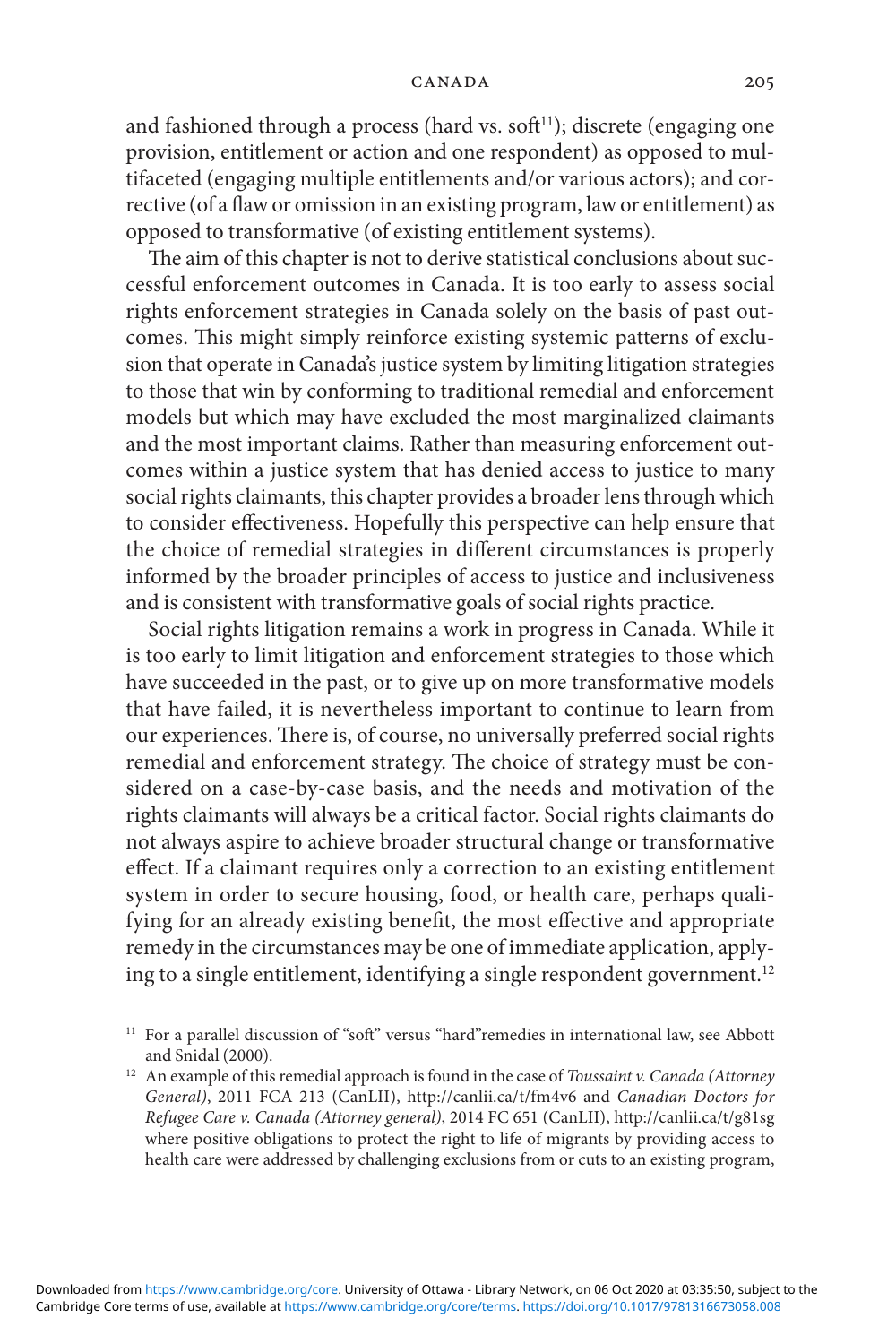In other cases, as in the challenge to homelessness described in later pages, claimants may undertake litigation with clearly transformative aims, identifying multiple entitlements and respondents and demanding the implementation of ongoing strategies with meaningful engagement of stakeholders. It is important to ensure that a range of remedial and enforcement strategies are employed and effective enforcement is in place in all cases.

 A potentially unifying concept applicable to both individual claims to discrete benefits and to systemic claims with more transformative goals is the concept of "reasonableness." The concept has been applied in both domestic and international law to assess whether programs and policies, as well as individual decisions regarding particular benefits, are compliant with social rights obligations to progressively realize rights through appropriate budgetary, legislative and policy measures (Porter, forthcoming). The emerging jurisprudence of the Supreme Court of Canada affirms a similar standard of rights-compliant "reasonableness" that can be applied to a range of decisions, laws of policies. As will be explained below, it applies, in different ways, to reasonable limits under the *Canadian* Charter of Rights and Freedoms,<sup>13</sup> to the obligation to reasonably accommodate needs of disadvantaged groups, and to administrative law standards of reasonableness applied to the exercise of discretionary authority and to administrative decisions. While the reasonableness standard raises distinctive enforcement challenges associated with a more contextual, value-informed standard, it will be argued that the risks of this "softer" enforcement model are often outweighed by the transformative potential of a standard of rights- informed decision making that applies to a broad range of actors and policies, and is informed by and consistent with international human rights values and norms.

 Litigation designed around remedial and enforcement strategies to address systemic violations of social rights in Canada may result in a less impressive enforcement scorecard than has been the case with the more traditional remedies ordered by Canadian courts. Remedies which engage multiple programs and policies, to be formulated and implemented over

the Interim Federal Health Programme. The result of this strategy was a formal win in the case of *Canadian Doctors for Refugee Health Care* but a strategic loss on the question of positive obligations to ensure access to health care. In the case of *Toussaint v. Canada* the claim was unsuccessful at the Federal Court of Appeal and has been submitted as a communication to the UN Human Rights Committee . See *Nell Toussaint v. Canada* HRC No 2348- 2014, www.socialrightscura.ca/ eng/ legal- strategies- right- to- healthcare.html . 13 *Canadian Charter* , section 1.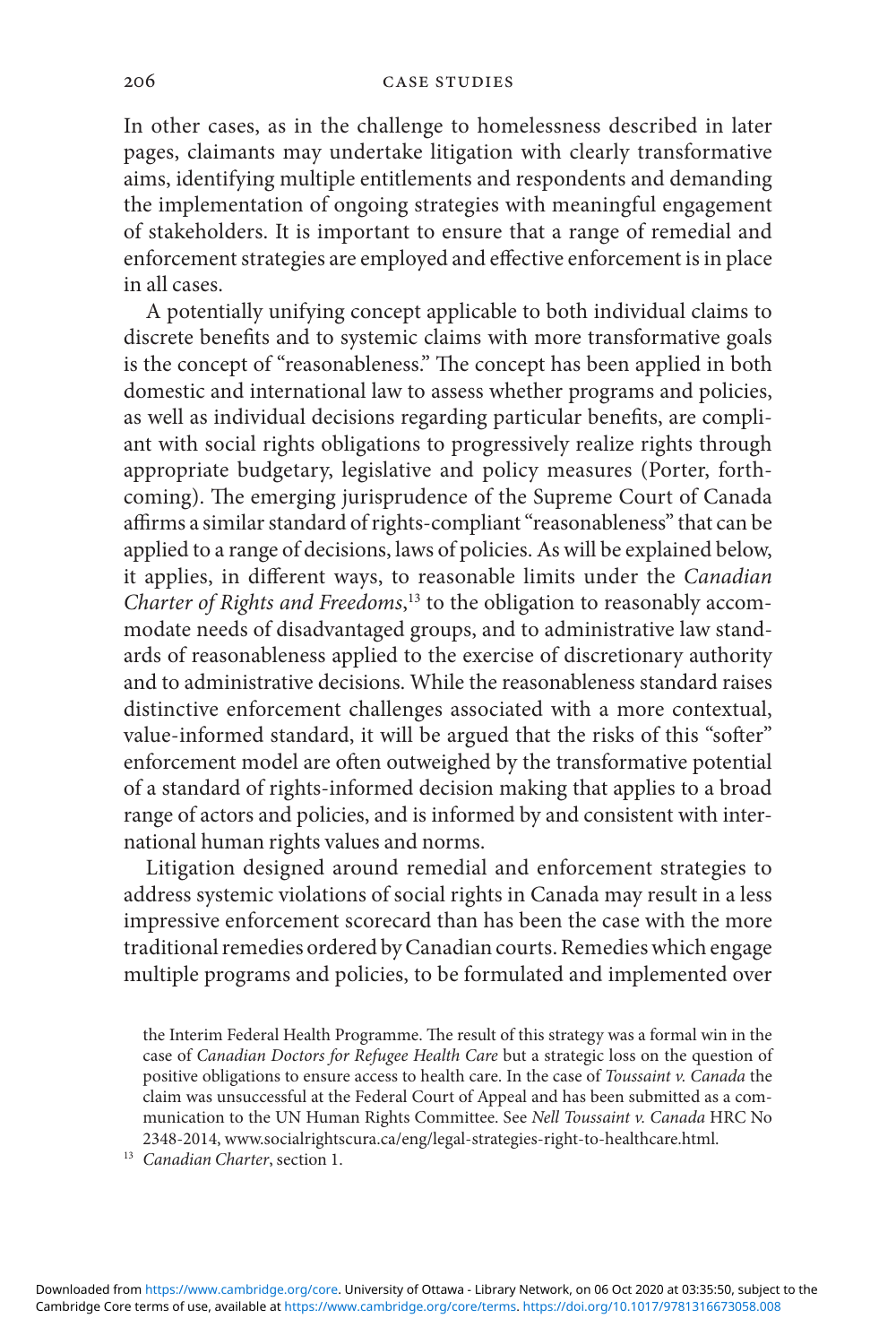time by a range of actors, raise significant challenges for enforceability. Sometimes it will be more practical to avoid these challenges and to aim for more incremental change through discrete and immediate remedies. However, it is important to balance these considerations with the longerterm effect of an ongoing failure to claim remedies that are responsive to the systemic violations of social rights experienced by many of the most marginalized groups. Those who are living in poverty or homelessness in Canada are rarely victims of only one discrete violation of their rights. Identifying effective remedial and enforcement strategies must remain a contextual endeavor that is dependent on the nature of the violation and the claim being advanced and which remains true to the inclusive vision of access to justice that must be a guiding principle of social rights practice.

## **7.2 Th ree Dimensions of Remedies and Enforcement**

## *7.2.1 Hard versus Soft*

 Constitutional remedies that strike down particular legislative provisions, or that "read in" the provision of benefits that were previously denied, fall into the category of "hard" remedies. That is, the remedies ordered by courts in these cases are defined by the court and have immediate effect. These types of remedies have been applied in a number of social rights cases in Canada; generally speaking, they have been effective and have not raised issues with respect to governmental compliance. 14

"Soft" remedies, by contrast, are those in which courts put in place a process through which the appropriate remedy is to be fashioned in the future. Soft remedial options in constitutional litigation in Canada have relied on declaratory orders of various sorts. In some cases declarations have simply provided guidance to governments about their constitutional obligations, and the courts have left it up to the government to decide if and in what manner to apply the court's guidance. In other cases courts have put governments on notice that one or more rights have been violated, established

<sup>&</sup>lt;sup>14</sup> An example of a striking down remedy, declaring a provision to be of no force and effect, is the case of *Nova Scotia (Workers' Compensation Board) v. Martin; Nova Scotia (Workers' Compensation Board) v. Laseur* , 2003 SCC 54 [2003] 2 SCR 504, in which workers' compensation benefits were extended to apply to those with chronic pain. The best example of a "reading in" remedy in the field of social rights in Canada is the case of *Sparks v. Dartmouth*/ *Halifax County Regional Housing Authority* , (1993), 119 NSR (2d) 91 [ *Sparks* ], which extended security of tenure protections to residents of public housing. These cases will be discussed soon.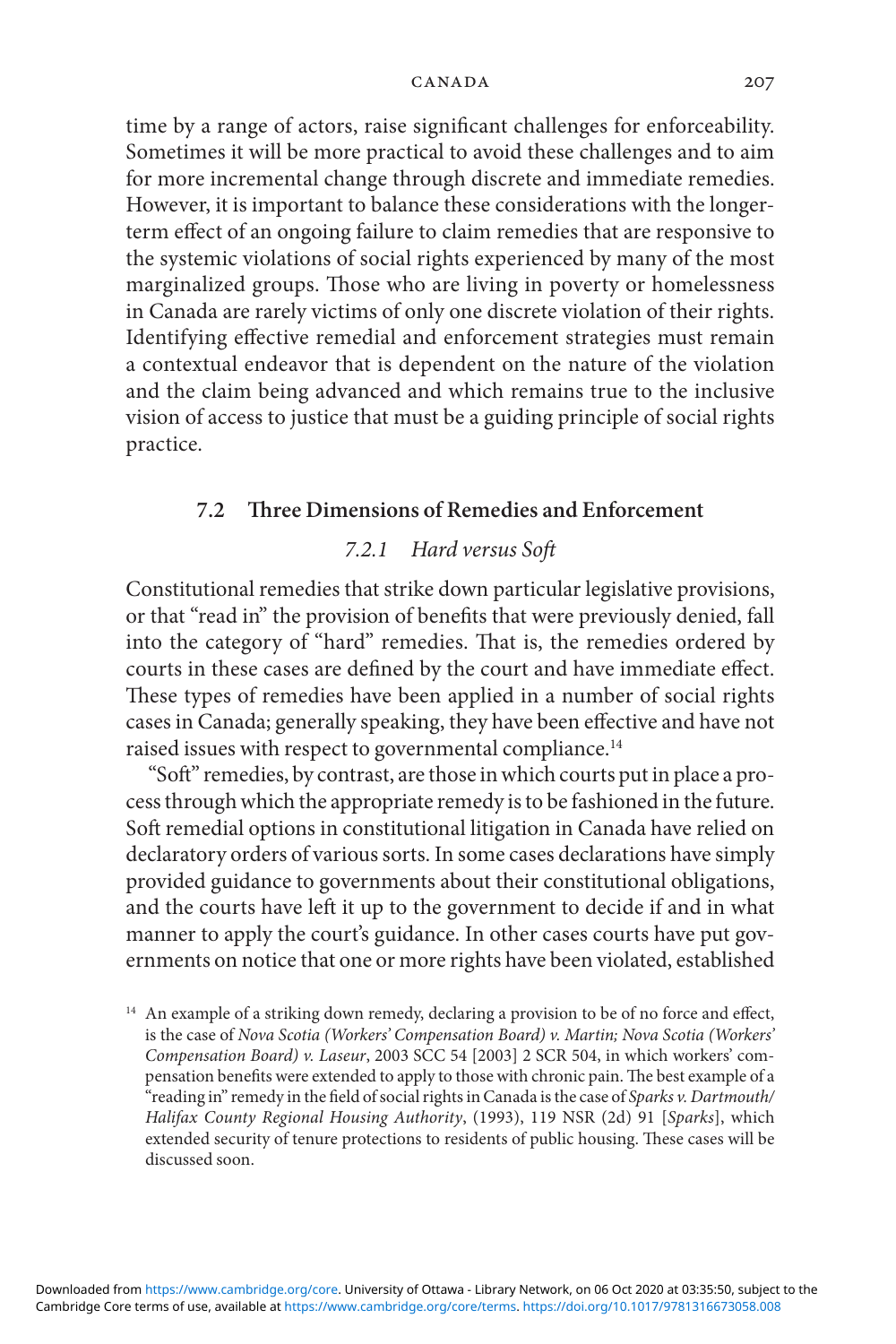the parameters for what is needed to remedy the violation and provided governments with time to design and implement necessary changes. 15

Some types of law and judicial roles are limited to softer declaratory remedies. International human rights law is not directly enforceable by courts in Canada if it has not been incorporated by domestic legislation. However, under their jurisdiction to answer questions referred to them by governments, courts in Canada have provided advice to resolve legal uncertainty about international law. 16 Courts may issue declaratory judgments on legal issues for purely extra-judicial purposes, such as to inform political negotiations. 17 More robust approaches are generally applied, however, when constitutional rights have been found to have been infringed by existing legislation and new or revised legislation is necessary to remedy the violation. In these cases, courts have suspended the declaration of invalidity in order to provide the government with time to implement an appropriate remedy before the impugned legislation is rendered of no force and effect.<sup>18</sup> Recent litigation strategies in Canada have also applied tools such as reporting requirements, timetables, monitoring , benchmarks, and designated participatory mechanisms as important components to make suspended declarations of invalidity more effective.<sup>19</sup> Such remedies may be strengthened by the court retaining jurisdiction, assuming a supervisory role to ensure that appropriate processes are implemented and outcomes achieved within a reasonable time.<sup>20</sup>

As will be described below, Canadian social rights litigation has benefitted from softer remedies through which courts provide necessary guidance as to the government's responsibilities and leave time for the remedy to be designed and put in place. The implementation of a process to remedy a violation over a period of time has facilitated more meaningful participation by stakeholders and encouraged the development and implementation of new programs.<sup>21</sup> There is the risk, of course, that softer remedial orders allow governments to implement weaker remedies than the court

- <sup>15</sup> A good example of a "softer" remedy of this sort is the well-known decision in *Eldridge*.
- 
- <sup>16</sup>*Reference re Secession of Quebec* , [1998] 2 SCR 217. 17 *Manitoba Metis Federation Inc. v. Canada (Attorney General)* , 2013 SCC 14 at para 131; *Dumont v. Canada* (Attorney General), [1990] 1 SCR 279 at 280.<br><sup>18</sup> *Schachter v. Canada, [1992] 2 SCR 679*; and Roach, (2002) A good example of the use of
- a suspended declaration in relation to the right to health is the well-known decision in *Eldridge* . 19 See discussion of *Tanudjaja v. Attorney General (Canada)* , 2013 ONSC 1878 . 20 *Doucet- Boudreau v. Nova Scotia (Minister of Education)* , at para. 136; Roach, Kent, and
- 
- Budlender, Geoff (2005); and Roach, (2013).<br><sup>21</sup> See the discussion of *Eldridge*.
-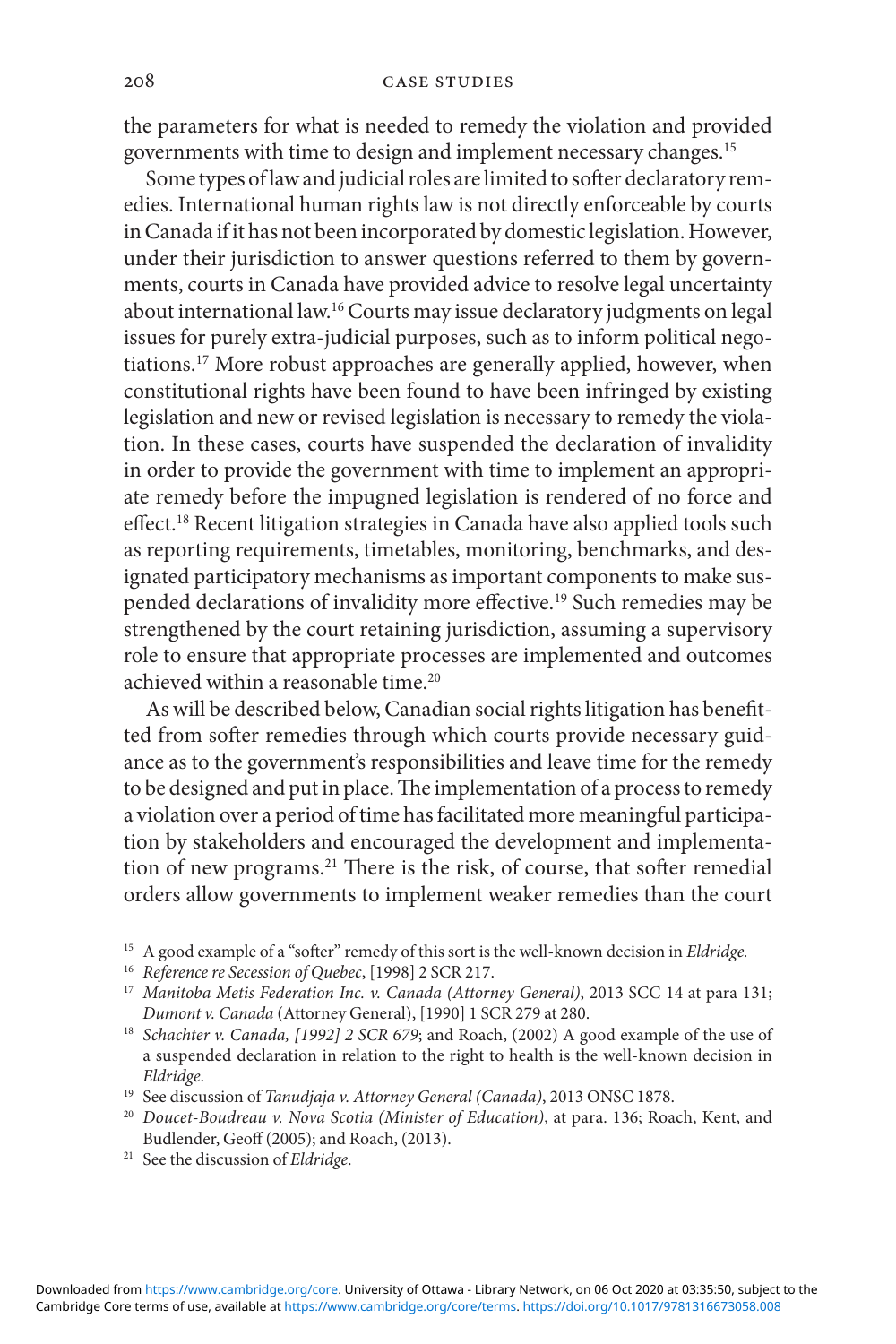might have ordered, or preserve structural inequality in the design of new programs that might have been better addressed through an immediate order extending existing legislation or programs to include excluded groups. 22 As will be seen below, this risk has materialized in some cases in Canada. Where weaker remedies have ensued, however, the problem has not been governmental noncompliance with the judgments of courts, but rather a lack of commitment by courts and governments to substantive equality and to democratic participation of marginalized and disadvantaged groups. As will be argued below, there is a need to reconfigure constitutional "dialogue" in Canada, usually conceived as a two- way dialogue between the judicial and legislative branches, into a democratic conversation which meaningfully engages rights claimants and a range of institutional actors in the remedial and enforcement process. Reconfiguring soft remedies to better promote democratic values can play an important role in addressing the democratic deficit that currently exists in Canada.

### *7.2.2 Discrete versus Multifaceted*

 A second dimension to be considered in assessing the tension between enforceability and effectiveness is the extent to which remedies engage with more than one piece of legislation or discrete benefit, or more than a single respondent. Even softer remedies that provide a particular government with time to remedy an under-inclusive legislative or benefit scheme may not be adequate to address structural violations of social rights which relate to the interaction of multiple programs and legislative schemes or systemic patterns of administrative decision making. Effective remedies to poverty, homelessness, and social exclusion often need to reach beyond a particular program or piece of legislation to address structural causes. As Amartya Sen's early work on famines discovered, systemic social rights violations are usually rooted in "entitlement system failures" that extend well beyond any single program or entitlement (1988). Effective social rights remedies in Canada will often require comprehensive strategies and broad programmatic reform extending over a number of interrelated program areas such as income assistance, housing subsidy and wage protections (Porter, 2014).

 It is also important to consider the unique challenges of federalism and modern systems of governance in designing strategies for

<sup>22</sup> See the discussion of *Dunmore v. Ontario (Attorney General)* [2001] 3 SCR1016, 2001 SCC 94.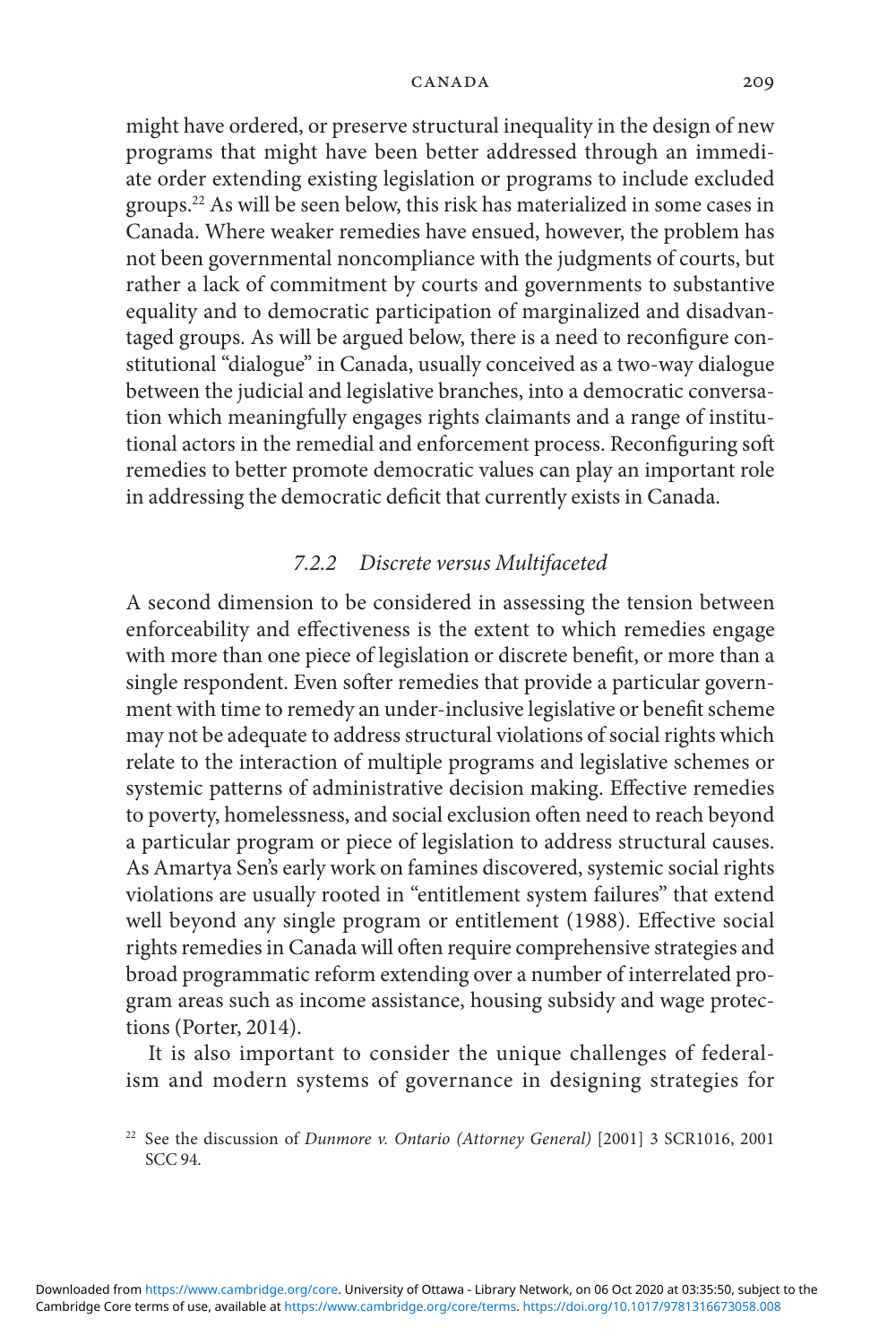enforcing social rights in Canada. Many social rights violations involve interdependent and overlapping jurisdiction of federal, provincial/territorial, and municipal levels of government. Social rights claims may not always conform to the traditional "citizen- versus- state" framework – even if that is formally how domestic constitutional or international human rights claims must be structured. Those who are actually assigned the responsibility of ensuring the realization of rights ("dutybearers") may include private actors, nongovernmental organizations, or multiple levels of government spanning local to federal. All of these actors are likely bound together in webs of delegated responsibilities and jurisdictional overlap, whereby their roles become increasingly mixed. Civil society organizations, traditionally tied to rights claimants, have become increasingly engaged in providing or administering services or programs, thus straddling both the claimant and respondent sides of rights claims. The traditional model of judicial remedy in which the court simply orders the state to provide an entitlement that has been denied or to cease an action that has violated a right, is often inadequate. Remedies and enforcement strategies must address the different roles that states play, not only in legislating but also in ensuring that a range of actors behave in a manner that is consistent with the realization of social rights. 23 Courts may be required to design remedies so as to play more of a facilitative role in provoking action by multiple actors and institutions. 24 As will be described, social rights strategies in Canada have recently attempted to address these kinds of challenges by naming multiple respondents and incorporating orders for joint remedial responses by various levels of government. These too, of course, raise unique issues of enforceability.

- <sup>23</sup> A connection may be drawn between the notion of "hard" versus "soft" remedies and what Sabel and Simon refer to as "command- and- control" versus "experimentalist" approaches to structural remedies in public litigation. "Command-and-control regulation ... takes the form of comprehensive regimes of fixed and specific rules set by a central authority. These rules prescribe the inputs and operating procedures of the institutions they regulate. By contrast, experimentalist regulation combines more flexible and provisional norms with procedures for ongoing stakeholder participation and measured accountability" Sabel and Simon (2004), at 1019 and 1067-1073. For a discussion of "soft" remedies in the Canadian
- and South African contexts, see Roach and Budlender (2005).<br><sup>24</sup> Abram and Antonia Chayes contend that both governments and the public prefer "treaties with teeth," referring to enforcement models that make use of immediate and coercive sanctions. They contrast this "enforcement model" with their own "managerial model," which tends toward employing "softer," ongoing remedies that may be more novel and less popular, but ultimately more successful in achieving the desired effects. For a discussion of the effectiveness of differing types of remedies, see Chayes and Chayes (1995), chapter 1.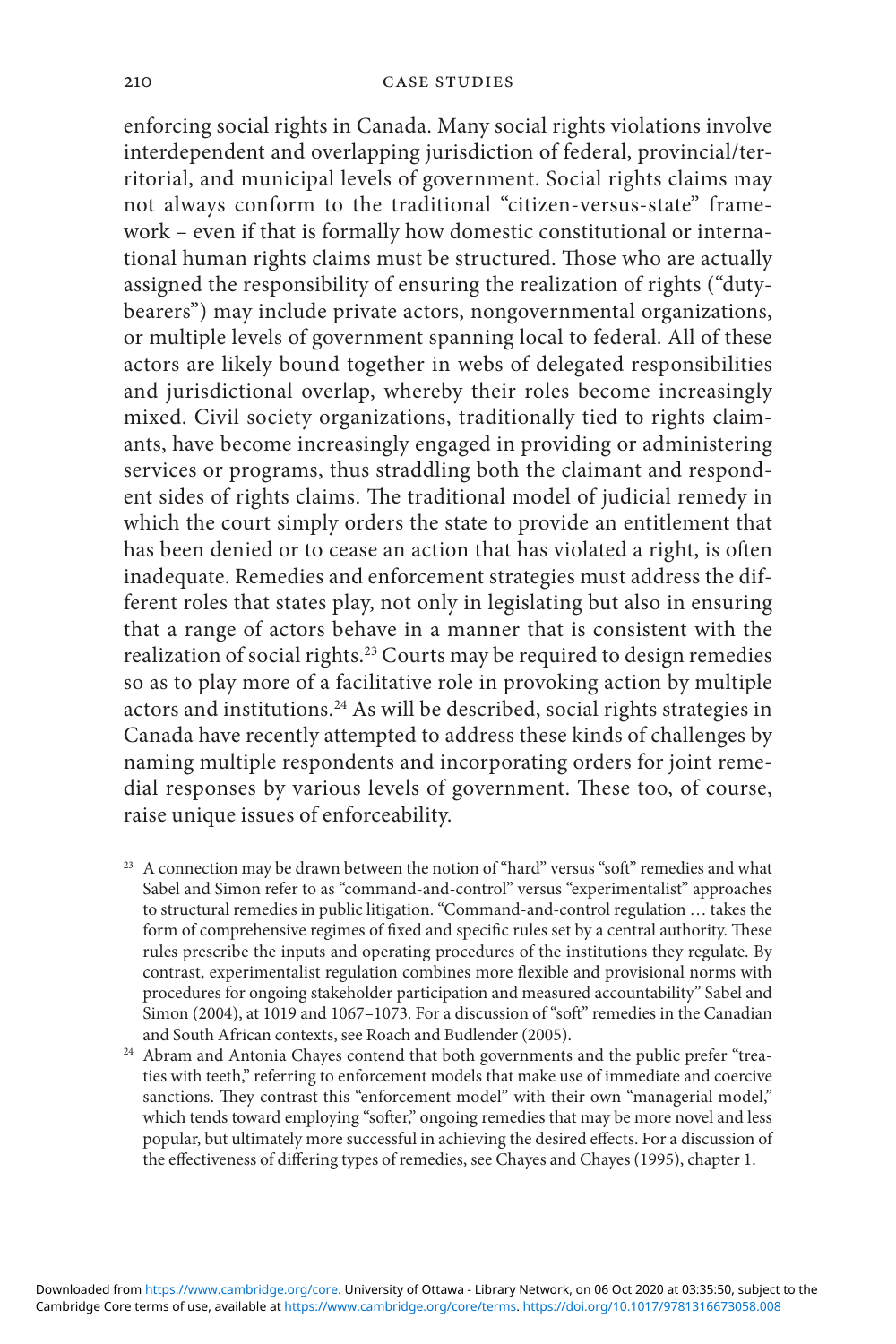### *7.2.3 Corrective versus Transformative*

 Realizing social rights is not simply a matter of changing legislative or benefit schemes so as to ensure access to housing or food as social goods. In affluent countries such as Canada, where poverty, homelessness, and other social rights violations are manifestations of increasing inequality and social exclusion, social rights remedies must also address the marginalization, exclusion, discrimination, and stigmatization that give rise to these violations of social rights. It is not enough to address unmet needs. Social rights practice must also address the social construction of need through inequality and exclusion.

A reaffirmation of human rights values is a critical component of the creation of a more inclusive social rights architecture, in which access to justice and the role of the courts in safeguarding and promoting human rights values must play an important role. The transformative dimension of remedial strategies extends beyond specific legislative or programmatic entitlements being claimed to a broader commitment to the struggle to realize social rights. While transformative strategies tend to be associated with future-oriented (softer) remedies and multiple actors and entitlements, there may also be transformative dimensions to individual claims addressing discrete denials, particularly where denials are associated with discrimination or stigmatization. It is therefore important to also consider this third axis, assessing whether remedial and enforcement strategies are able to effect broader social transformations through the claiming and judicial enforcement of social rights.

## **7.3 Enforcement Experiences of Social Rights Remedies under the** *Canadian Charter*

## *7.3.1 Negative Rights Claims*

 Negatively oriented remedies which place limits or invalidate government action are the most familiar and comfortable forms of remedies for courts to enforce in Canada. Enforcement challenges are largely circumvented if courts declare laws or policies invalid or of no force and effect, rather than fi nding that some kind of positive action is required. Under the *Canadian Charter*, negative rights remedies of immediate effect may include reading down, severance, and declarations of invalidity.

Negative rights remedies of immediate effect are generally more suited to civil and political rights claims, and the predominance of a negative rights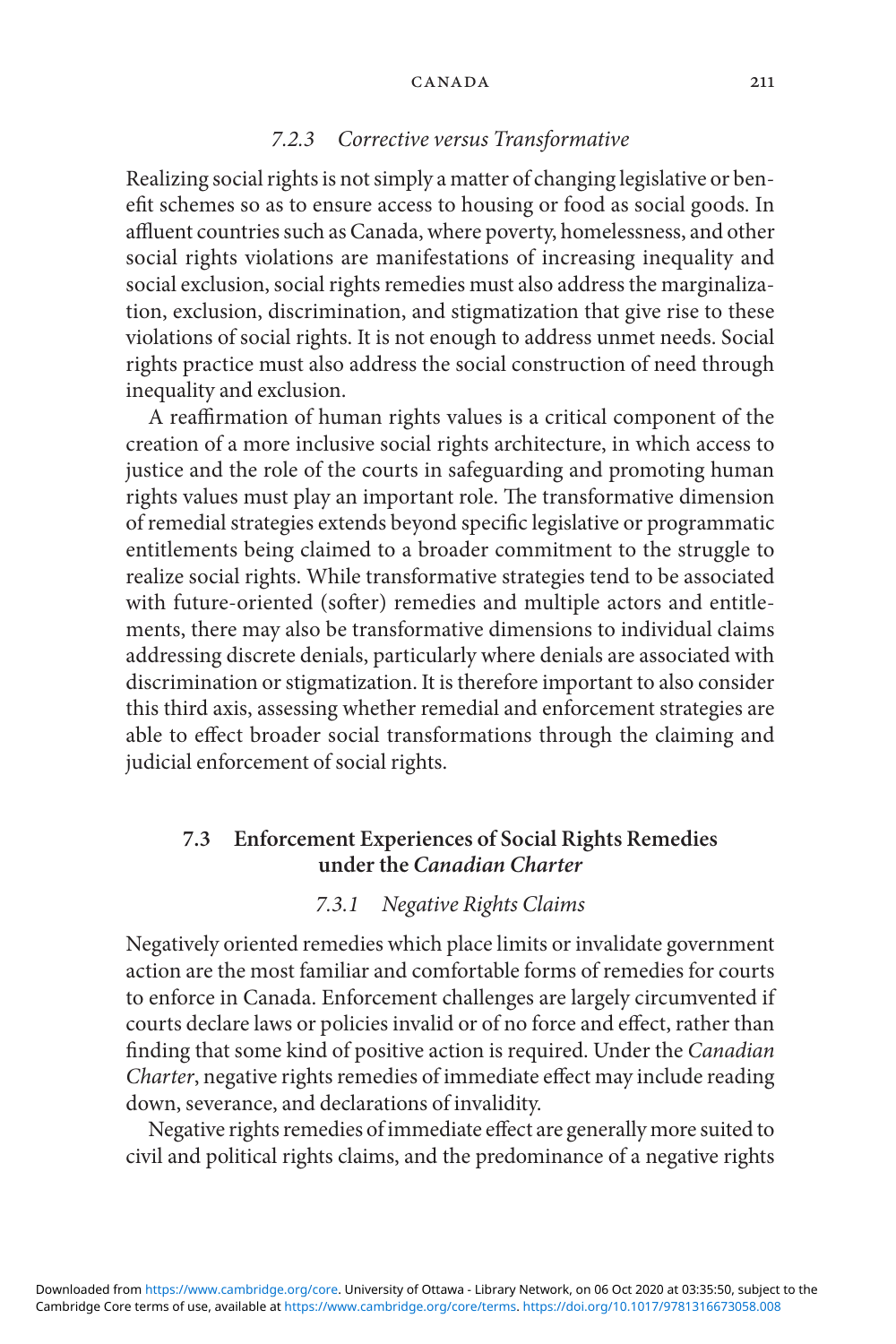#### 212 CASE STUDIES

paradigm for constitutional remedies in Canada has been one of the most serious obstacles to social rights claims. Nevertheless, negative rights remedies have sometimes proven to be effective in generating positive rights outcomes, both through their immediate effect and often, more fundamentally, through advances made in the interpretation of *Canadian Charter*  rights. The leading example of this is the Supreme Court of Canada's decision in *R v. Morgentaler*,<sup>25</sup> in which restrictions on abortion services under the *Criminal Code of Canada* were challenged as violating women's right to the security of the person under section 7 of the *Canadian Charter*. The striking down remedy in that case had the immediate effect of ensuring dramatically improved access to safe abortions for and represented a significant advance in challenging systemic discrimination against women in access to health care. The decision also gave a significant impetus to the broader struggle for women's equality rights by securing a rightsbased legal victory on a critical issue after years of political mobilization and advocacy. Interpreting the right to security of the person to include access to health care for women was a significant advance in ensuring more expansive interpretations of the *Canadian Charter* . However, the restriction of the remedy to a striking down remedy meant that the court did not address governments' positive obligations to provide services. The legacy of that inadequacy in the remedy remains an issue today, with certain regions failing to provide the services necessary for access to abortions. 26

In *Victoria (City) v. Adams*,<sup>27</sup> the British Columbia Court of Appeal struck down components of a bylaw prohibiting homeless people from erecting temporary shelters in public parks. The court largely upheld the decision of the B. C. Supreme Court, which had relied on commitments made by Canadian governments to UN bodies to support an interpretation of the right to life and security of the person in section 7 of the *Canadian Charter*  consistent with recognition of the right to housing.<sup>28</sup> Although they were only applied in a negative rights framework in this case, the interpretive principles affirmed by the trial judge did establish the connection between

the right to life in the *ICCPR* imposes obligations on governments to provide basic necessities. See United Nations Human Rights Committee, *Supplementary Report of Canada*  in Response to Questions Posed by the United Nations Human Rights Committee (March 1983) UN Doc CCPR/C/1/Add.62 (1983) at 23.

<sup>&</sup>lt;sup>25</sup> R v. Morgentaler, [1988] 1 SCR 30.<br><sup>26</sup> National Abortion Federation (undated), "Access to Abortion in Canada," www.prochoice .org/ canada/ access.html . 27 *Victoria (City) v. Adams* , 2009 BCCA 563; 2008 BCSC 1363 [Adams]. 28 Ibid ., para 98; Canada also stated to the United Nations Human Rights Committee that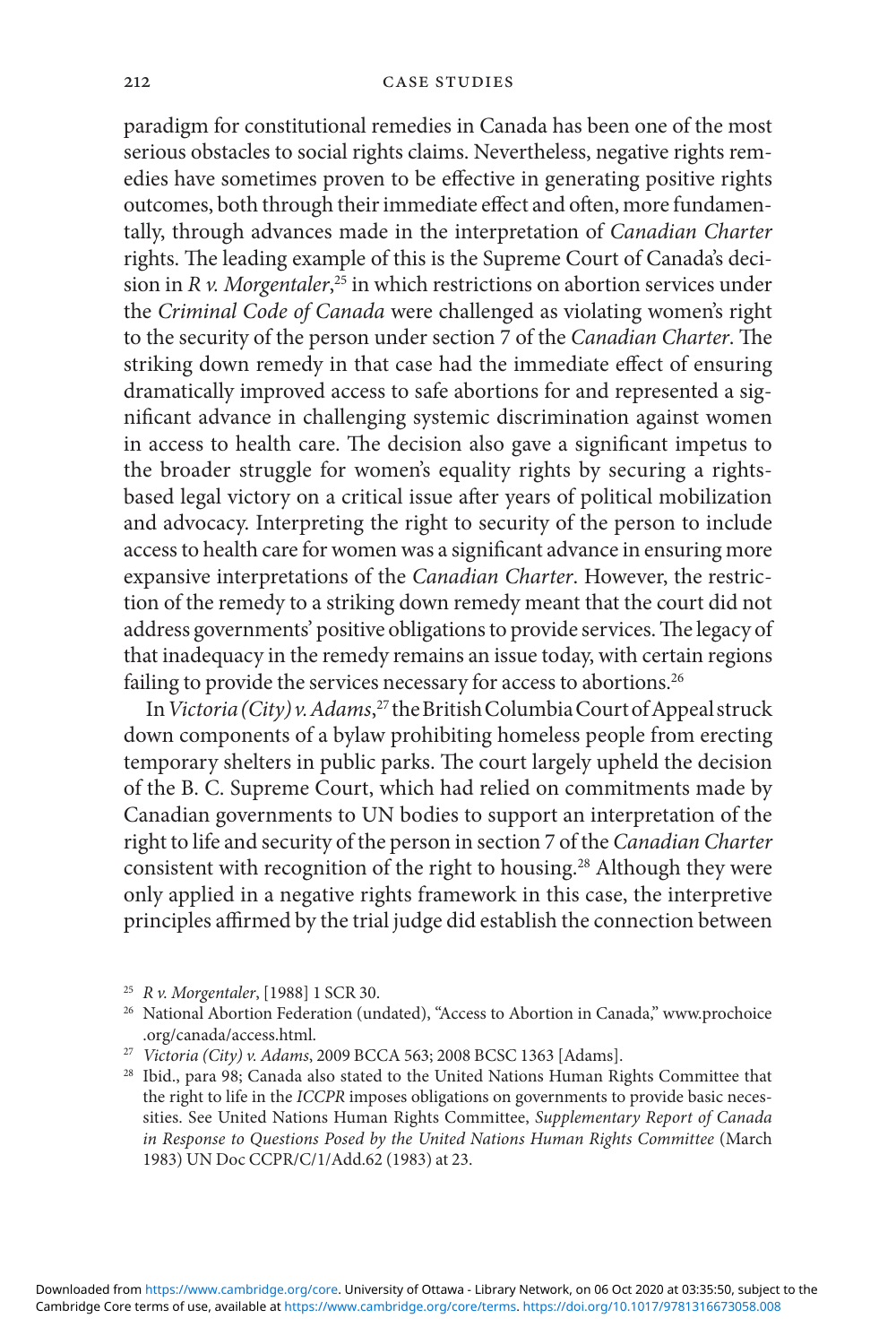the right to housing under international human rights law and the right to security of the person under the *Canadian Charter*. There was, in addition, an indirect positive rights component to the decision. The court ruled that the declaration of invalidity may be terminated if improvements to shelter and housing programs removed the need for homeless people to sleep in parks, such that the bylaws no longer violated section 7 of the *Canadian Charter*  – for example, if the City of Victoria could demonstrate that the number of homeless people does not exceed the number of available shelter beds. Although the court recognized that the trial court's ruling would likely require some responsive action by the city to address the inadequate number of shelter beds in Victoria, it declared that: "[t] hat kind of responsive action to a finding that a law violates s. 7 does not involve the court in adjudicating positive rights."<sup>29</sup> The court's reluctance to engage with positive rights meant that the immediate effect of the remedy in *Adams* was simply to permit homeless people to continue to erect temporary overnight shelters in parks. In the longer term, however, the decision may have had some impact in encouraging governments to address the broader systemic issues leaving people to rely on erecting tents or cardboard shelters overnight in parks.

 In 2008, the City of Victoria established the Greater Victoria Coalition to End Homelessness, which has added nearly 250 units of permanent, supported housing for people who were formerly homeless (Greater Victoria Coalition to End Homelessness, 2014). The City of Victoria's homelessness initiatives have "now moved towards more permanent housing rather than shelter, and towards attacking the problem of poverty, including the high cost of rental accommodation" (Acker, undated). These initiatives, however, have not kept pace with demand, as rental prices continue to increase, and rental affordability decreases,<sup>30</sup> and shelter use continues to rise in Victoria. 31

Advocates hoped that the decision in *Victoria v. Adams* might affect positive change in other communities in British Columbia but this does not seem to have been the case.<sup>32</sup> After the release of the decision, the

<sup>&</sup>lt;sup>29</sup> *Adams*, at paras. 95–96.<br><sup>30</sup> Ibid.

<sup>&</sup>lt;sup>31</sup> In 2010/2011, the emergency shelter occupancy rate was 95 percent compared to 86 percent in 2008/2009 (Greater Victoria Coalition to end Homelessness (2014)).<br><sup>32</sup> See Pivot Legal Society (undated). Under the bylaw, any person who sets up a tent or other

structure on City property is at risk of receiving a \$1,000 fine, unless they apply for a costly permit. See also City of Vancouver (2014). King (undated), *Statement by Douglas King in Personal Email Correspondence*, on file with the author.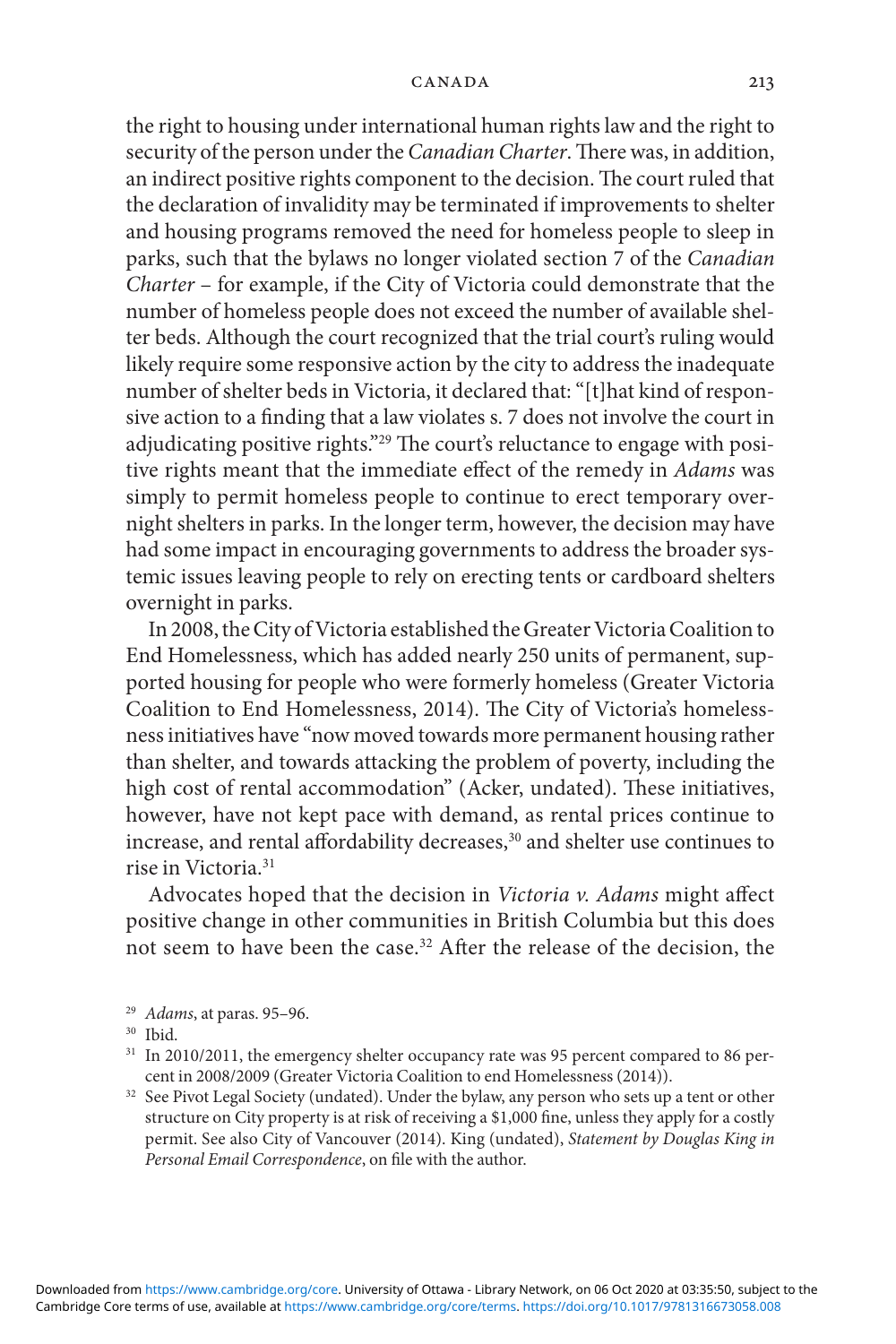legal department of the City of Vancouver reviewed the decision but concluded that the ruling did not apply to similar bylaws in Vancouver.<sup>33</sup> Subsequent litigation is addressing restrictions on constructing shelters on city property in Vancouver (CBS News, 2012 ). In relation to longerterm goals of access to justice, however, the decision has clearly had some positive effects. Homeless people have become more organized to challenge systemic patterns of discrimination and sought access to justice to challenge such discrimination. The British Columbia Court of Appeal dismissed an appeal from the government of British Columbia of a decision granting standing to an organization, the British Columbia/ Yukon Association of Drug War Survivors, to assert the rights of its members to challenge the grotesque behavior of officials and police in Abbotsford, British Columbia, in forcibly evicting homeless people by spreading chicken manure in the park, using pepper spray in tents, and destroying belongings of the homeless residents. The court held that in these circumstances it is not reasonable to require individual victims to claim constitutional remedies and permitted the case to proceed by way of the organizations' claim for remedies. 34 Combining mobilizing tactics with strategies for access to justice has become an effective empowerment strategy emanating from the victory in the *Victoria v. Adams* case. The *Adams* decision is an example of how, if rights claims are framed as negative rights restraints on government action, courts in Canada may be more willing to engage with interpretations of the *Canadian Charter*  that include rights such as the right to adequate housing and to more directly engage with systemic patterns of discrimination against those who are homeless or living in poverty. These interpretations, in and of themselves, may be helpful in advocating for social rights, both legally and politically. However, there is severe price paid by adopting a negative rights approach. It encourages governments to continue to ignore their positive obligations and rights claimants themselves to conceive of their rights in negative rights terms in a manner that is at odds with the substantive positive obligations of governments to realize rights. There is also a tendency for negative rights remedies to remain tied to particular pieces of legislation or government actions – in this case, to a particular

142. The substantive issue was subsequentlly considered in Abbotsford (City) v. Shantz, 2015 BCSC 1909 establishes that continual displacement of the City's homeless impaired

<sup>&</sup>lt;sup>33</sup> General Manager of Engineering Services (2011); see also Pivot Legal Society (undated), "City by- Laws Must Respect Homeless Rights," www.pivotlegal.org/ pivot- points/ blog/ cityby-laws-must-respect-homeless-rights (accessed 7 August 2014).<br><sup>34</sup> *British Columbia/Yukon Association of Drug War Survivors v. Abbotsford (City)*, 2015 BCCA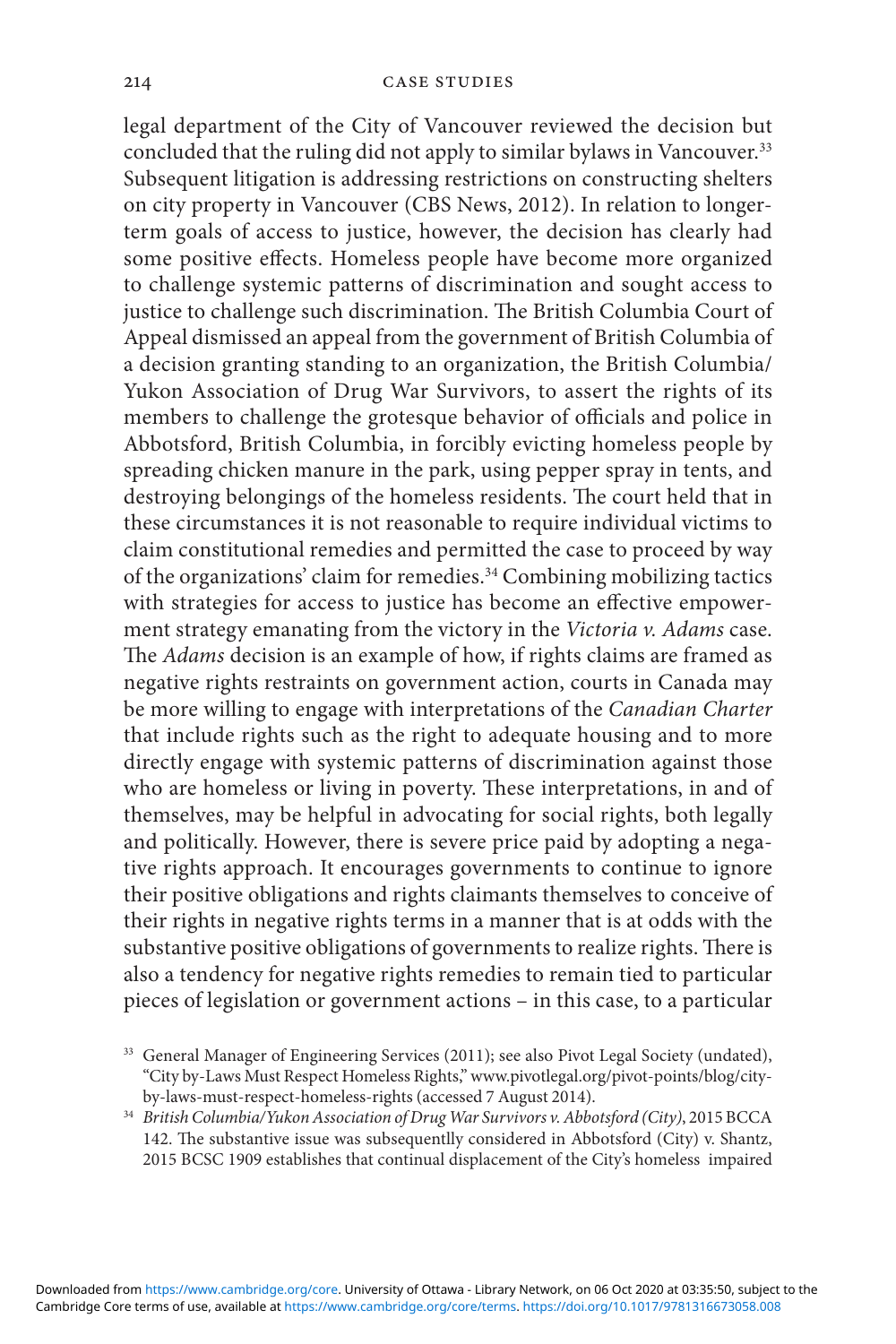bylaw – such that a finding in one jurisdiction may not be easy to apply to other jurisdictions.<sup>35</sup>

## *7.3.2 "Reading In Remedies"*

 More positively framed social rights claims have been leveraged from courts in Canada when they have agreed to "read in" additional protections or benefits to remedy under-inclusive legislative protections, or social programs that deny disadvantaged groups equal benefits.<sup>36</sup> Correcting unconstitutional exclusions by reading in additional protections is considered the most appropriate remedy when it accords with the "twin guiding principles" of respect for the role of the legislature and respect for the purposes of the *Canadian Charter* . In these circumstances, Canadian courts have been instructed to expand legislative protections or benefits rather than to strike the scheme down so as to be "as faithful as possible within the requirements of the Constitution to the scheme enacted by the Legislature."<sup>37</sup>

 "Reading in" remedies provide for immediate and sometimes farreaching enforcement of judicial orders. In *Sparks v. Dartmouth/ Halifax County Regional Housing Authority*, [*Sparks*],<sup>38</sup> security of tenure protection was extended to public housing tenants when the court read protections for this previously excluded group into the applicable legislation. The existing court procedures available to private market tenants contesting evictions became immediately available for an additional 10,000 tenants in public housing. A simple modification to the application of existing legislation had a significant impact on the lives of public housing tenants, altering their relationship with the state from one in which they could be arbitrarily evicted from their homes to one in which their dignity and security was respected. The entitlement that had been denied could be immediately provided by way of an immediate judicial remedy because the institutional structures were already in place for the remedy

sleep and caused serious psychological pain and stress and created a risk to their health,

violating their right to security of the person under section 7 of the Canadian Charter. 35 For further discussion of the strategic considerations in the positive–negative rights framing of claims under the Canadian Charter in *Victoria v. Adams* and other cases, see Liew ( 2012 ). 36 Section 15(1) of the *Canadian Charter* states that: Every individual is equal before and

under the law and has the right to the equal protection and equal benefit of the law without discrimination and, in particular, without discrimination based on race, national or ethnic origin, color, religion , sex, age or mental or physical disability . 37 *Schachter* . 38 *Sparks* .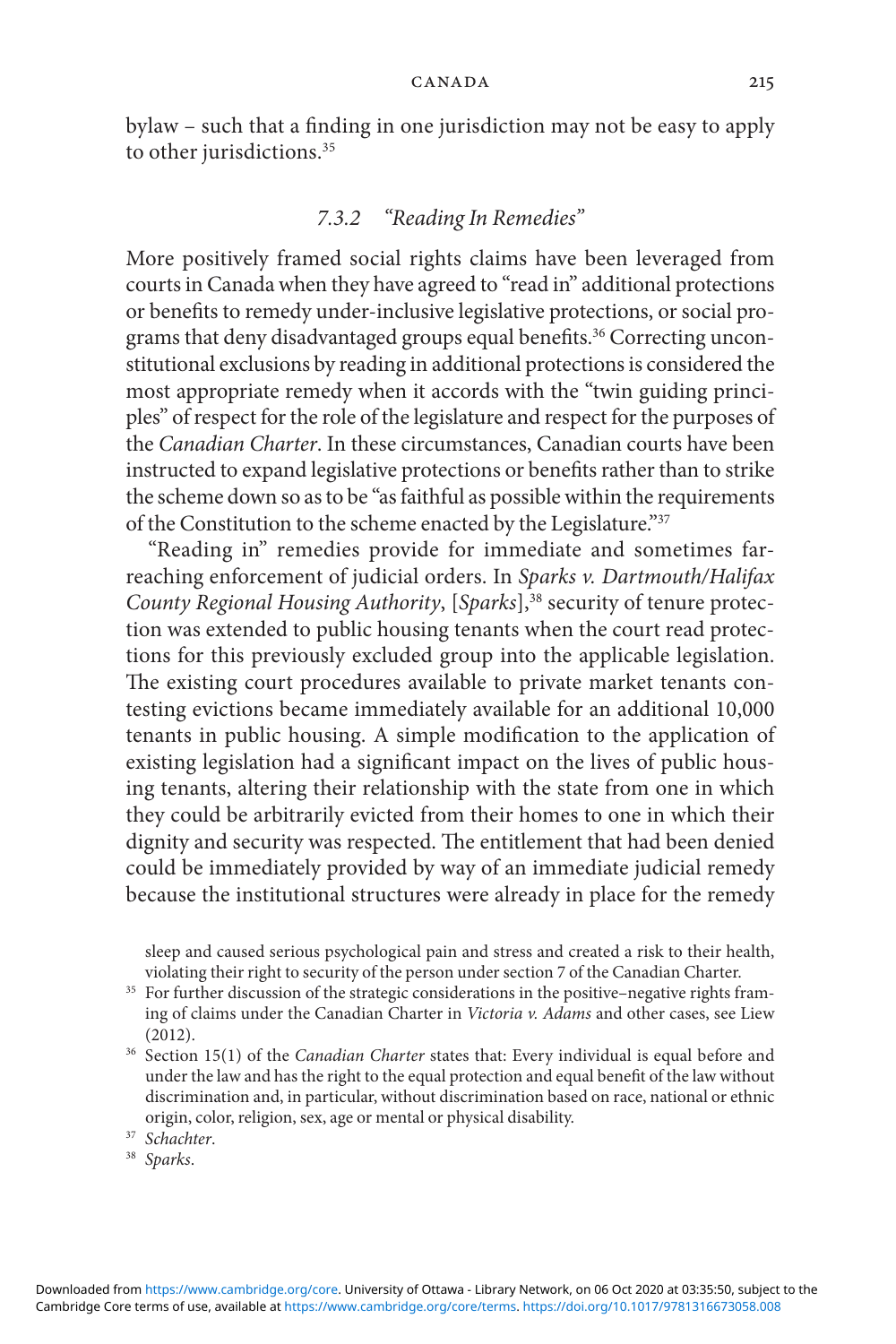to be implemented. There was no need to require legislatures to pass new laws or design new institutions, and there was no need for stakeholder participation in designing, monitoring, or enforcing the remedy. The case was precedent- setting, not only for its extension of existing entitlements but also for its recognition of discrimination and stigmatization of poor people and public housing residents. The remedy addressed not only the specific legislative exclusion but also the systemic-structural causes of the exclusion by challenging the discriminatory assumptions about poor people that gave rise to it. The case illustrates how a single entitlement-based claim with an immediate remedy may be capable of leveraging both a positive remedy and transformative effect by challenging prevailing exclusion and stigmatization.

 Another positive example of "reading in" remedies is found in the *Vriend* case dealing with under-inclusive human rights protections.<sup>39</sup> The Supreme Court held that a failure to include sexual orientation as a prohibited ground of discrimination under provincial human rights legislation, governing the actions of both private and government service and housing providers as well as employers, violated the equality rights under the *Canadian Charter*.<sup>40</sup> The majority of the court opted to read the missing protection into Alberta's human rights legislation, extending protections from discrimination to a group the legislature had deliberately chosen to exclude. 41 Again, although the claim was framed by the existing human rights protections in Alberta, there was a significant transformative effect achieved by providing protections from discrimination that had previously been denied on the basis of systemic discriminatory patterns of exclusion and stigmatization.

The positive impact of cases like *Sparks* and *Vriend* demonstrate the significant potential of positive remedies that read in additional entitlements or protections so as to have immediate effect. Negative-rights-oriented cases striking down restrictions such as in *Morgentaler* and *Adams* may also have transformative effect, but the absence of positive remedial measures to ensure access to abortion services or adequate housing limited the effectiveness of the remedies in these cases

<sup>39</sup>*Vriend v. Alberta* , [1998] 1 SCR 493. 40 Ibid *.* , paras. 65– 66. 41 *Vriend* , at paras. 196– 197.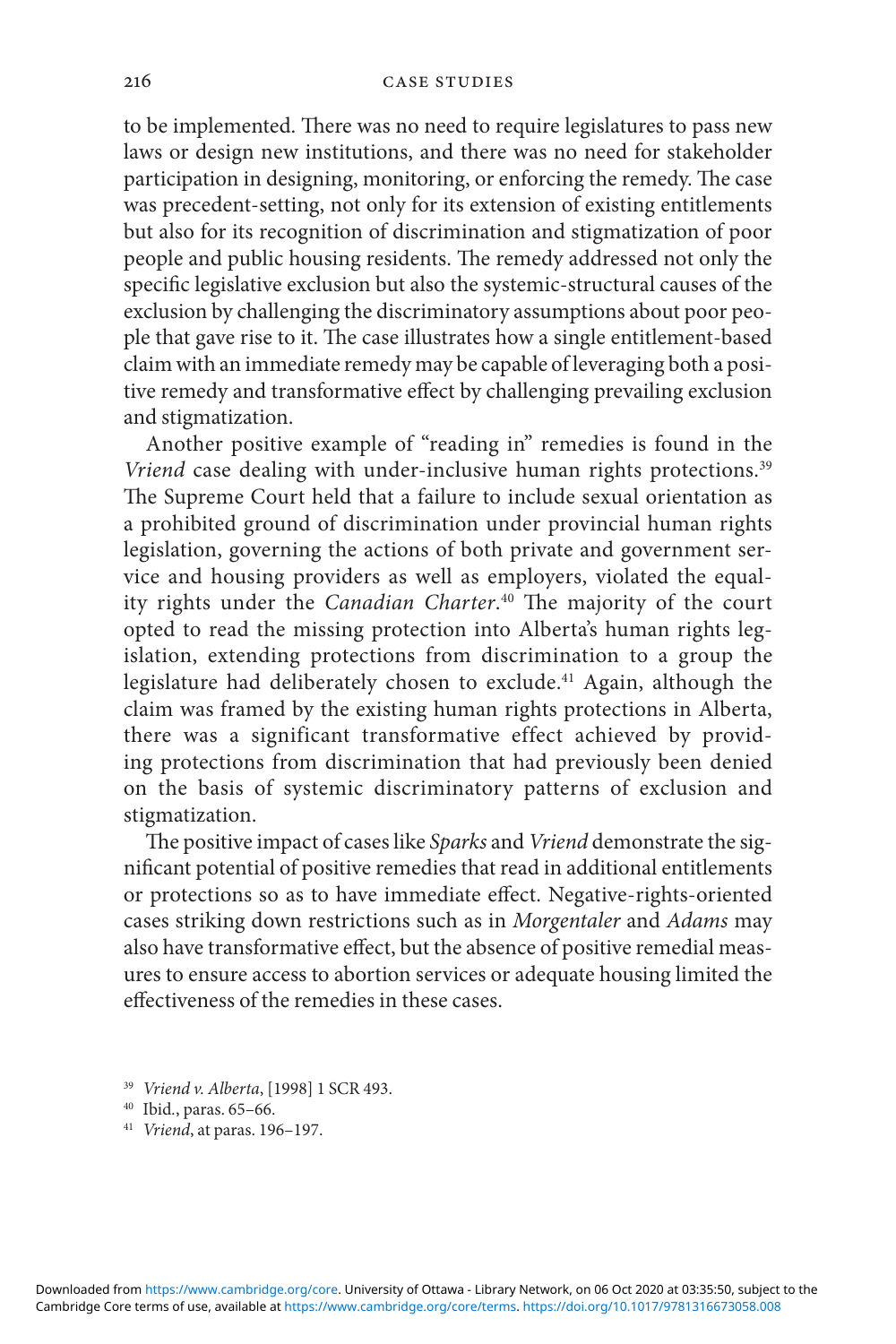## *7.3.3 Suspended Declarations of Invalidity*

 Where remedies to social rights claims have engaged with longer- term obligations of governments to take positive measures to ensure constitutional rights, Canadian courts have chosen to suspend the application of declarations of unconstitutionality in order to provide governments time to develop remedial programmatic or legislative remedies to rights violations. "Suspended declarations of invalidity" are softer remedies than declarations that are of immediate application. In the case of suspended declarations, governments are left with some flexibility to design and implement the appropriate remedy. They therefore raise issues with respect to ensuring the quality of the implementation and enforcement of the court's order. On the other hand, suspended declarations have the advantage of encouraging the courts to engage with positive obligations of governments in areas in which the legislative branch is better placed to design and implement legislative and programmatic measures but where judicial constitutional review is also necessary to ensure that the rights of marginalized groups are not ignored.

 A leading example of this remedial approach is found in the well- known case of *Eldridge v. British Columbia*.<sup>42</sup> In that case the applicants, who were deaf, argued that the lack of sign language interpretation services within the publicly funded health care system violated their section 15 equality rights and asked that these services be read into legislation governing health care and hospital services.<sup>43</sup> The court agreed that the failure to provide interpreter services had violated section 15, but rejected the remedy sought by the claimants of reading these services into the existing legislative framework. The court held that it would be more appropriate to give the government time to choose among a "myriad" of options for the best way to provide interpreter services. The government subsequently sought and received an extension of time from the court to consult with affected communities. There was some skepticism within the disability rights and legal communities about whether the claimants would actually secure the remedy to which they were entitled. Ultimately, however, the consultative participatory process proved beneficial.<sup>44</sup> Had the court adopted the "read in" remedy originally requested by the claimants, interpreter services

<sup>&</sup>lt;sup>42</sup> Eldridge.<br><sup>43</sup> Ibid.

<sup>44</sup> Zwack, Andrea L. ( 2010 ), Counsel for Appellants in *Eldridge v. British Columbia (Attorney General)* , [1997] 3 SCR 624 [Interview by Azin Samani], 15 March.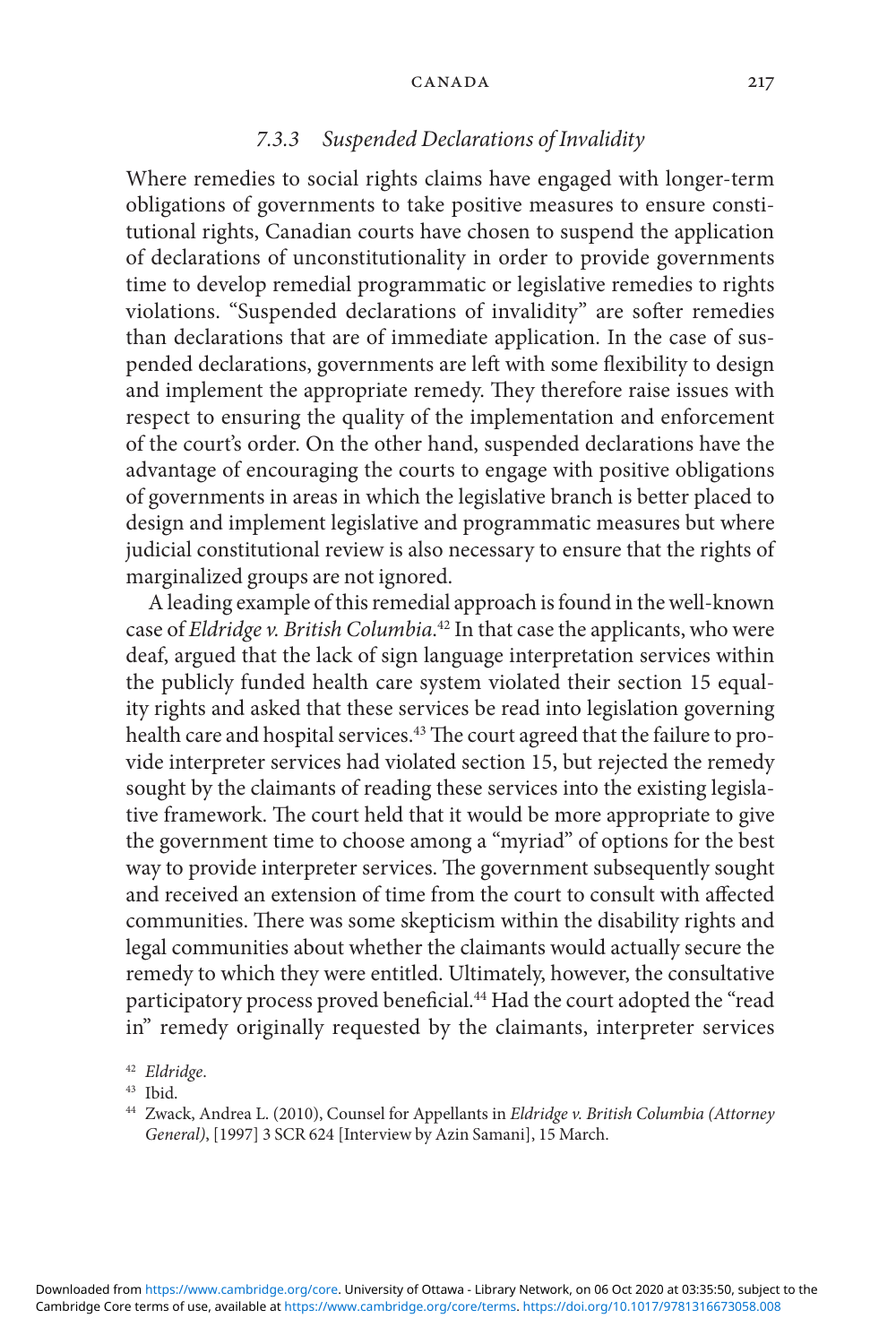would have been provided as an individual entitlement as a component of health care and hospital services with services under the direction of medical professionals, preserving a "medical model" of disability. The suspended declaration, on the other hand, resulted in the funding of a nonprofit institute under the direction of a board, most of whose members are deaf, which designed, implemented, and continues to administer appropriate programs in consultation with the deaf community.<sup>45</sup> The remedy that resulted from the suspended declaration of invalidity was significantly more participatory and empowering of people with disabilities, relinquishing a medical model of disability for one which was more compatible with empowerment and social inclusion of people with disabilities. A better remedial and enforcement strategy emerged from the hearing before the court than had originally been proposed by the claimants, who had sought a harder remedy, subject to immediate enforcement.<sup>46</sup>

 A less positive example of the enforcement of delayed declarations of invalidity is seen in the events following the appeal to the Supreme Court of Canada in *Dunmore v. Ontario (Attorney General)*.<sup>47</sup> In that case, the court ruled that the exclusion of agricultural workers from the *Ontario Labour Relations Act*, denying them the right to organize and to bargain collectively, violated their right to freedom of association under section 2(d) of the *Canadian Charter*. The court held that the government had a positive duty to enact legislation ensuring agricultural workers the ability to meaningfully exercise their right to organize. The court suspended its declaration of invalidity for eighteen months to allow the Ontario government to enact new legislative protections consistent with the *Canadian Charter* . However, the Ontario government's response was considered unsatisfactory by the claimants. Rather than including agricultural workers under the existing legislation, the government enacted a separate legislative regime for agricultural workers which guaranteed only the right to form and join an "employees' association" and to make representations to employers through the association. It failed to protect the right to organize or bargain collectively in a manner that was equivalent to the rights of other workers.

<sup>&</sup>lt;sup>45</sup> The program is operated by a nonprofit agency, the Western Institute for the Deaf and Hard of Hearing, which is funded by the Provincial Health Services Authority to provide service to communities across British Columbia. It provides interpreter services for most medical appointments including a qualified Sign Language Interpreter for most medical appointments including General Practitioners as well as specialists, psychiatrists, ophthalmologists, patient/ family conferences, gynecology/ obstetrics, medical imaging, and hospital stays; see www.widhh.com/ services/ is\_ mis.php . 46 *Eldridge* . 47 *Dunmore* .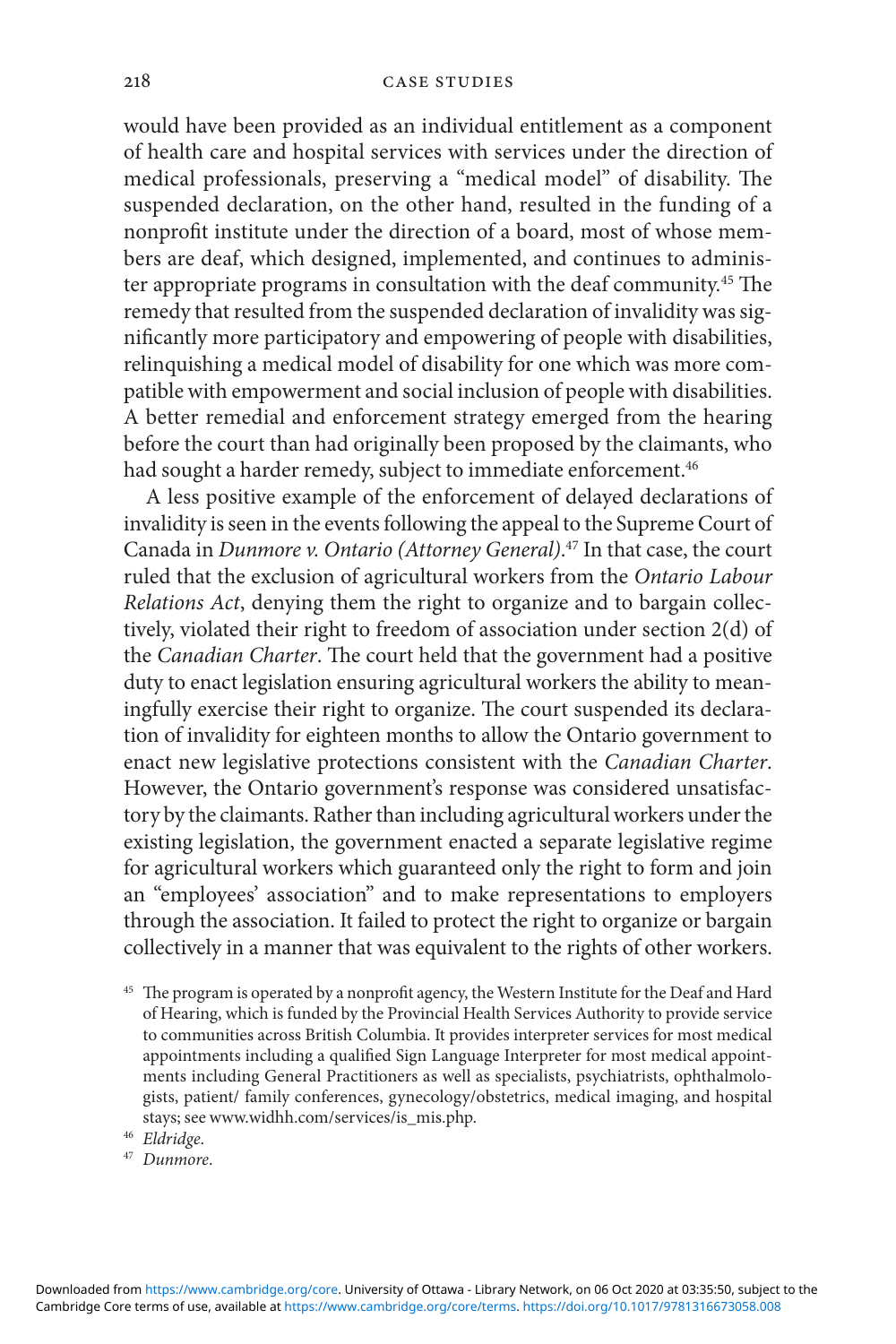A further constitutional challenge was launched to the government's remedial response but the Supreme Court of Canada found that the new legislation was in conformity with the requirements of the *Canadian Charter*.<sup>48</sup>

These two cases demonstrate the positive and negative aspects of the delayed declaration of invalidity as a strategy for implementing and enforcing positive remedies. In the *Eldridge* case, the result was enhanced consultation and participation of the claimant group and institutional reform that went further than a simple "reading in" remedy would have accomplished by recognizing the distinct needs of people with disabilities and the importance of participatory processes through which to address those needs. In the *Dunmore* case, on the other hand, agricultural workers were not part of the process of designing new legislative protections. They would have been better served by a harder remedy of simply reading into the existing legislation an extension of protections accorded to other workers. In considering the obligations of the government to design and implement new legislation in *Dunmore* , the Supreme Court failed to enforce any participatory rights of the claimant group. The claimants were forced to undertake further litigation within a strictly adversarial framework, which ultimately proved unsuccessful.

## *7.3.4 Supervisory Orders*

The *Dunmore* case demonstrated the need for judicial engagement with the implementation of longer- term remedies and strategies that require time to design and put into place. Ongoing judicial oversight of the remedial process with meaningful engagement by the claimant groups would have significantly increased the chances of a more successful remedial response without the need for prolonged and costly litigation to test the constitutionality of the government's remedial response.

There has been some resistance to the idea of courts assuming supervisory jurisdiction in Canada based on the common law principle of *functus officio* (according to which the court or tribunal's jurisdiction is terminated upon the issuance of a binding order). This judicial resistance to engagement with longer-term remedies plays a significant role in denying effective remedies to social rights claims. The issue was addressed in the constitutional context in 2003, in the case of *Doucet- Boudreau*  v. Nova Scotia.<sup>49</sup> In that case, francophones in Nova Scotia challenged

<sup>48</sup>*Ontario (Attorney General) v. Fraser* , 2011 SCC 20, [2011] 2 SCR 3. 49 *Doucet- Boudreau v. Nova Scotia (Minister of Education)* .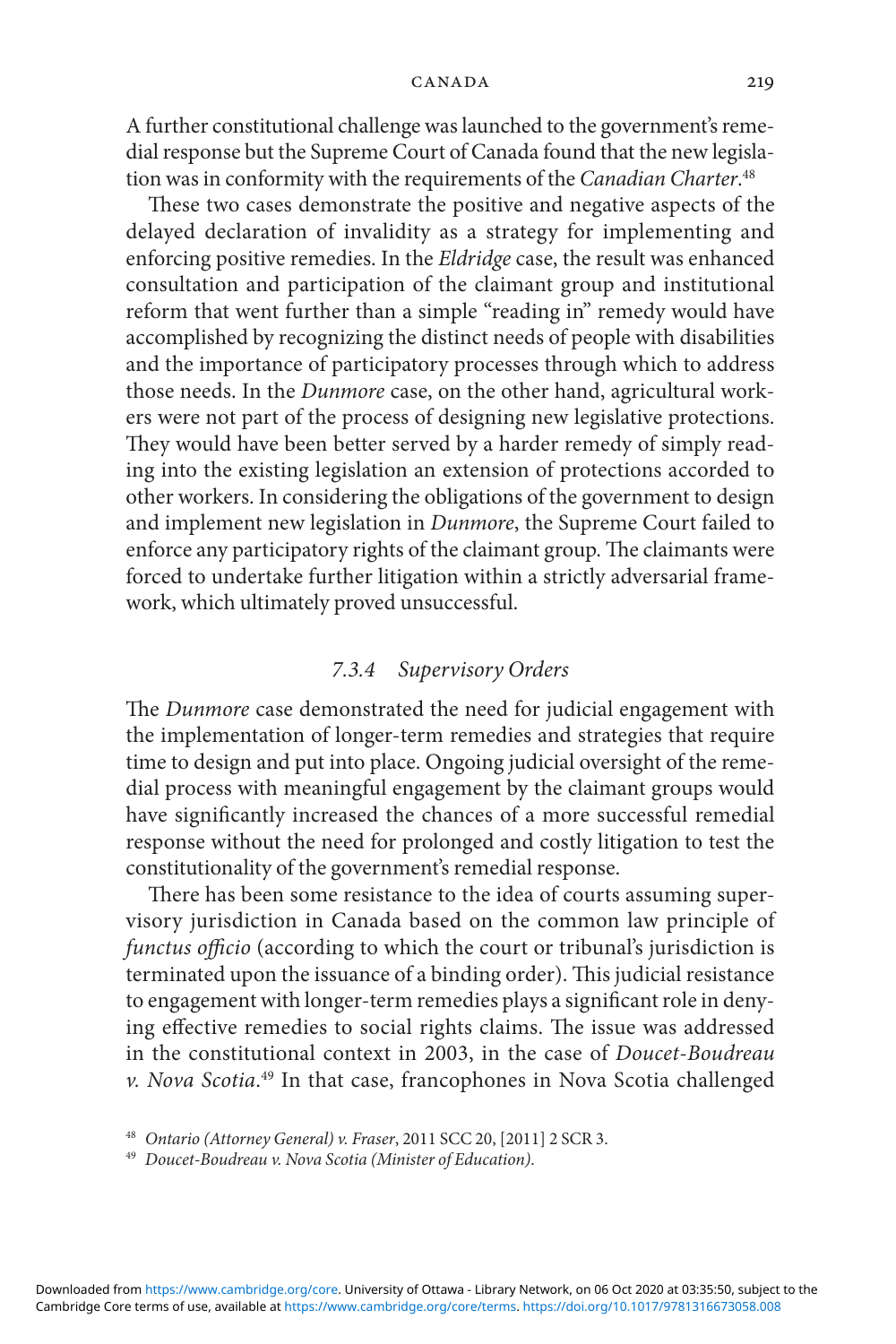#### 220 CASE STUDIES

government's failure to develop adequate French language education based on the right in the *Canadian Charter* to publicly funded minority French language education. The trial judge ordered the provincial government and a council responsible for administering French language education to use their "best efforts" to develop French secondary school facilities and programs by specific dates in various districts. The judge retained jurisdiction to hear ongoing progress reports from the government. The Nova Scotia provincial government appealed, arguing that the remedy exceeded the proper role of the judiciary. The Nova Scotia Court of Appeal upheld the government's appeal, finding that while the *Canadian Charter* provides for a wide range of remedial powers, these do not extend to the power of courts to enforce their own orders.<sup>50</sup> The Court of Appeal held that while the *Canadian Charter* permits the court to order positive remedies to social rights violations, "the Charter does not extend the jurisdiction of these courts from a procedural point of view. Ordering a remedy is one thing. Providing for its enforcement is quite another thing." 51

The claimants then appealed to the Supreme Court of Canada which, by a narrow majority, reversed the finding of the Nova Scotia Court of Appeal. The Supreme Court affirmed the primacy of the notion of effective and responsive constitutional remedies through which courts fashion, from an array of options, a remedy that is capable of realizing the right:

 A purposive approach to remedies in a Charter context gives modern vitality to the ancient maxim *ubi jus, ibi remedium*: where there is a right, there must be a remedy. More specifically, a purposive approach to remedies requires at least two things. First, the purpose of the right being protected must be promoted: courts must craft responsive remedies. Second, the purpose of the remedies provision must be promoted: courts must craft a remedy which fully vindicates the right.<sup>52</sup>

The majority of the court found that in order to ensure that a remedy fulfills these requirements, the court may play a role in supervising the implementation of remedies. So long as the decision itself is not altered on the basis of subsequent hearings, supervisory jurisdiction may include holding further hearings regarding implementation of the order, as were convened by the trial judge in this case.<sup>53</sup>

<sup>&</sup>lt;sup>50</sup> Doucet-Boudreau v. Nova Scotia (Attorney General), 2001 NSCA 104 (CanLII).<br><sup>51</sup> Ibid., para. 37.

<sup>&</sup>lt;sup>52</sup> Doucet-Boudreau v. Nova Scotia (Attorney General), at para. 37.<br><sup>53</sup> Ibid., para. 71.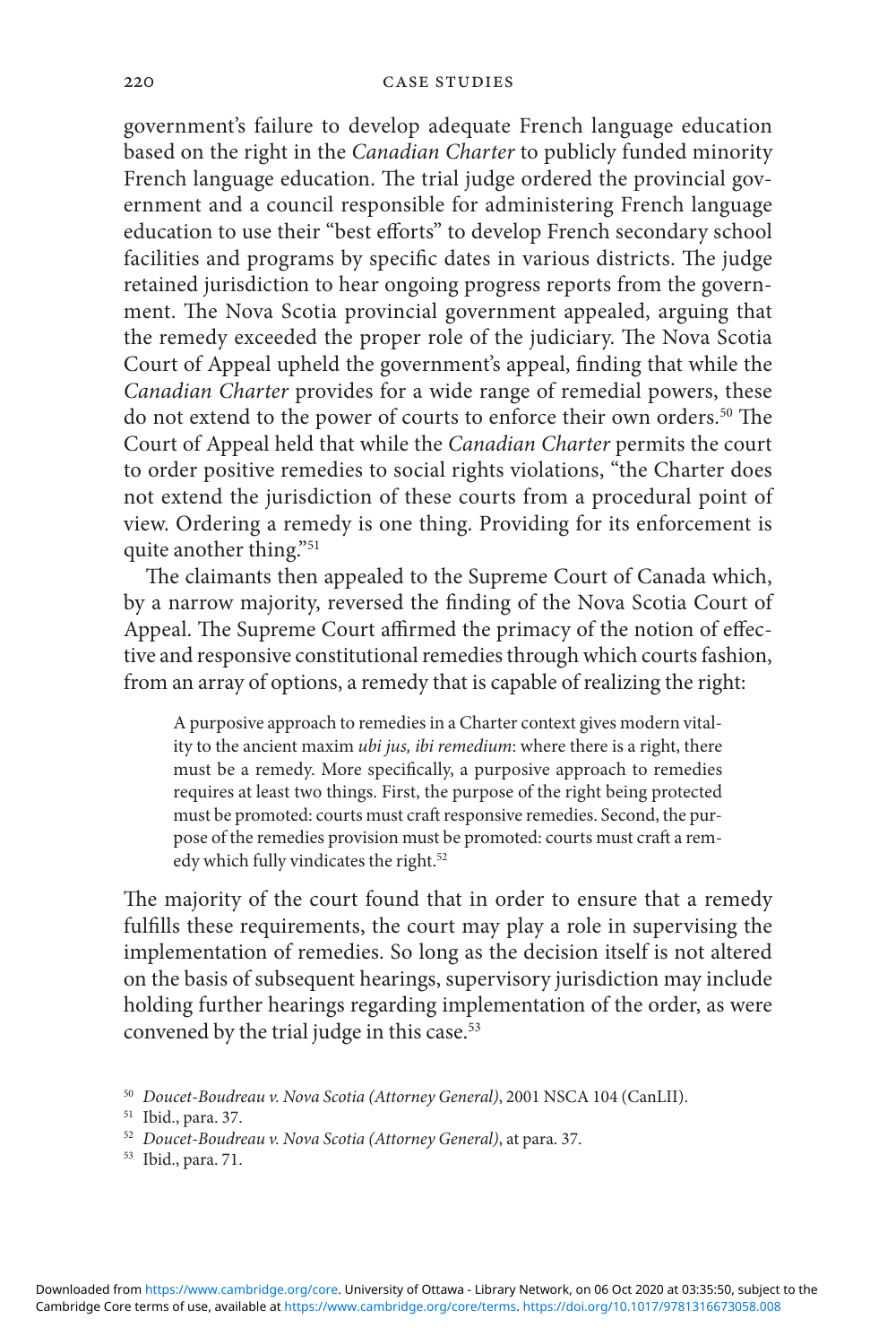It is an indication of the continued resistance to this kind of remedy in Canadian legal culture, however, that a significant minority of the Supreme Court of Canada found that the supervisory order exceeded the appropriate role of courts by breaching the separation of powers principle and its jurisdiction in relation to the *functus officio* doctrine. The minority emphasized the importance of separating judicial and political processes, finding that the order in this case led the court to become engaged in political activity by attempting to hold the government's "feet to the fire," noting that "the trial judge may have sought to exert political or public pressure on the executive."<sup>54</sup> While it is the majority decision that is binding on lower courts, the minority view articulated a judicial resistance to the kinds of effective remedial responses to social rights violations which continues to prevail in some lower courts. Governments have attempted to prevent a broader application of the *Doucet- Boudreau* decision by arguing that minority language education rights in the *Canadian Charter* explicitly require positive measures by governments while other guarantees of rights do not, and this argument has, unfortunately, been accepted by some lower courts.<sup>55</sup>

 A critical issue which was not explored by either the majority or the minority decisions was the role of a supervisory order in creating a democratic process of meaningful engagement between the government and the affected community in the implementation process. In fact, in this case, it was not the judge who exerted the political pressure, but rather the claimants. The claimant communities relied on the reporting sessions to the court to hold their governments accountable to their constitutional obligations as clarified by the court. The reporting sessions enabled claimants to have their voices heard and to move a cumbersome process along more expeditiously.

In *Doucet-Boudreau*, the ongoing accountability for enforcement was assured by way of scheduled reporting sessions to the court. An alternative remedy, fashioned in a different institutional setting, might have required reporting sessions to some other body that could provide effective oversight. The fundamental principle at stake was not accountability to courts, but rather accountability to rights as interpreted by courts. Courts can play an important role in overseeing the implementation of structural remedies over time. Ongoing jurisdiction of courts does not usurp democratic processes. Rather, it supports and enhances participatory processes that

<sup>&</sup>lt;sup>54</sup> Ibid., para. 131 (per Major, Binnie, LeBel and Deschamps JJ, dissenting).

<sup>55</sup>*Tanudjaja v. Attorney General (Canada)* , 2013 ONSC 1878 at paras. 89– 90.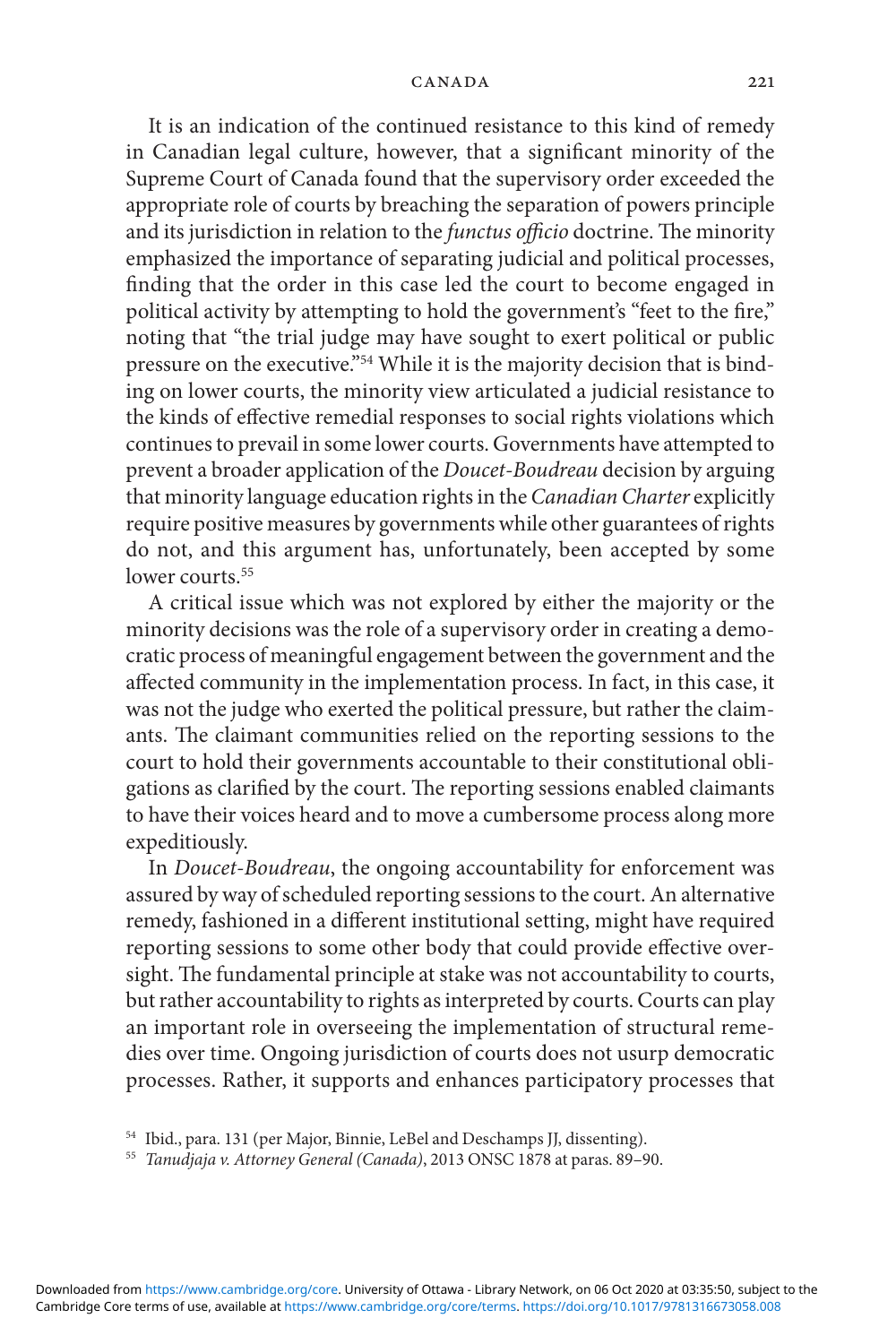are required to implement responsive and effective remedies to violations of rights in many circumstances.

 Under the traditional separation of powers doctrine, courts have the ultimate authority to interpret rights and to determine how they apply in a particular context. This interpretive role must be informed by a dialogue not only with governments, but also with rights holders. Ongoing accountability mechanisms in the implementation and enforcement process must ensure participatory rights to the groups whose rights have been violated or ignored by legislators (Porter, 2014 ). In this way, remedial and enforcement processes address not only the denial of a specific entitlement, but also the exclusion, marginalization, or discrimination and failures in democratic accountability that led to that denial.

## 7.4 The Right to Reasonable (Rights-Informed) Decisions

 While it is tempting to lay the blame for inadequate remedial responses to social rights violations in Canada solely on the courts, it is actually the broader legal culture in Canada that finds expression in judicial remedial rigidity. Litigators have demonstrated a propensity to focus on constitutional rights claims that seek limited remedies framed within existing entitlement or legislative schemes, and have shied away from asking for programmatic remedies of the kind that was instituted in the *Eldridge* case. The legal culture in Canada has assumed that the role of the court is generally to issue remedies to discrete statutory violations rather than to enforce substantive obligations to take positive measures. A narrow approach to constitutional remedies has been at odds with the transformative aspirations that lay behind the adoption of the *Canadian Charter* , described by the Supreme Court of Canada as the creation of a "just society" through an "arduous struggle." 56

The Supreme Court has laid the foundation for a more transformative approach to remedies, however, in its evolving understanding of reasonableness as a constitutional and human rights standard of governmental and administrative decision making in a wide range of circumstances. In a number of cases where claimants have advanced social rights claims within the more traditional framework of statutory entitlement claims, as demands for corrections to legislative omissions or to discrete entitlements, the Supreme Court of Canada has instead utilized softer remedies that engage the broader issue of ensuring that decisions are consistent with

<sup>56</sup> Vriend, at para. 68.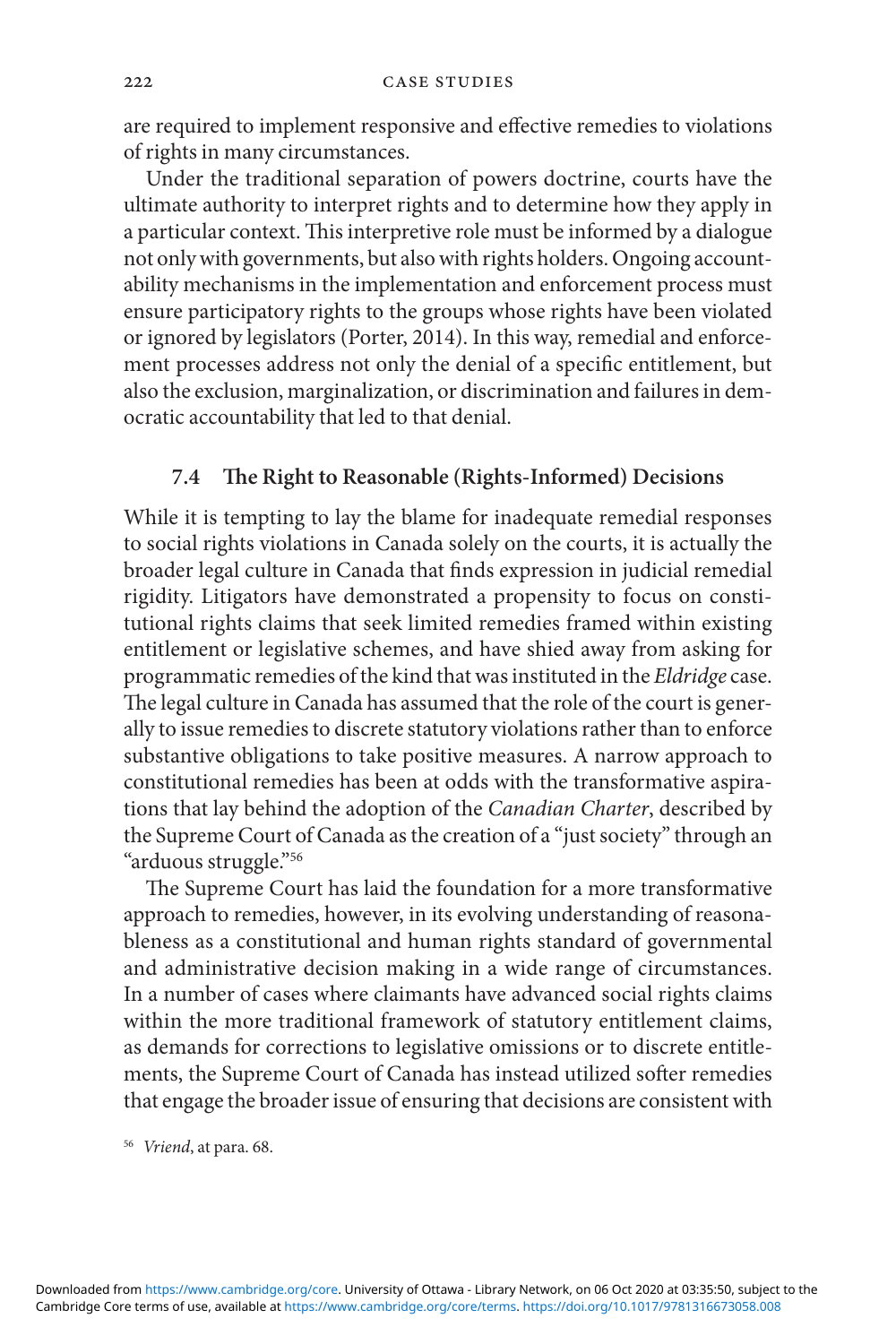the realization of rights and the struggle for a "just society." The court has reframed challenges in which the requested remedy was for a discrete entitlement to be added to legislation into softer, more contextual remedial approaches focusing on decisions made in the administration and implementation of programs and on the interpretation of existing statutory entitlements. In cases like *Vriend* or *Sparks* , where no discretion was available to decision makers to extend human rights protections to include discrimination because of sexual orientation or to extend security of tenure protections to include public housing tenants, the specific entitlement had to be read into the legislation. In other cases, however, where the legislation did not explicitly prevent the provision of an entitlement or benefit, the court has preferred, where possible, to frame the remedy as an issue of rights- compliant decision making under the existing statutory regime. The court has relied on a standard of reasonableness to require that conferred decision-making authority be exercised so as to ensure conformity with fundamental rights. While this remedy may seem more conservative because it leaves the legislation unchanged, it is potentially more transformative because it looks beyond the need for a single entitlement toward inclusive, rights-promoting decision making in all areas of governmental authority. The remedy is not limited to the particular entitlement but rather engages the obligations of governmental decision makers to respect and promote human rights. The court has thus laid the groundwork for a more transformative remedial approach based on the right to reasonable policies and decisions consistent with the realization of social rights.

The *Eldridge* decision provides an apt example of the Supreme Court's approach. The applicants' written submissions to the court framed the *Canadian Charter* challenge in that case as an allegation of a discriminatory legislative omission or under-inclusion. They argued that interpreter services should have been explicitly included as a health service in the legislation governing public health care insurance and hospital services. Had the court decided the case in the manner in which the Applicants had framed it, the remedy would have been a simple matter of reading the omitted entitlement into the legislation as an additional health service. However, a different approach was considered at the oral hearing. The court noted that the impugned legislation did not actually preclude supplying sign language interpreters. In its decision, the court therefore rejected the allegation that the legislation itself was unconstitutional.

 [T] he fact that the *Hospital Insurance Act* does not expressly mandate the provision of sign language interpretation does not render it constitutionally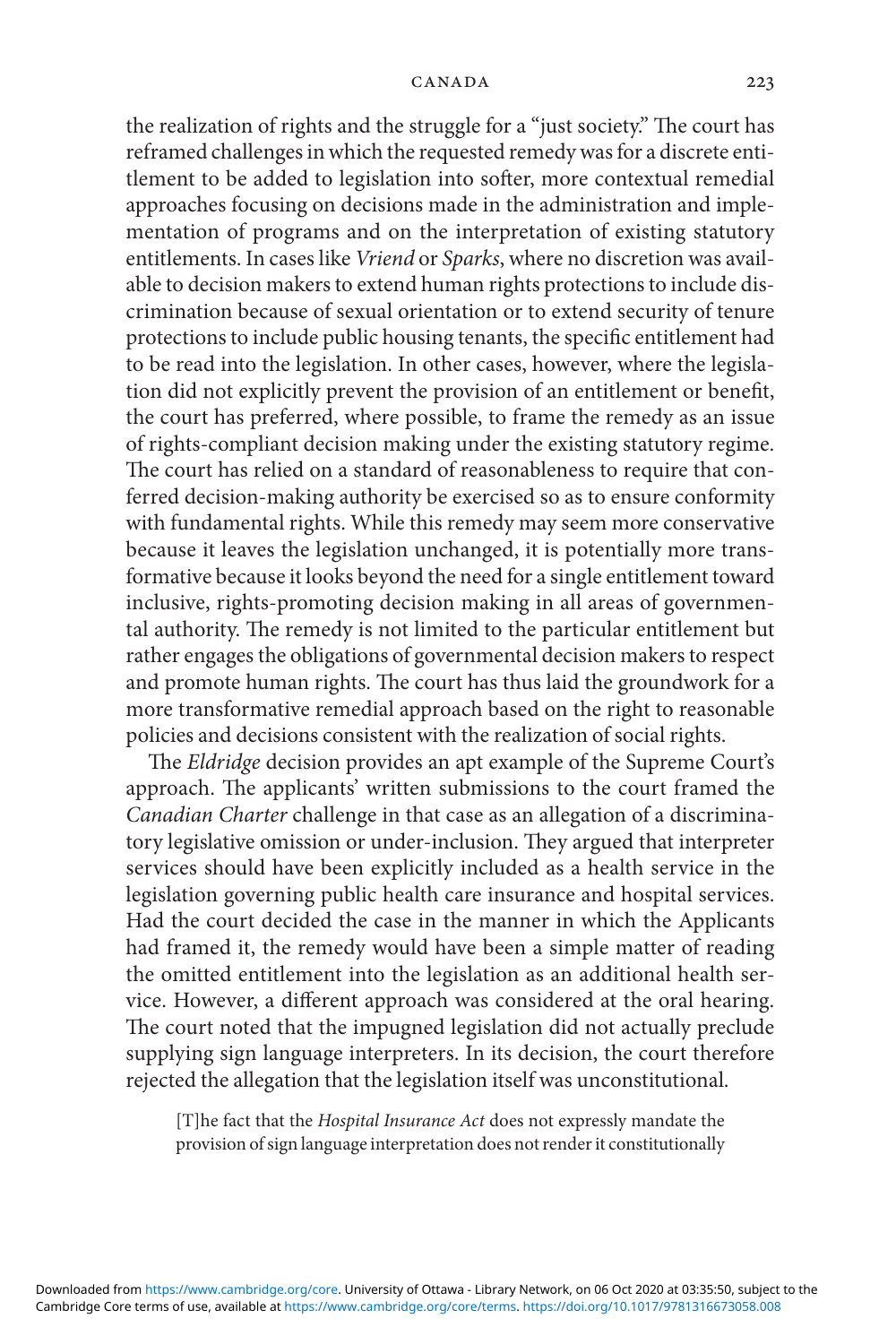#### 224 CASE STUDIES

vulnerable. The Act does not, either expressly or by necessary implication, forbid hospitals from exercising their discretion in favour of providing sign language interpreters. Assuming the correctness of the appellants' s. 15(1) theory, the Hospital Insurance Act must thus be read so as to require that sign language interpretation be provided as part of the services offered by hospitals whenever necessary for effective communication. As in the case of the *Medical and Health Care Services Act* , the potential violation of s. 15(1) inheres in the discretion wielded by a subordinate authority, not the legislation itself.<sup>57</sup>

The court held that decision makers are required to exercise their discretion in a manner consistent with the value of full and equal access to health care for the deaf. Moreover, there were many ways in which that result could be achieved, by way of different decision makers. Compliance with the *Canadian Charter* did not actually require that interpreter services be provided as medical services. As noted, the softer remedy ordered by the court allowed for the provision of interpreter services through an independent nonprofit provider under the direction of a board made up of members of the claimant group.

The court's softer remedy in *Eldridge* failed to provide an immediate entitlement, but affirmed that human rights principles and values must be paramount in all decision making emanating from governmental or statutory authority. Moreover, the court ruled that even private actors, generally beyond the reach of the *Canadian Charter* , are subject to it when they have been delegated governmental decision- making authority that impacts upon the enjoyment of constitutional rights. They must exercise authority consistently with the government's constitutional obligations. 58 By disseminating the obligation to conform with the *Canadian Charter*  among a broad range of actors, the court provided more flexibility as to how the remedy could be implemented.

The *Canadian Charter* applies to the provincial/territorial and federal governments and to "all matters within the authority" of Parliament and of the provincial legislatures. 59 Rights are "subject only to such reasonable limits prescribed by law as can be demonstrably justified in a free and democratic society."<sup>60</sup> The assessment of reasonable limits under the *Canadian* 

- 
- 

<sup>&</sup>lt;sup>57</sup> Eldridge, at para. 34.<br><sup>58</sup> Eldridge, at paras. 49–52.<br><sup>59</sup> *Canadian Charter* s. 1.<br><sup>60</sup> Under the "Oakes test" the court considers whether a limitation on Charter right is justified by a pressing and substantial objective and applies standards of rational connection, minimal impairment and proportionality according to the well- known "Oakes test." *R. v. Oakes* , [1986] 1 SCR 103 [ *Oakes* ].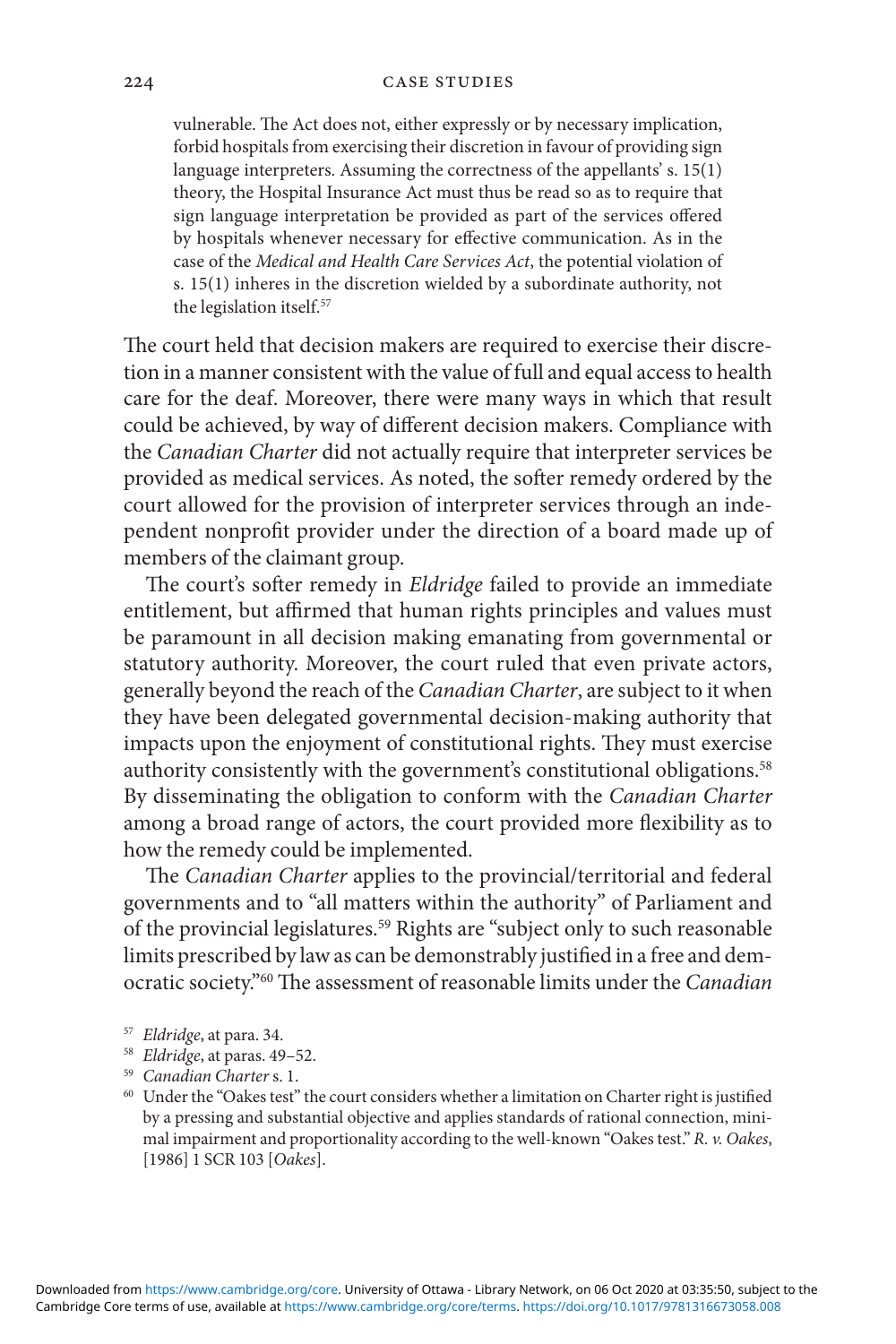*Charter* (section 1) has a dual function of both limiting and protecting rights. 61 In *Eldridge* , having determined that the failure to provide interpretation services violated section 15 of the *Canadian Charter* by denying deaf patients equality in access to and quality of health care, the Supreme Court considered whether the decision not to fund interpreter services was reasonable in the circumstances. The court incorporated the positive duty of reasonable accommodation of disability into its assessment. "Reasonable accommodation, in this context, is generally equivalent to the concept of 'reasonable limits."<sup>62</sup> The cost of providing interpreter services in relation to the overall provincial health care budget was not found to be significant enough to justify the government's refusal to fund the services. The failure to provide interpreter services by one means or another was therefore not reasonable.<sup>63</sup>

The concept of constitutional reasonableness has thus been developed in the Canadian context primarily through the assessment of reasonable limits. The Supreme Court has established that international human rights law, including the ICESCR , are central to the values that underlie the assessment of reasonableness under section 1. In *Slaight Communications* , 64 the Supreme Court considered whether the order of a private adjudicator appointed pursuant to the *Labour Relations Act* , requiring an employer to provide a positive letter of reference to a wrongfully dismissed employee, was a reasonable infringement of the employer's right to freedom of expression. The court found that the limitation of the employer's right to freedom of expression was reasonable in this case because it was consistent with Canada's positive obligations under the ICESCR to protect the employee's right to work. Chief Justice Dickson held in this regard that:

Especially in light of Canada's ratification of the International Covenant on Economic, Social and Cultural Rights … and commitment therein to protect, inter alia, the right to work in its various dimensions found in Article 6 of that treaty, it cannot be doubted that the objective in this case is a very important one ... Given the dual function of s. 1 identified in Oakes, Canada's international human rights obligations should inform not only the interpretation of the content of the rights guaranteed by the Canadian Charter but also the interpretation of what can constitute pressing and substantial s. 1 objectives which may justify restrictions upon those rights. 65

<sup>61</sup>*Oakes* at 135. 62 Ibid ., para. 79.

 $63$  Ibid.

<sup>64</sup>*Slaight Communications Inc v. Davidson* , [1989] 1 SCR 1038. 65 Ibid ., paras. 1056– 1057.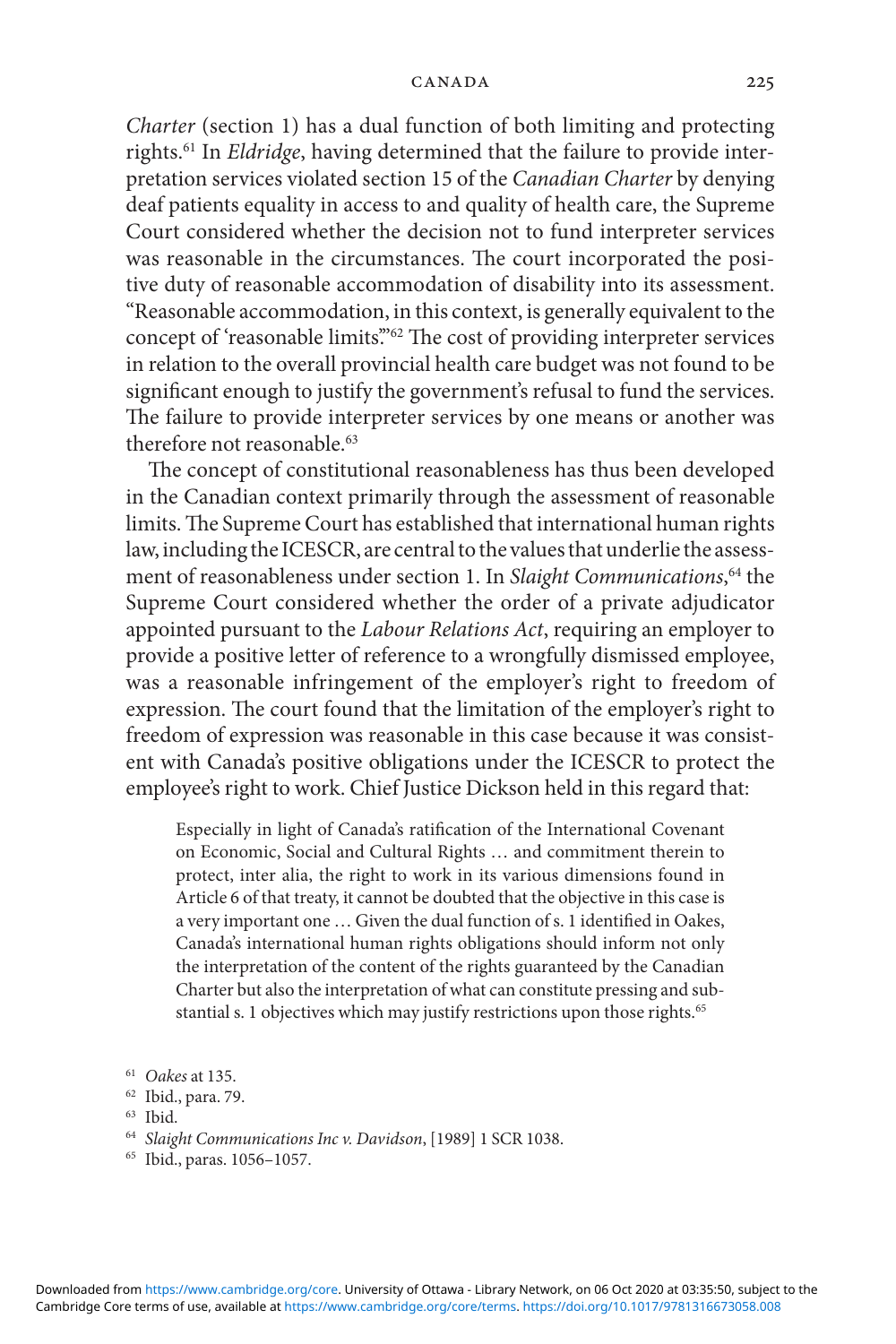In the *Baker*<sup>66</sup> case, the Supreme Court took an additional step in linking international human rights values to a standard of reasonableness beyond the framework of *Charter* review and reasonable limits under section 1. In that case, there was no allegation of a *Charter* breach. The court held that for the discretionary authority granted to an immigration officer to review a deportation order on humanitarian and compassionate grounds to be exercised reasonably, it must be consistent with the values entrenched in international human rights law ratified by the Canadian government. The immigration officer should have recognized that the best interests of the child as mandated by the Convention on the Rights of the Child outweighed concerns about the anticipated health care and social assistance costs of reversing the deportation.<sup>67</sup> The deportation decision was therefore reversed by the Supreme Court on the basis that it was unreasonable. The best interests of the child principle were subsequently incorporated into the Act as well as into procedural guidelines for the exercise of all statutory discretion under the Act.<sup>68</sup>

 In a more recent case challenging attempts by the Conservative government to shut down a safe injection site ("Insite") for intravenous drug users in the most impoverished area of Vancouver,<sup>69</sup> the Supreme Court of Canada again focused on the right to reasonable decision making, rejecting the claimants' original claim that the governing legislation was unconstitutional. In this case the claimants had argued that the federal *Controlled Drugs and Substances Act<sup>70</sup>* violated the right to life and security of the person under section 7 of the *Canadian Charter* by making it a criminal offense to possess addictive drugs without providing an exception for therapeutic purposes.<sup>71</sup> As it had done in *Eldridge*, the court considered instead whether the impugned legislation did not confer any discretionary authority through which Charter rights could have been ensured. The court noted that the Act conferred executive discretionary authority to provide for exemptions and considered whether the minister

<sup>&</sup>lt;sup>66</sup> Baker v. Canada (Minister of Citizenship and Immigration), [1999] 2 SCR 817.<br><sup>67</sup> Ibid., paras. 64–71.

<sup>&</sup>lt;sup>68</sup> Immigration and Refugee Protection Act, SC 2001, c 27 (as per s. 25(1), the Minister may grant permanent residency when he/she is satisfied that it is justified by humanitarian and compassionate considerations when taking into account the best interests of the child directly affected); Government of Canada (May 2013), OP - 10 Permanent Residency Status Determination, www.cic.gc.ca/english/resources/manuals/op/op10-eng.pdf, s. 16.1.<br>
<sup>69</sup> Canada (Attorney General) v. PHS Community Services Society [2011] 3 SCR 134 [Insite].<br>
<sup>70</sup> Controlled Drugs and Substances Act, SC 19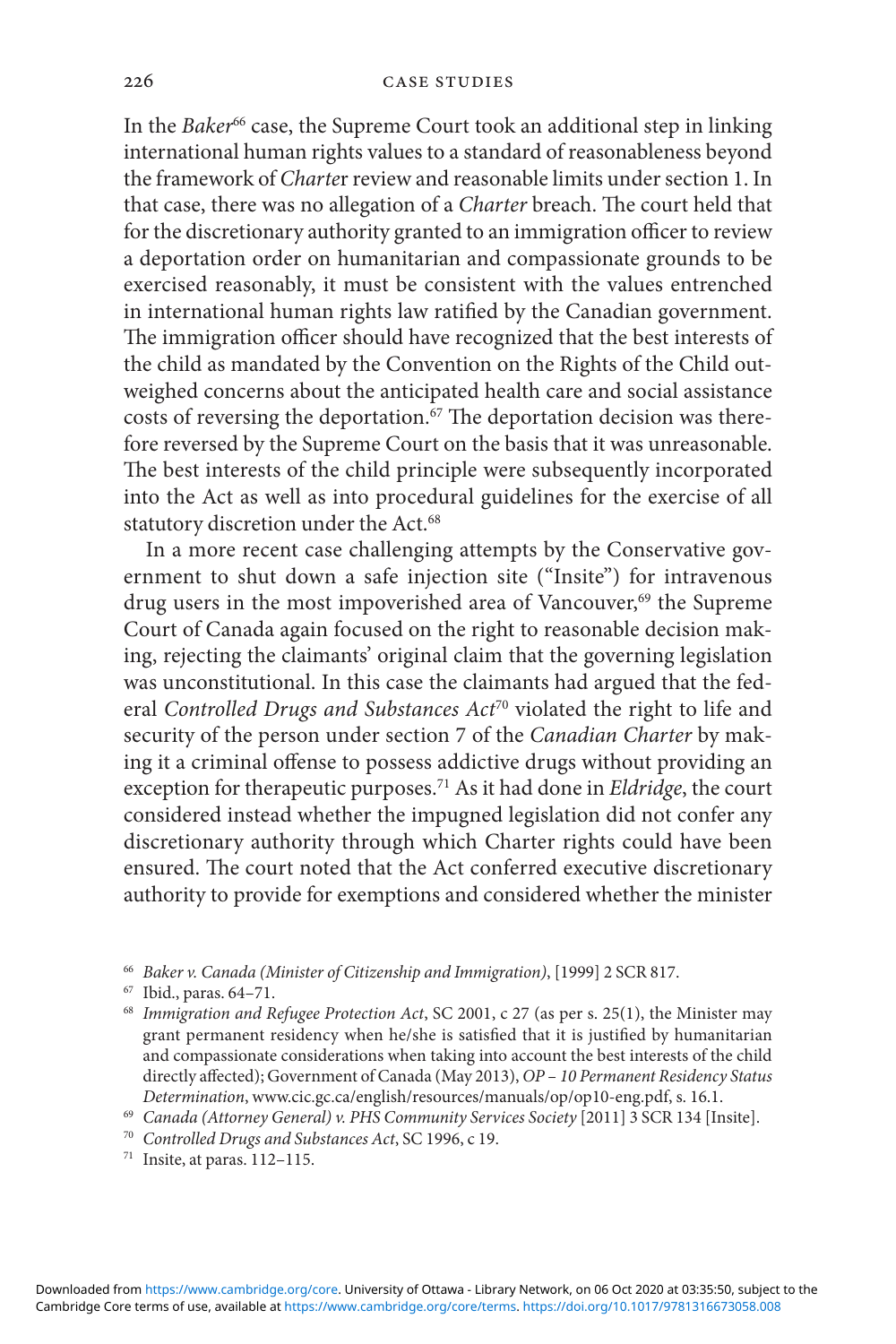of health's failure to grant an exemption for Insite was in accordance with the *Canadian Charter*.<sup>72</sup>

Reviewing the overwhelming evidence of the benefits resulting from Insite's safe injection site and its related health services for those in need, and considering the negative effects of a failure to ensure the continued provision of those services, the court found that the minister's failure to grant an exemption in these circumstances violated the right to life and security of the person, and was not in accordance with principles of fundamental justice. In particular, the court concluded that "The effect of denying the services of Insite to the population it serves is grossly disproportionate to any benefit that Canada might derive from presenting a uniform stance on the possession of narcotics."<sup>73</sup> Based on proper consideration of the evidence and the needs of vulnerable groups the minister was obliged to grant a discretionary exemption to Insite.<sup>74</sup> The court considered the option of issuing a declaratory order and sending the decision back to the minister to exercise discretion in conformity with the *Canadian Charter* but opted instead for a harder mandamus order requiring the minister to grant Insite the necessary exemption "forthwith." The court held that in this case, there was no "myriad" of reasonable options available to the minister as had been the case in *Eldridge*. The only reasonable decision in the circumstances was to grant an exemption so that Insite could continue to provide its critical services to intravenous drug users.<sup>75</sup> Thus, in this kind of case, a reasonableness approach produces a hard and immediate remedy. The minister complied with the court's order and Insite was able to continue to provide its services. The decision has spawned interest in adopting similar services elsewhere in Canada.<sup>76</sup>

 In the more recent decisions of *Doré v. Barreau du Québec* 77 and Loyola *High School v. Quebec (Attorney General)*<sup>78</sup> 2015 SCC 12, the Supreme Court revisited the obligation to exercise discretion consistently with the *Canadian Charter* and with human rights principles of reasonableness and considered the relationship between administrative and constitutional

- 72 Ibid., paras. 127-136.
- 73 Ibid., para. 133.
- <sup>74</sup> Insite.
- <sup>75</sup> Insite, at para. 150.
- <sup>76</sup> Initiatives developed in Montreal and Quebec in response to the ruling. Harris (2011), "Following Insite Ruling, Safe- Injection Sites Planned for Montreal and Quebec City," This, http://this.org/blog/2011/11/28/insite-safe-injection-montreal-quebec/ accessed 7 August 2014. 77 *Doré v. Barreau du Québec* , 2012 SCC 12 [Doré]. 78 *Loyola High School v. Quebec (Attorney General)* , 2015 SCC 12.
- 
-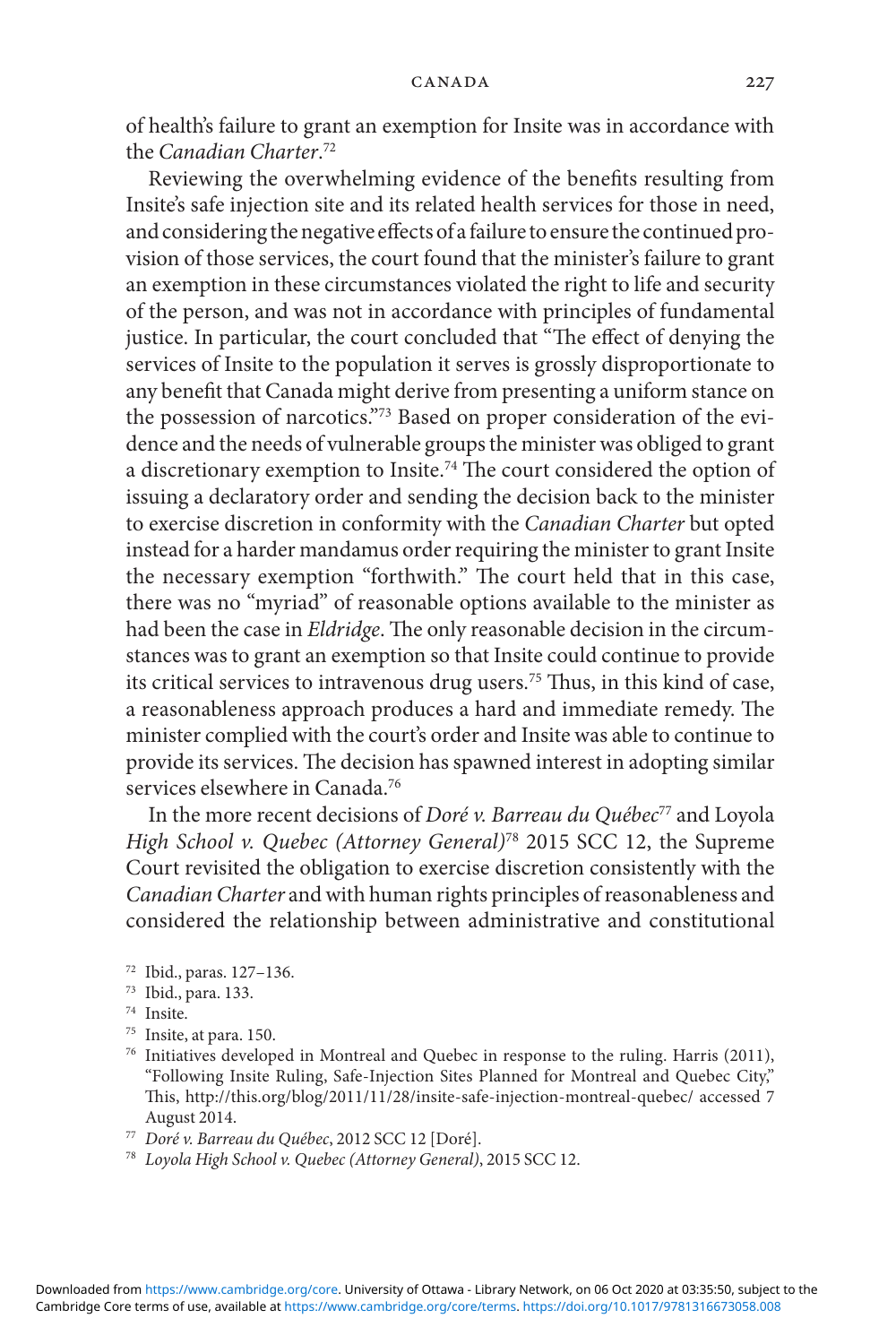#### 228 CASE STUDIES

standards of reasonableness. The court revised the approach taken in *Slaight Communications* and subsequent decisions following the *Slaight Communications* model, in which the assessment of whether an administrative decision was reasonable and compliant with *Charter Rights* was conducted pursuant to the "reasonable limits" requirements of section 1 of the *Canadian Charter*. The court held in *Doré* that where administrative decision makers are required, as in *Slaight Communications* , to protect *Canadian Charter* rights and human rights values in the context of exercising discretion, judicial review of such decisions may be conducted under an administrative law test of reasonableness, rather than by way of section 1 reasonable limits. Writing for the court, Justice Abella explained that the modern view of administrative tribunals has given rise to a more robust standard of administrative law reasonableness, a standard of reasonableness which incorporates the *Canadian Charter* and human rights law into administrative law standards. A new administrative law standard that is informed by constitutional and human rights values should be applied to provide essentially the same level of protection of fundamental human rights as does the kind of section 1 analysis of reasonable limits and proportionality that was conducted in *Slaight Communications* . 79

There is a risk that the Supreme Court of Canada's attempt to bring administrative, constitutional, and human rights standards of reasonableness into conformity may lead to greater deference to administrative decision makers than was the case under full-fledged Charter review as conducted in *Slaight Communications* or *Eldridge* . However, the new approach described in *Doré* and further clarified in *Loyola* as affirming a rigorous standard of reasonableness review that "works the same justificatory muscles" as the *Oakes* test for section 1 of the Charter provides strong grounds for insisting that all administrative decision makers consider both *Canadian Charter* rights, including the right to substantive equality obligations and positive measures required to accommodate needs of protected groups, and international human rights obligations (including socioeconomic rights). The challenge of realizing the transformative potential of this new "robust" standard of reasonable decision making will be ensuring that the obligation to consider human rights values is taken seriously by administrative decision makers. As Lorne Sossin and Andrea Hill (2014: 357) note:

 If the principle that discretion should be exercised in a manner consistent with Charter values is incorporated into the guidelines, directives and

<sup>79</sup>*Doré* , para. 29.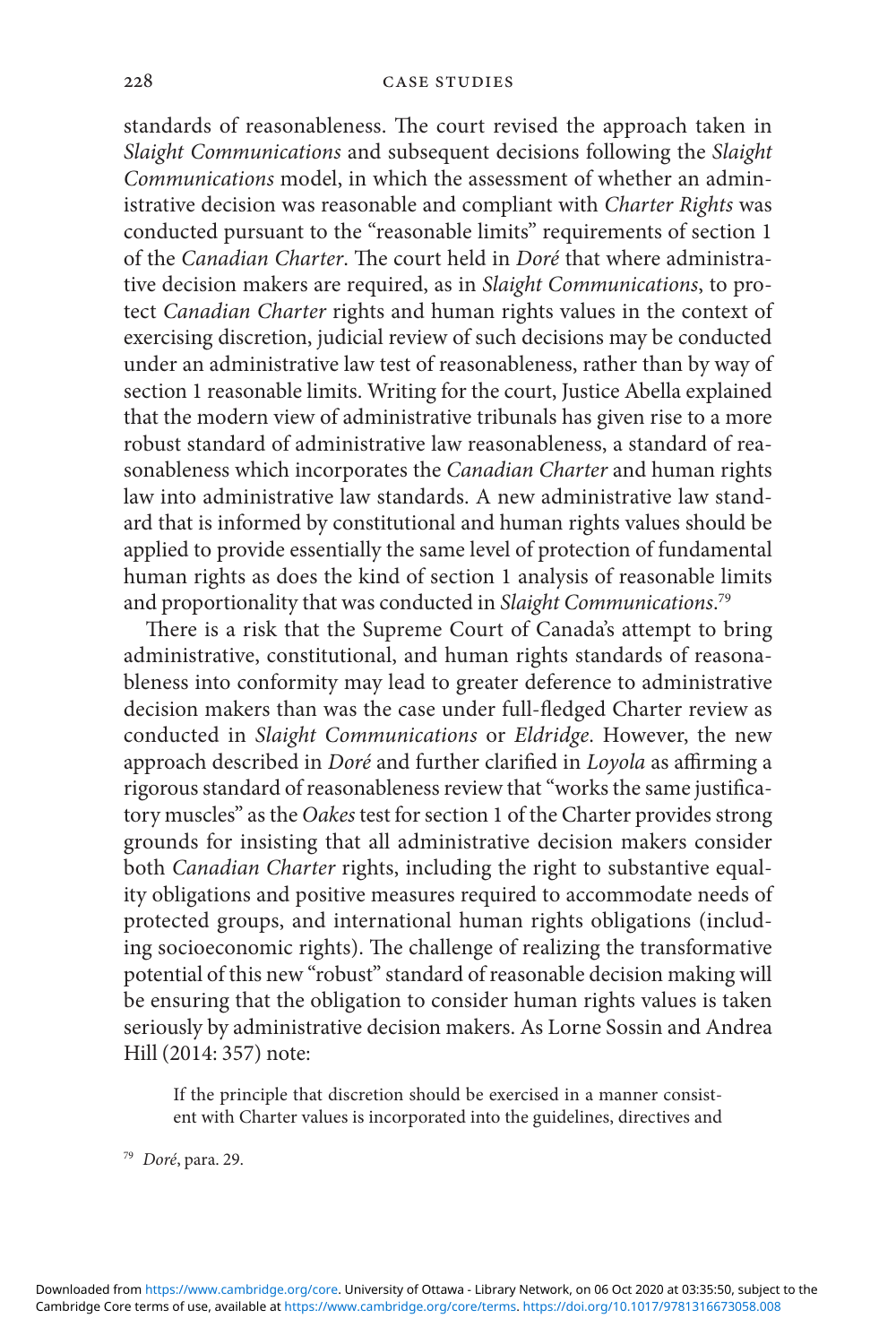practices of tribunals, this could have a profound effect on the opportunity for these adjudicative spaces to advance social rights. By contrast, if such values turn out not to be relevant in the everyday decision- making of such bodies, then the Court's rhetoric in Doré will suggest a rights orientated framework that is illusory.

 What is clear is that there is now a foundation in *Canadian Charter* and administrative law jurisprudence to promote and enforce a broadly based right to decision making that is informed by and consistent with fundamental rights under the *Canadian Charter* , Canada's international obligations under the ICESCR and other human rights treaties and with a broadly framed standard of reasonableness that incorporates positive duties to address the circumstances and ensure the rights of people with disabilities and other marginalized groups. Quinot and Liebenberg  $(2011: 641)$  have described a similar convergence of different standards of reasonableness in South African jurisprudence, which they argue establishes the basis for a coherent model of judicial review "that builds on the development of reasonableness as a standard in both administrative justice and socio-economic rights jurisprudence." There is now a basis in Canadian jurisprudence for enforcing the reasonableness standard proposed by Liebenberg and Quinot under South African constitutional and administrative law. The question is whether courts and administrative tribunals will apply it.

 Reasonableness should be conceived of as more than a standard of judicial review. It is the basis of a positive right to have one's rights properly considered and ensured when decisions engaging those rights are made. Enforcing the right to reasonableness is thus not a matter only for courts. It is a standard of decision making which must be applied by decision makers in a range of settings and which empowers rights holders to claim and enforce their rights in diverse settings. The wide range of decision making engaged by the standard is what creates its immense transformative potential, but at the same time raises significant challenges in terms of enforcement. Decision makers must be presented with the evidence needed to consider all of the relevant circumstances, made aware of how international human rights law and domestic constitutional and human rights may be engaged, and how statutes can be interpreted consistently with ESC rights. They must be trained to contextualize social rights in their areas of expertise and to apply the rights- informed standard of reasonableness affirmed by the Supreme Court of Canada. Enforcing this reasonableness standard before the wide range of administrative, quasi- judicial and judicial decision makers, ranging from housing tribunals overseeing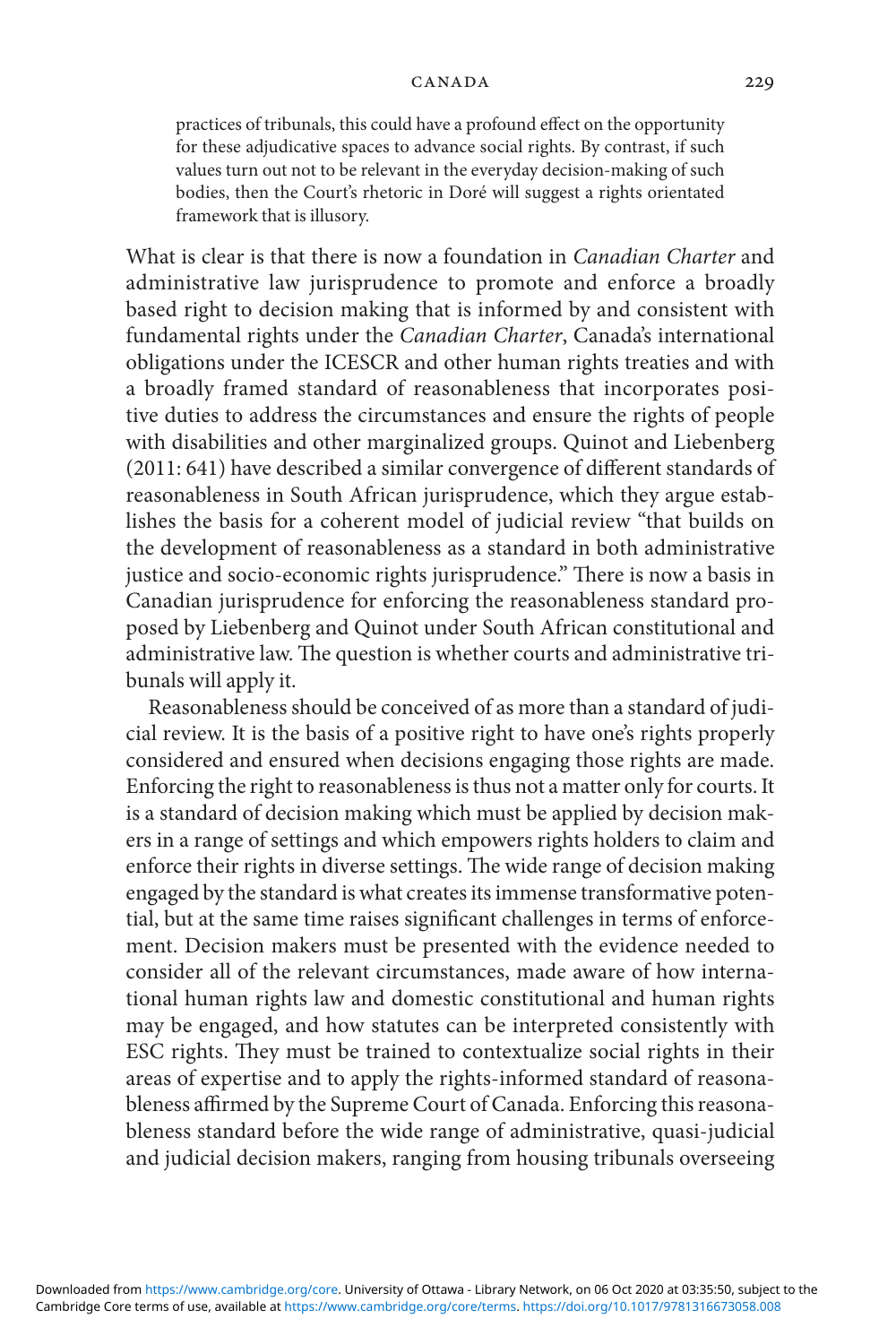eviction, to social assistance tribunals, unemployment insurance arbitrators and administrators of disability programs, is a massive undertaking for stakeholders and civil society organizations. Advocacy organizations able to provide assistance and representation in these areas have been under sustained attack by a right- wing government in Ottawa with traditional governmental sources of funding removed and charitable sources in jeopardy.<sup>80</sup>

The enforcement challenges raised by a more coherent and universally applicable standard of reasonableness, however, are commensurate with its potential. The Supreme Court of Canada has affirmed a right to reasonableness that provides a domestic legal foundation for rights- based advocacy and civil society mobilization engaging with the range of decisions and policies that have created the crisis of poverty, homelessness, and hunger in Canada.<sup>81</sup> The courts can still be called upon to review decisions that are inconsistent with the new standard, so the dissemination of authority for applying human rights norms and values beyond the courts does not suggest an abdication of judicial responsibility for rigorous oversight and review. The risk that courts will apply reasonableness review in too deferential a manner, denying claimants the rigorous standard of correctness review that applies under *Canadian Charter* review is real and must be strenuously resisted. Courts must not abdicate their constitutional responsibility to ensure that administrative decisions are fully consistent with international and constitutional human rights and are properly applied in the exercise of all delegated governmental authority. As noted, effective remedies to structural "entitlement system failures" as Amartya Sen described them, require broadly based strategies to revalue and ensure the rights of people who have been denied their dignity and rights. Strategies will be based on political mobilization, public education and protest in a wide range of areas in which social rights are engaged. In the legal sphere as well, the demand for change must occur at all levels of decision making and engage a wide range of actors. Rights- based strategies as recommended by UN human rights bodies require access to effective remedies at

<sup>80</sup> Voices- Voix ( 2013 ), "Canada: Voices- Voix Submission to the UN Universal Periodic Review (22 April–3 May 2013)," in *16th Session of the UPR Working Group of the Human Rights Council, http://voices-voix.ca/sites/voices-voix.ca/files/upr\_submission\_voices*voix.pdf. 81 For an example of one initiative to promote and enforce the right to reasonableness, see

the resources for claimants and advocates in Ontario at Social Rights Ontario (undated), "Social Rights in Ontario: Adequate Food, Housing and Other Requirements of Dignity," www.socialrightsontario.ca .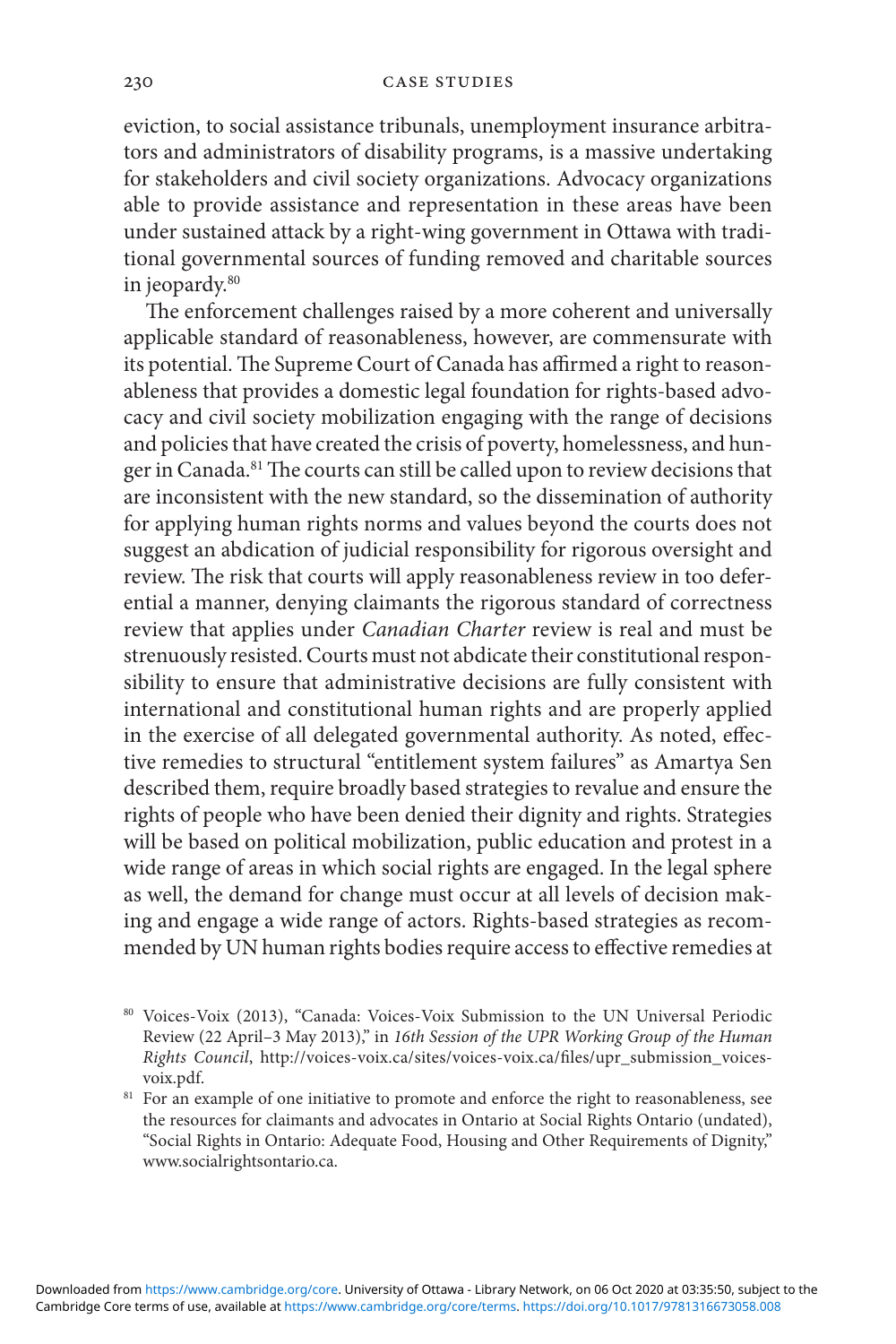all levels of programming and administration. A broadly applied reasonableness standard is the best way to ensure this.

 A key issue in the assessment of enforcement strategies is when to rely on courts to ensure compliance with social rights and when to rely on other actors. Judicial remedies that order entitlements in the simplest and most enforceable manner do not tend to address the need for rights-based decision making by nonjudicial actors. They assign the job of interpreting and applying constitutional and human rights primarily to the judiciary. Courts assume sole responsibility for making the decision about what entitlements are required to ensure fundamental rights. This was the paradigm of judicial remedies first proposed by claimants in the *Eldridge* and Insite cases. The claimants sought changes to the legislation to remove any reliance on administrative or executive discretion for the vindication of their rights. The Supreme Court rejected this approach in favor of a model in which the constitution and international human rights function more as a framework for statutory interpretation and decision making. Nonjudicial actors were required to engage in the assessment of what rights actually mean in particular contexts and to make decisions accordingly. Where, in the view of the court, they got it wrong, the court reversed their decisions. Judicial orders reading into the health care legislation at issue in *Eldridge* the explicit right to interpreter services, or reading into the *Controlled Drugs and Substances Act*  the right to provide narcotic drugs in the therapeutic context of safe injection, would have been simpler in terms of enforceability. However, such remedies would not have had the same effect of extending the obligation of rights- based decision making beyond courts, disseminating the obligation more widely among other decision makers charged with exercising conferred decision- making authority or empowering rights claimants to demand reasonable decisions and policies in diverse, extrajudicial contexts.

The Supreme Court's remedial focus on ensuring a right to reasonable decisions provides a strong basis for attempting to enforce socialrights- consistent decisions and policies among a range of actors and before multiple adjudicative bodies. Reasonable decisions must situate and apply rights in particular circumstances. The Supreme Court's preferred approach assigns to courts the role of clarifying the principles, rights, and values that ought to inform rights- based decision making, and around which entitlement systems must be designed and administered. Rather than considering whether the *Canadian Charter* or international human rights require that a particular benefit or protection be explicitly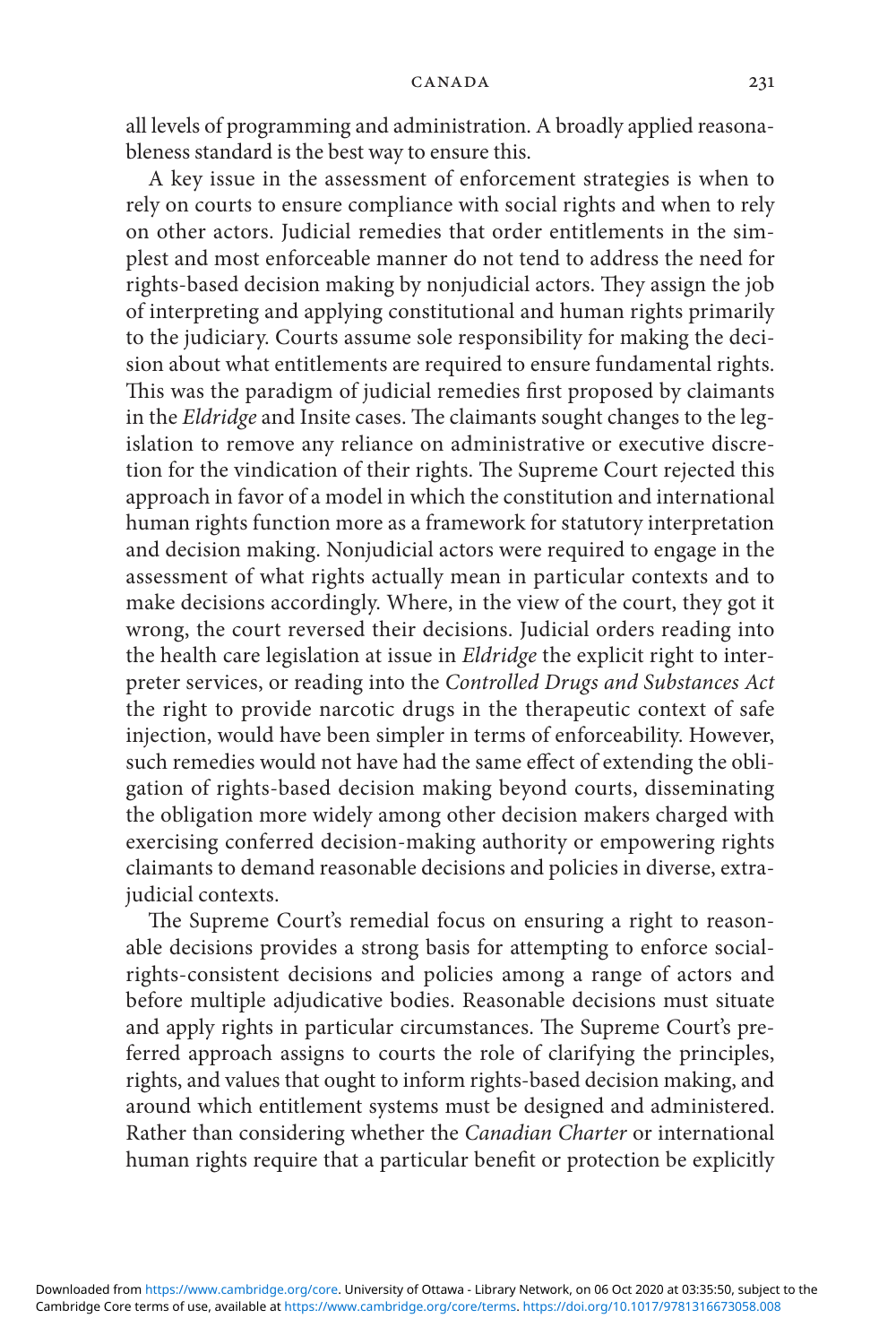provided as a statutory entitlement in every context, this approach focuses on whether the relevant decision maker has the authority to provide the benefit or protection, and on whether the decisions made pursuant to that authority are consistent with fundamental rights. The quality of the decision making is not assessed solely on procedural grounds, but also in light of the substantive obligations of governments to ensure and protect fundamental rights. In its review of particular cases where *Canadian Charter* rights or international human rights were engaged by the exercise of discretion, the Supreme Court has clarified how *Canadian Charter* and international human rights are to be considered and applied by decision makers who must themselves develop the competence to safeguard rights in the exercise of discretion within specialized mandates. Rather than relying on courts or legislatures to resolve every dispute about statutory obligations and entitlements in particular contexts, administrators are required to comply with rights-based standards of reasonableness, with judicial intervention required only when they fail to meet these standards.

## **7.5 Enforcing the Right to Reasonable Budgetary Allocations:** *Newfoundland (Treasury Board) v. N.A.P.E.*

The Supreme Court of Canada has recognized that reasonable policies and programs often involve balancing competing claims on limited resources. As noted, the court held in *Eldridge* that decision makers failed to comply with the *Canadian Charter* when they refused to fund interpreter services, found to be a reasonable expenditure in light of projected costs balanced against the importance of equality for people with disabilities .

A more difficult balancing was necessary in *Newfoundland (Treasury* Board) v. N.A.P.E.<sup>82</sup> - a case in which the Supreme Court of Canada found that decision makers had acted reasonably, in light of budgetary constraints. In this case, the Newfoundland and Labrador Association of Public and Private Employees challenged a provision of the *Public Sector Restraint*  Act,<sup>83</sup> to retroactively delay for three years the implementation of a pay equity program. The result of the retroactive delay was to eliminate a preliminary pay equity award of \$24 million which would otherwise have been paid to workers in underpaid areas of women-dominated employment. The government argued that the roll- back of the award was made necessary by "a financial crisis unprecedented in the Province's history."<sup>84</sup> The claimants,

<sup>82</sup>*Newfoundland (Treasury Board) v. N.A.P.E.* , [2004] 3 SCR 381 [ *N.A.P.E* ]. 83 *Public Sector Restraint Act* , SN 1991, c 3. 84 *N.A.P.E* , para 7.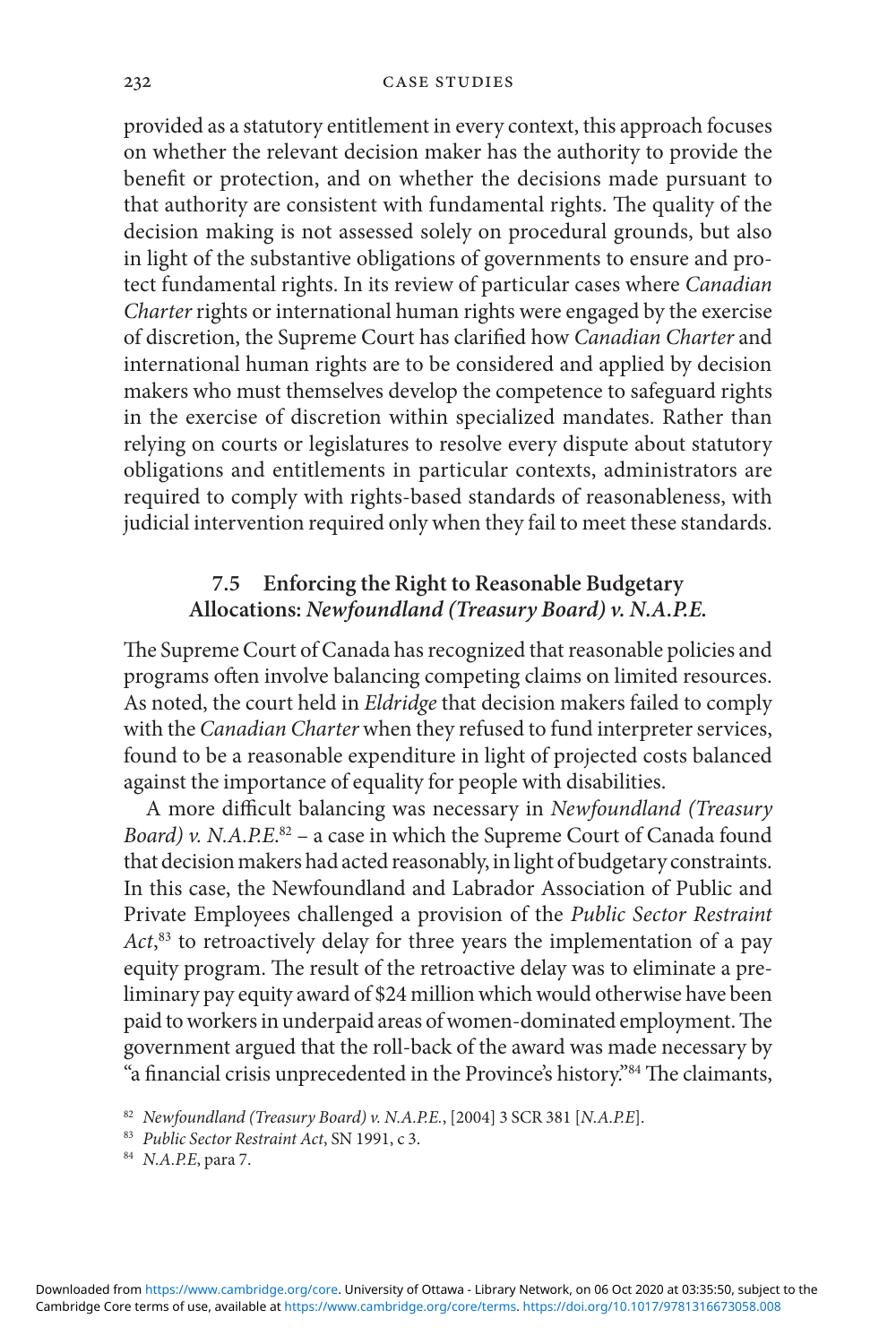on the other hand, argued that the rollback constituted sex discrimination, which could not be justified on budgetary grounds. The Supreme Court agreed with the claimants that women's right to equality was violated by the decision to revoke the retroactive award. The court found, however, that the measure was justified in the context of a fiscal crisis which had resulted in across- the- board cuts in government expenditure, including cuts to hospital beds, lay-offs of many employees, and reduced social programs.

The N.A.P.E. decision was seen by many as a setback to women's equality rights, in that no previous decision had found that women's equality rights can be limited by budgetary concerns. However, from the perspective of promoting judicial engagement with substantive social rights claims, it is unlikely (and not necessarily desirable) that courts will consider claims with significant budgetary implications without providing governments or groups defending expenditures on competing needs to provide evidence as to what constitutes reasonable budgetary measures in particular circumstances. Ensuring substantive equality for women and other protected groups under section 15 of the *Canadian Charter* may be more a matter of ensuring that a robust standard of "reasonable budgetary measures" is applied by courts, commensurate with the primacy of human rights and equality, rather than keeping budgetary considerations out of rights adjudication altogether.

 An issue which arose in the *N.A.P.E.* case was the quality of the budgetary evidence available to the court. A number of commentators have criticized the Supreme Court's willingness to accept the government's characterization of the fiscal crisis.<sup>85</sup> It is indeed unfortunate that the record available to the Supreme Court of Canada with which to assess the reasonableness of the budgetary decision was limited. The case was first heard before a three- person Arbitration Board as a grievance pursuant to the collective agreement. The evidence put by government before the Arbitration Board in relation to budgetary constraints consisted of an extract from the record of the legislative debate and some budget documents.<sup>86</sup> The government witnesses had not been directly involved in the weighing of different options during the budgetary process. 87

<sup>&</sup>lt;sup>85</sup> See, for example, a rewritten judgment of the *N.A.P.E.* case produced by the "Women's Court of Canada," a group of feminist/ equality Charter activists, lawyers, and academics who rewrite major decisions affecting women's interests - *Newfoundland (Treasury Board) v. N.A.P.E.*, [2006] 1. WCR 327, www.thecourt.ca/wp-content/uploads/2008/06/ womenscourt-newfoundland.pdf; see also Mellon (2006), 135.  $\,$  86 N.A.P.E., at para. 55.

<sup>87</sup> Ibid.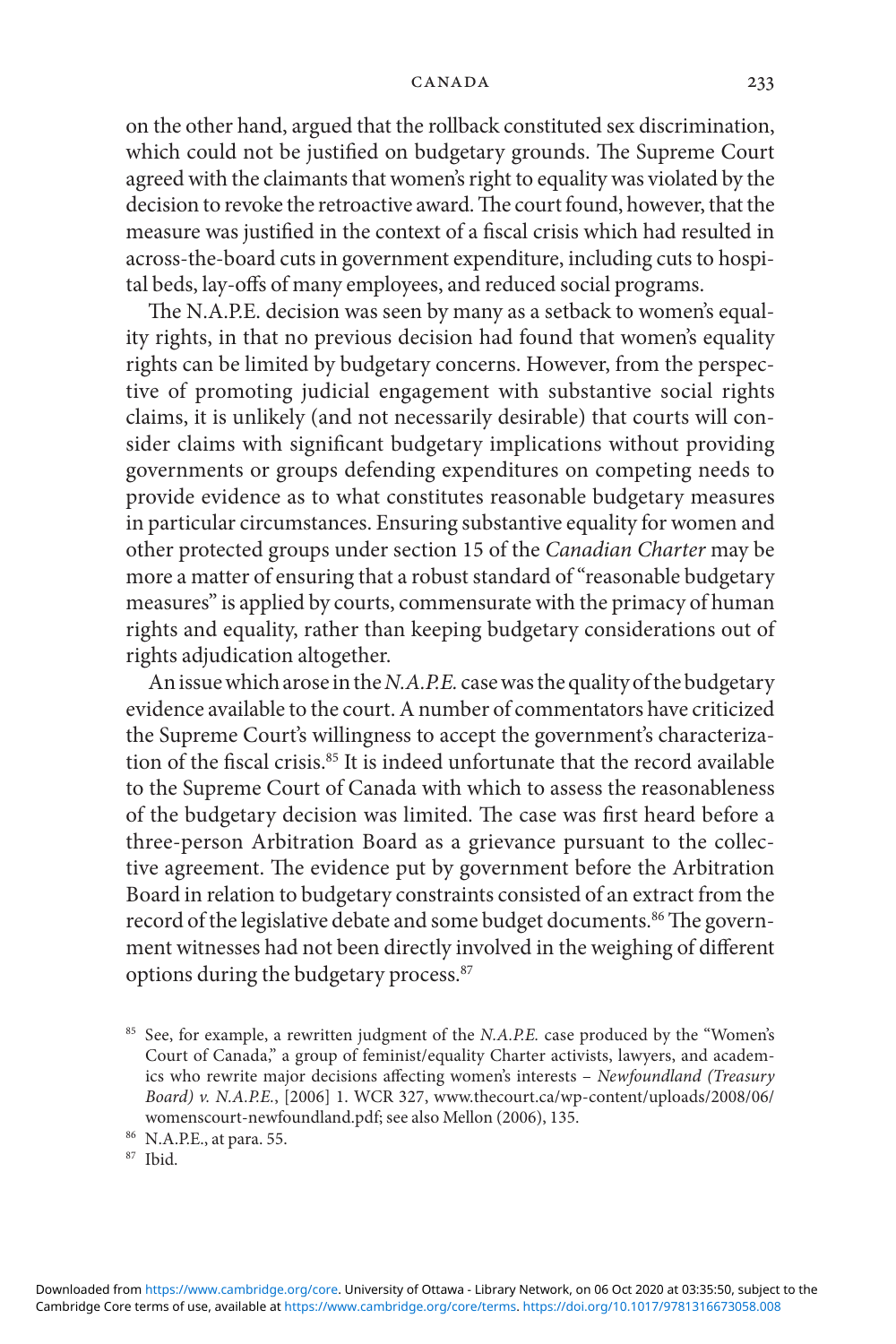In assessing whether the Supreme Court's decision in this case accords with evolving international standards of reasonableness in relation to budgeting and available resources, it is important to recognize that the debt- to- GDP ratio in Newfoundland and Labrador at the time was higher than any other Canadian province in the past twenty years (Norris, 2003 ). Newfoundland and Labrador had the nation's highest unemployment rate at the time the cuts were made, largely as a result of the traumatic collapse of the cod fishery. The province had battled poverty rates among families with children which were the highest in Canada (National Council on Welfare, 1992a). Newfoundland also has a particular political history in relation to debt. The independent Dominion of Newfoundland had lost its independence from Great Britain during the Great Depression because of an unmanageable fiscal crisis and debt was also a factor in the subsequent contested decision to become a province of Canada in 1949 (Reynolds, 2009). This history looms large in the Newfoundland consciousness. It would be difficult in circumstances such as this for an Arbitration Board or a court to reverse a budgetary decision so as to increase by 10 percent the projected budgetary deficit.<sup>88</sup>

 A key consideration in a reasonableness analysis must also be whether the needs of the most vulnerable groups are prioritized.<sup>89</sup> Unlike most other provincial governments in Canada, the Province of Newfoundland and Labrador committed to fully protecting social assistance rates of single mothers from any cutbacks during the years of severe restraint, maintaining the highest social assistance rates for single mothers in Canada in real terms (National Council on Welfare, 1992a).<sup>90</sup> The exemption of social assistance rates from expenditure cuts was of critical importance for women living in poverty when the decline and subsequent moratorium of the cod fishery led to widespread lay-offs of women working at low wage, seasonal employment in fish plants. Women relying on social assistance in Newfoundland were in a significantly more precarious and disadvantaged position in the context of austerity measures than the women employed in the public sector who were adversely affected by the revoked retroactive pay equity award.

<sup>88</sup> N.A.P.E. , at para. 72.

<sup>&</sup>lt;sup>89</sup> Irwin Toy Ltd. V. Quebec (Attorney General), [1989] 1 SCR 927 at para. 75; Porter 2006; United Nations Committee on Economic, Social and Cultural Rights , *An Evaluation of the Obligation to Take Steps to the "Maximum of Available Resources" under an Optional Protocol to the Covenant* (thirty-eighth session, 2007), UNCESCROR, UN Doc. E/C.12/ 2007/1 (2007). 2007/ 102007). Newfoundland continues to maintain the highest rates for single parents.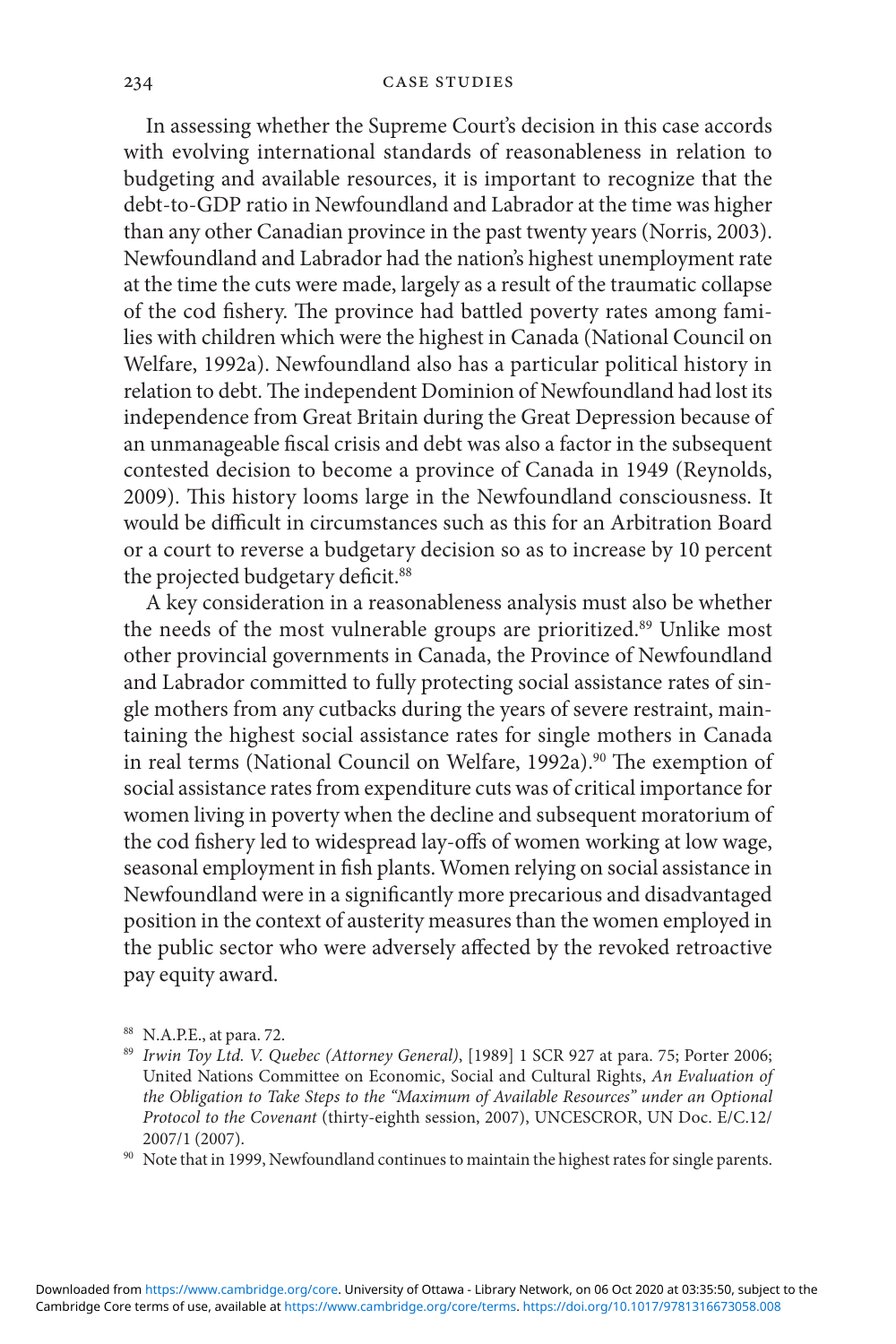The standard of reasonableness articulated by the Supreme Court in *N.A.P.E* is one which should ensure that courts continue to view governments' budgetary justifications with "skepticism" while recognizing that reasonably balancing competing demands on resources is itself a critical component of rights- compliant decision making. Justice Binnie summarized the court's approach as follows:

The result of all this, it seems to me, is that courts will continue to look with strong scepticism at attempts to justify infringements of Charter rights on the basis of budgetary constraints. To do otherwise would devalue the Charter because there are always budgetary constraints and there are always other pressing government priorities. Nevertheless, the courts cannot close their eyes to the periodic occurrence of financial emergencies when measures must be taken to juggle priorities to see a government through the crisis. It cannot be said that in weighing a delay in the timetable for implementing pay equity against the closing of hundreds of hospital beds, as here, a government is engaged in an exercise "whose sole purpose is financial." The weighing exercise has as much to do with social values as it has to do with dollars. In the present case, the "potential impact" is \$24 million, amounting to more than 10 percent of the projected budgetary deficit for 1991-92. The delayed implementation of pay equity is an extremely serious matter, but so too (for example) is the layoff of 1,300 permanent, 350 part- time and 350 seasonal employees, and the deprivation to the public of the services they provided. (National Council on Welfare, 1992a, para 72)

The standard or reasonableness applied in the *N.A.P.E.* decision is therefore arguably compatible with emerging reasonableness standards internationally. Significantly, the court refused to accept that a deferential standard of review should be adopted in relation to all budgetary decisions. The court firmly rejected the position enunciated by Marshal, J. A. writing the majority decision for the Newfoundland Court of Appeal, suggesting broad deference to governments' budgetary and policy measures based on a more traditional view of the separation of powers between the judiciary and the legislature. Binnie J. responded by elucidating a critical distinction between decisions deemed "reasonable" by legislators, and those which satisfy the rights-based or constitutional standards of reasonableness which the courts are mandated to apply:

 No doubt Parliament and the legislatures, generally speaking, do enact measures that they, representing the majority view, consider to be reasonable limits that have been demonstrated to their satisfaction as justifiable. Deference to the legislative choice to the degree proposed by Marshall J.A. would largely circumscribe and render superfluous the independent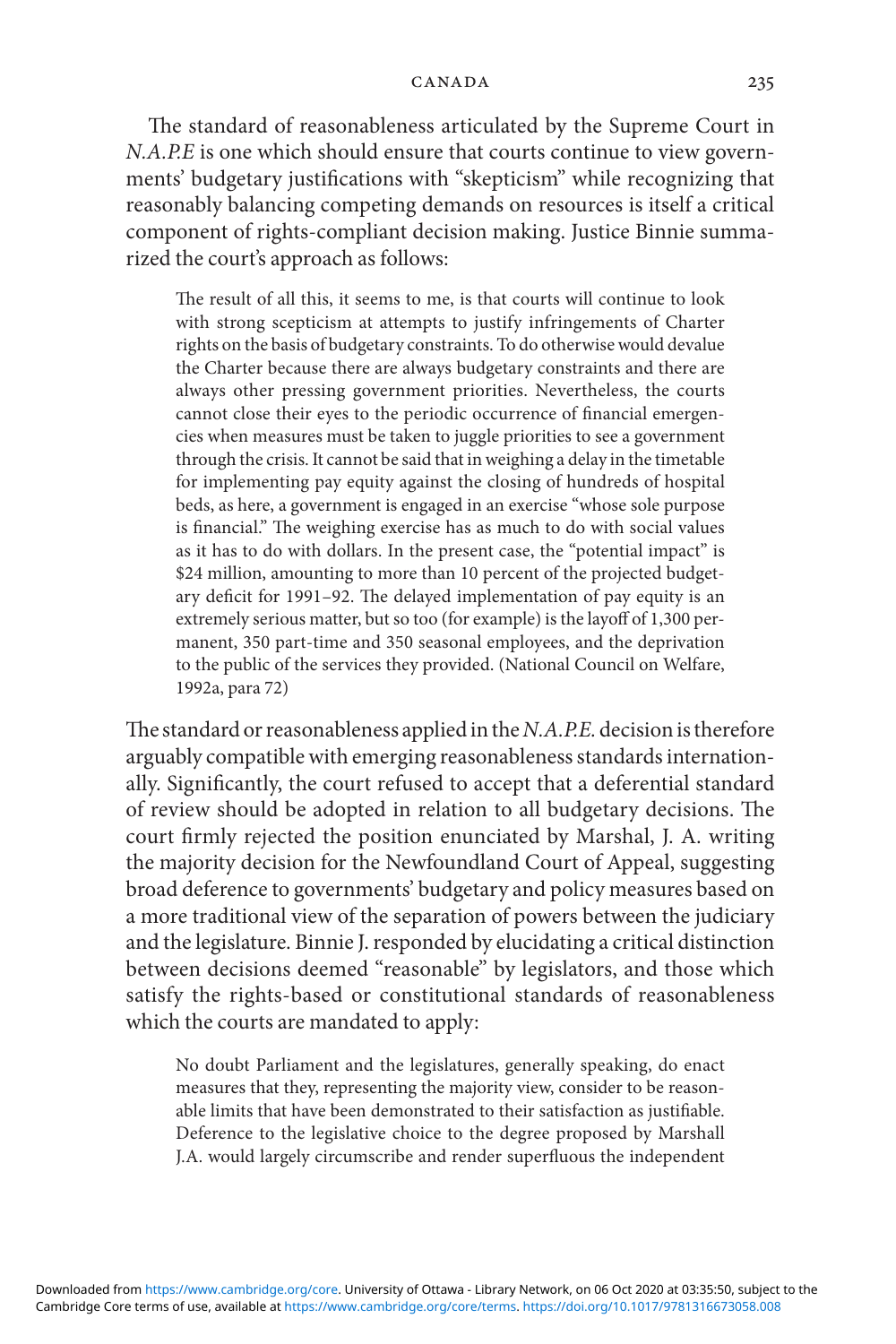#### 236 CASE STUDIES

second look imposed on the courts by s. 1 of the Charter. Deference to the majority view on that scale would leave little protection to minorities . Marshall J.A.'s proposal, with respect, is not based on fidelity to the text of s. 1 but to dilution of the requirement of "demonstrable" justification.<sup>91</sup>

 Although the court in *N.A.P.E.* found against the claimants and denied them the judicial remedy they sought, the standard of reasonableness that was articulated in the decision played an important role in the claimants' later success in securing this entitlement through political rather than legal means. Two years after the Supreme Court issued its judgment, with oil revenues starting to flow into Newfoundland, a lobbying campaign by women's and labor groups was successful in convincing the government to make the retroactive payment of \$24 million (Baker, 2006). The political campaign relied heavily on the finding of the Supreme Court that women's equality rights had been violated and that the austerity measure was only permissible in the circumstances of a fiscal crisis (Greene, 2010). In this sense, even in refusing the remedy sought by the claimants, the court had empowered the group affected to eventually win the entitlement they sought once the fiscal circumstances changed. The court established a framework for the assessment of the constitutionality of budgetary allocations which required that fundamental rights, including social rights such as rights to health care and to work be balanced in a reasonable and fair manner, with particular attention paid to the needs of vulnerable groups. In the context of an improved fiscal environment, the N.A.P.E. decision empowered affected constituencies to lobby for a different result based on the same standard of reasonable budgetary allocations relative to available resources and competing social rights obligations.

## **7.6** *Tanudjaja v. Canada* **: Claiming and Enforcing the Right to Adequate Housing**

As noted earlier, Amartya Sen (1988), in his early groundbreaking research, demonstrated that poverty and famine are not generally caused by a scarcity of goods or discrete failures of particular programs, but rather by more generalized failures of interdependent entitlement systems. Homelessness in Canada is similarly not a problem of scarcity of housing. The broader entitlement system of housing subsidies, social housing production, income assistance, land and property rights, housing laws, land use planning, social programs, wage protections, social security, regulation of

91 N.A.P.E., para. 103.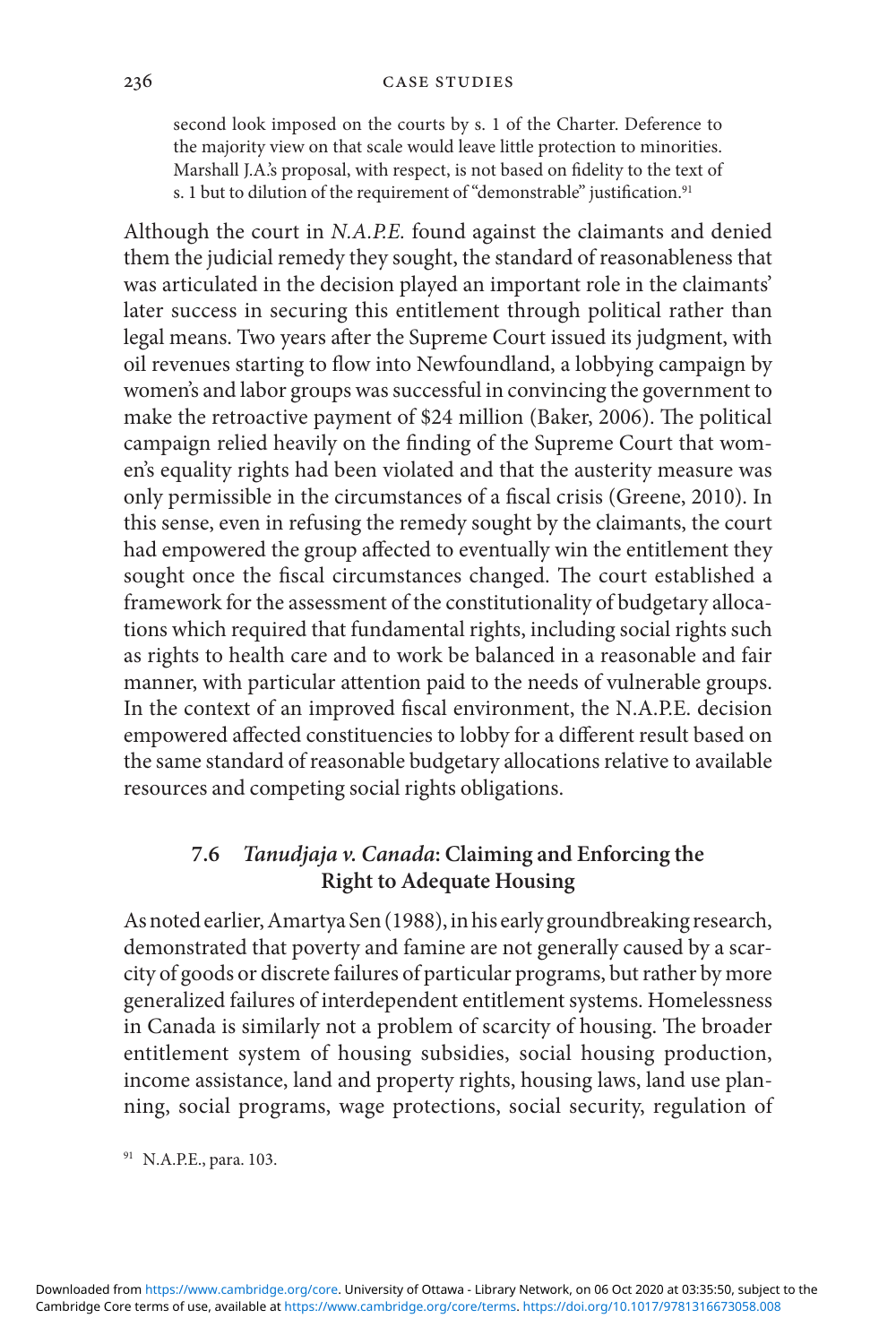private actors (and so on), has, in its cumulative effect, left certain groups without access to adequate housing. The concept of a structural entitlement system failure is thus an accurate characterization of the human rights crisis of homelessness in Canada. There is no single flaw or discrete violation that can be corrected by extending or improving an existing benefit or piece of legislation. An effective remedial and enforcement strategy must address the cumulative and interactive effect of a myriad of laws, policies, and programs that have created a systemic pattern of exclusion, inadequate housing, and homelessness among particular groups.

The concept of a structural entitlement system failure seems particularly apt in the Canadian context where widespread homelessness and hunger have emerged during times of economic prosperity and growing affluence. UN human rights bodies have identified many of the component parts of this entitlement system failure, including inadequate income assistance, low minimum wage, lack of security of tenure, erosion of land and resource rights of Indigenous peoples, insufficient housing subsidy, inadequate funding of social housing, restrictions on unemployment insurance affecting women and part-time workers, lack of housing with support for mental health disabilities, and inadequate human rights protections against increasing stigmatization of people living in poverty or homelessness.<sup>92</sup> None of these failures is justified by the scarcity of resources. On the contrary, the evidence clearly supports the contention that governments would achieve significant net savings in health care, justice and social program costs by taking positive measures to remedy widespread poverty and homelessness (Jackman and Porter, 2014).

In Tanudjaja v. Canada,<sup>93</sup> individuals affected by homelessness joined with a network of organizations to ask the courts to engage directly with the ongoing failure governments in Canada to address the human rights crisis of homelessness and inadequate housing through effective

<sup>&</sup>lt;sup>92</sup> United Nations Committee on Economic, Social and Cultural Rights, Concluding Observations: Canada (Eighteenth Session, 1993), UN Doc E/C.12/1/Add.31 (1998); United Nations Committee on Economic, Social and Cultural Rights, *Concluding Observations: Canada* (thirty-sixth session, 2006), UN Doc E/C.12/CAN/CO/4 & E/C.12/ CAN/ CO/ 5 (2006).<br><sup>93</sup> *Tanudjaja v. Canada* (Ont Sup Ct File no CV-10-403688) (2011). Amended Notice of

Application (26 May 2010), http://socialrightscura.ca/documents/legal/Amended%20 Not.%20of%20App.(R2H).pdf.. *Tanudjaja v. Attorney General (Canada) (Application)*, 2013 ONSC 5410 ; *Tanudjaja v. Canada (Attorney General)* , 2014 ONCA 852 ; denied leave to appeal to the Supreme Court of Canada, *Jennifer Tanudjaja, et al. v. Attorney General*  of Canada, et al., 2015 CanLII 36780 (SCC). Further documentation of the case online at http://socialrightscura.ca/eng/legal-strategies-charter-challenge-homlessness.html.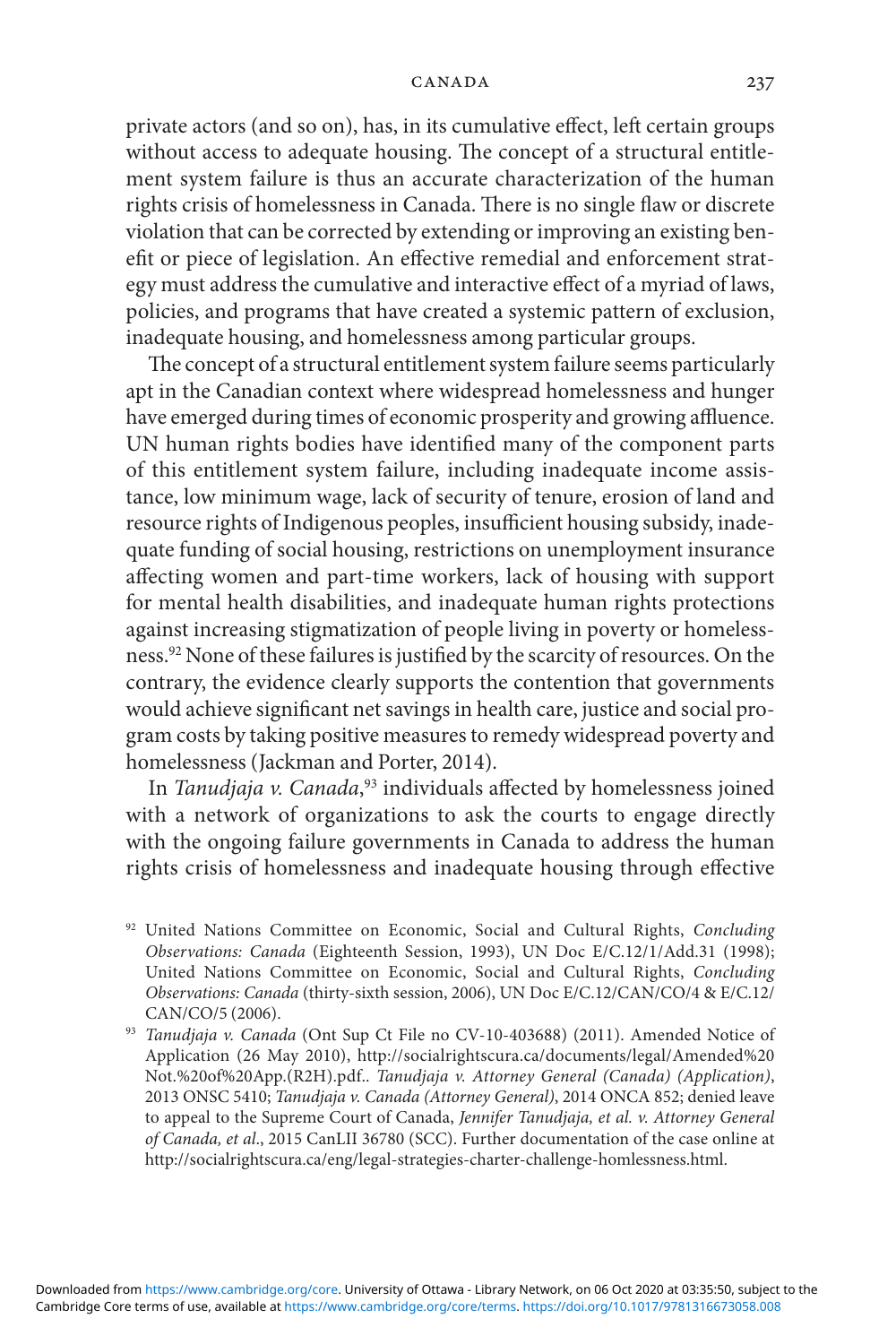strategies. The claimants in *Tanudjaja* sought to ensure, through an innovative remedial approach including both declaratory and supervisory orders, that governments develop, in consultation with affected communities, joint national and provincial housing strategies. As recommended by UN human rights bodies, these would include effective accountability mechanisms, and set goals and timetables for the elimination of homelessness and the implementation of the right to adequate housing. Claimants requested the court to retain jurisdiction in the same manner as the court in *Doucet- Beaudreau* , to ensure that the strategy would be designed and implemented in a timely manner, with the participation of the affected communities. The innovative remedial strategy designed in the *Tanudjaja* case was developed by a large network of groups and individuals involved with the issue of homelessness.<sup>94</sup> The network looked to the recommendations of international human rights authorities, like the United Nations Special Rapporteur on adequate housing and United Nations Committee on Economic, Social and Cultural Rights (CESCR), which had repeatedly called on Canadian governments to work together to adopt a national rights-based strategy to address homelessness. After many years of governmental inaction in response to these critical recommendations, depriving the fundamental rights under the *Canadian Charter* including rights to life, security of the person, and equality for those affected by homelessness and inadequate housing, stakeholders decided that Canadian courts must play a role in ensuring that these authoritative recommendations are acted upon. In past years, challenges have been advanced in relation to components of the right to adequate housing in Canada, including underinclusive security of tenure protections,<sup>95</sup> rental qualifications that disqualify low-income tenants,  $96$  inadequate welfare rates for particular groups,  $97$ excessive utilities costs for low-income households,<sup>98</sup> and prohibitions on the temporary erection of shelters in parks.<sup>99</sup> International human rights law was employed in these cases to encourage courts to interpret existing

<sup>&</sup>lt;sup>94</sup> For a description of the civil society organizations and mobilizing accompanying this litigation initiative as well as the legal strategies and evidence, see Social Rights in Canada ( 2010 ). 95 *Sparks* . 96 *Kearney v. Bramalea Ltd* (1998), 34 CHRR D/ 1 (Ont. Bd. Inq.), upheld in *Shelter* 

*Corporation v. Ontario Human Rights Commission* (2001), 143 OAC 54 (Ont. Sup. Ct.); Whittom v. Québec (Commission des droits de la personne) (1997), 29 CHRR D/1 (Que. CA).<br>
<sup>97</sup> Gosselin v. Quebec (Attorney General), [2002] 4 SCR 429, 2002 SCC 84.<br>
<sup>98</sup> Boulter v. Nova Scotia Power Incorporated, 2009 NSC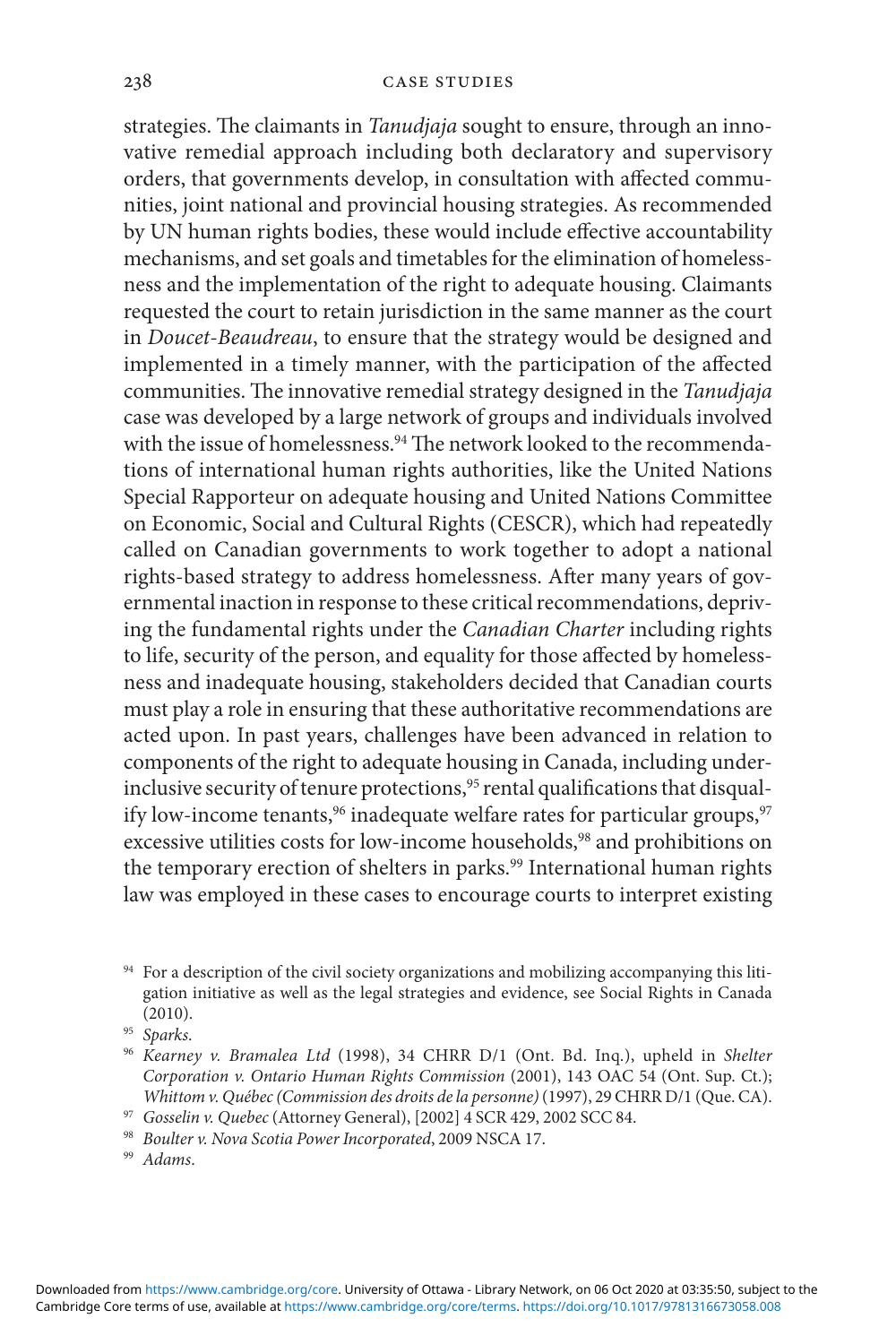statutes or constitutional rights in a manner that would advance the right to housing.

 Prior to the *Tanudjaja* case, the courts had never considered a constitutional claim to a comprehensive remedy that would actually address the homelessness crisis itself as a violation of rights requiring a multipronged remedial strategy to be implemented over a period of time. No group or individual had put forward a claim that would seek, as a remedy, a coherent response to the problem of homelessness. While asking that homelessness be remedied in a single court case seems ambitious, the claim recognized that the problem of homelessness is eminently solvable in Canada. The solution, however, is not reducible to a single entitlement or policy. The claim did not allege that governments must provide everyone with housing. Rather, it alleged that governments must make decisions and redesign policies and programs in a manner which will reduce and eventually eliminate homelessness. The right to sleep under a box in a park, as had been won in *Victoria v. Adams* 100 is a remedy that is grossly disproportionate to Canada's abundant resources. In *Tanudjaja* , the claimants sought a remedy that more closely conforms with emerging international standards of reasonableness based on available resources. 101

Rather than trying to identify a specific piece of legislation that could be challenged and asking for a more traditional, statute-based remedy, those developing the claim in *Tanudjaja* asked first what sort of remedy would be effective and contoured the claim to the remedial measures that are required to deal with homelessness. In order to provide coherence and specificity to the alleged violation, the claimants identified the governments' failure to implement a comprehensive strategy to address homelessness and inadequate housing as the central violation. The primary violation alleged in *Tanudjaja* , as in the *Eldridge* case, was government's failure to respond reasonably to the needs of a vulnerable group – a failure to act which led to violations of Charter rights. The failure to adopt a housing strategy has led to violations of the right to life, the right to security of the person and equality rights of disadvantaged groups most vulnerable to homelessness. The claimants asked the court to order the federal and provincial governments to engage meaningfully with stakeholders and to design an effective strategy to implement the right to adequate housing within a reasonable time frame.

<sup>100</sup> Ibid.<br><sup>101</sup> *Tanudjaja v. Attorney General (Canada)*, 2013 ONSC 1878.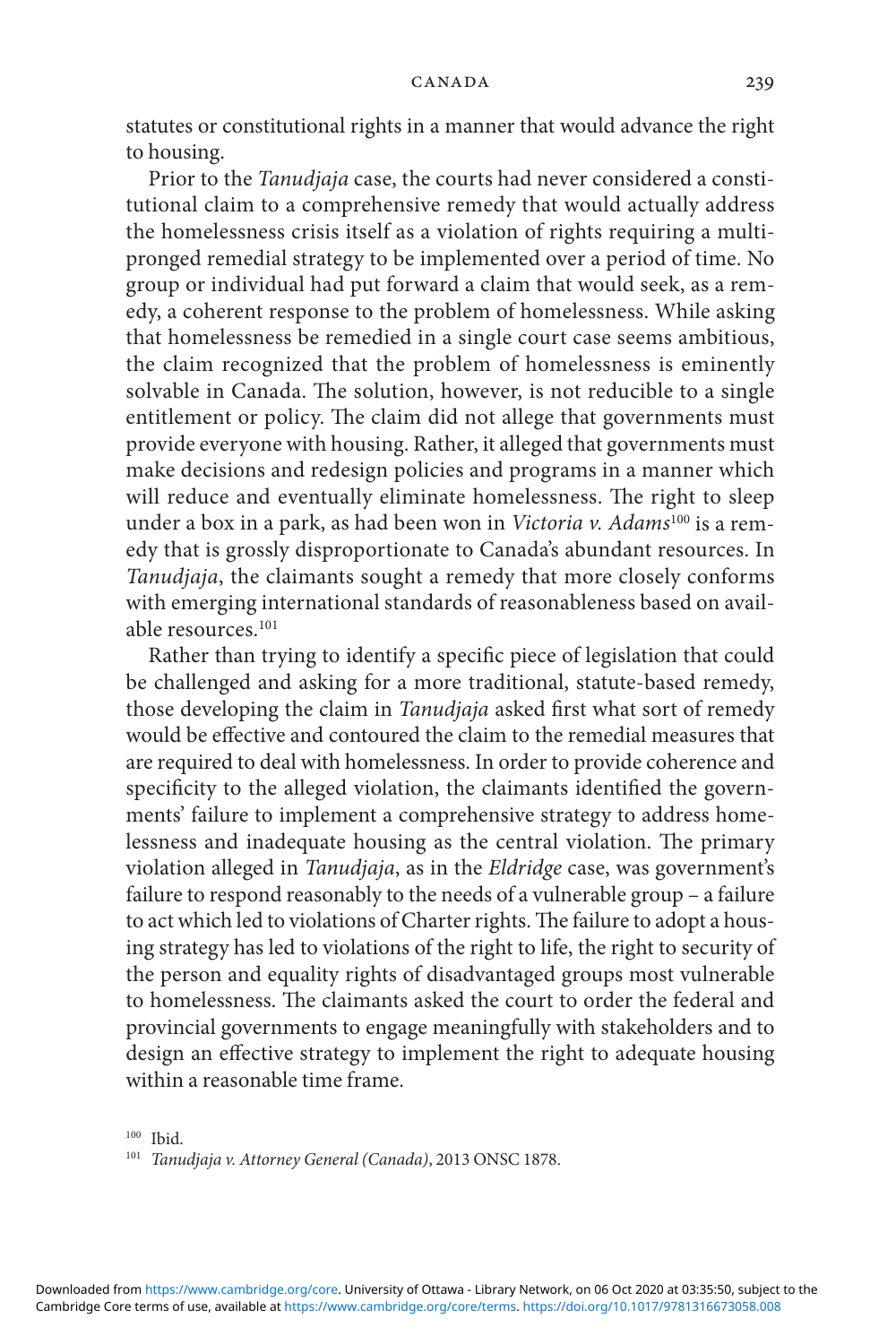#### 240 CASE STUDIES

The claimants provided evidence regarding stigmatization and discrimination against the homeless and of the disproportionate effect of homelessness on people with mental and physical disabilities, Indigenous people, women, children, and recent immigrants, thus alleging that the governments' failure to implement a strategy to address homelessness had a discriminatory effect on protected groups. Extensive evidence was provided about the effects of homelessness on life and health. In her Affidavit in support of the claim, Cathy Crowe, a street nurse who has worked with homeless people in Toronto for more than twenty years, describes some of the consequences of homelessness that she has witnessed:

 I saw infections and illnesses devastate the lives of homeless people – frostbite injuries, malnutrition, dehydration, pneumonias, chronic diarrhoea, hepatitis, HIV infection, and skin infections from bedbug bites. For people who live in adequate housing, these conditions are curable or manageable. For homeless people, however, it is much more difficult. The homeless experience greater exposure to upper respiratory disease; more trauma, including violence such as rape; more chronic illness, greater exposure to illness in congregate settings; more exposure to infectious agents and infestations such as lice and bedbugs; suffer more from a greater risk of depression. This is compounded by their reduced access to health care.<sup>102</sup>

The claimants in this case worked with volunteers, experts, and community organizations to assemble a 16- volume record, totaling nearly 10,000 pages, containing 19 affidavits, 13 of which were from experts (including Miloon Kothari, the former Special Rapporteur on Adequate Housing). Only after all of the evidence was filed did the governments of Canada and Ontario bring a motion to dismiss the case without a hearing and without any consideration of the evidence, on the grounds that the claim as described in the Notice of Application served at the commencement of the action is nonjusticiable and has no reasonable chance of success.

After all of the evidence had been compiled and formally served on them, the respondent governments brought a Motion to Dismiss the claim, arguing that it is nonjusticiable. Large coalitions of both international and domestic human rights, antipoverty and housing organizations intervened in the case to defend the justiciability of the claim, emphasizing that rights claims which seek effective remedial strategies to systemic human rights violations should be welcomed, not rejected, by courts

<sup>&</sup>lt;sup>102</sup> Catherine Crowe, "Affidavit for *Tanudjaja v. Attorney General (Canada)*," Ont Sup Ct File no CV-10-403688 (2011) at paras 23-24, www.acto.ca/assets/files/cases/Afd.%20of%20 C%20CROWE,%20Former%20Street%20Nurse%20- %20FINAL.pdf .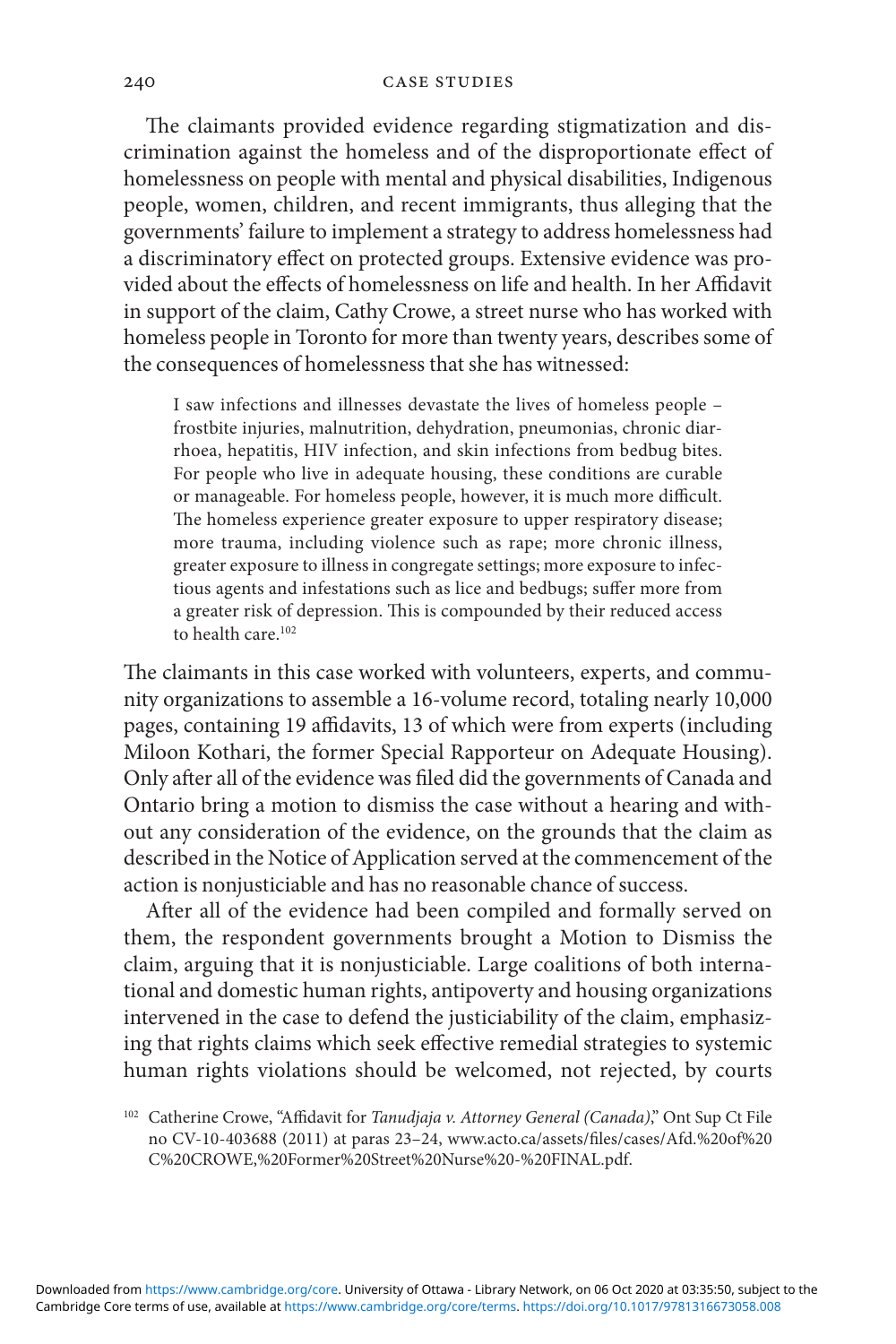because they ensure access to justice for the most marginalized groups in Canadian society.<sup>103</sup>

 Sadly, the governments' arguments were accepted both by the Ontario Superior Court and by two of three judges on the Ontario Court of Appeal. The majority of the Ontario Court of Appeal held that the claim is nonjusticiable because an allegation which it described as asserting, in essence, that governments "have given insufficient priority to issues of homelessness and inadequate housing"<sup>104</sup> engages with too many interactive policies and programs to be amenable to adjudication. Rather than requiring governments to justify their failure to implement a coherent plan and strategy to coordinate the interactive programs and policies linked to homelessness, as had been recommended by numerous experts and international human rights bodies, the majority of the Court of Appeal of Ontario simply denied homeless people any hearing on the evidence. Despite a strong dissenting opinion from one of three Court of Appeal judges, the Supreme Court of Canada subsequently denied leave to appeal in this case, leaving the justiciability of claims to effective strategic remedies to homelessness in Canada to be determined by the highest court in some future case that would take years to develop. The claimants, meanwhile, are considering avenues through which to take their claim before international or regional bodies, such as through a communication to the United Nations Human Rights Committee .

 A retrospective assessment of the Tanudjaja remedial strategy might consider whether framing the case around a singular benefit would have avoided prevailing prejudices about justiciability . However, such a strategy would be based on a fundamental distortion of the actual cause of homelessness and would force claimants to deny the polycentricity of housing policy simply in order to get through the court room door. Indeed, one of the problems that was evident as the case went forward was that lawyers arguing the case for before the Court of Appeal tended to abandon the original framing of the case as a violation of rights resulting from a failure to implement a comprehensive strategy, and reframed the argument in more traditional negative rights terms focused on discrete actions and denials of benefits  $-$  i.e., as a violation resulting from a myriad of governments retrogressive measures and program changes such as welfare cuts and social housing cut- backs. However, asking the court to review the

<sup>&</sup>lt;sup>103</sup> For a list of groups that intervened before the Court of Appeal and copies of their written submissions, see Social Rights in Canada, "Motion to Dismiss – Charter Challenge to Failures to Address Homelessness and Inadequate Housing in Canada." 104 Ibid., at para 34.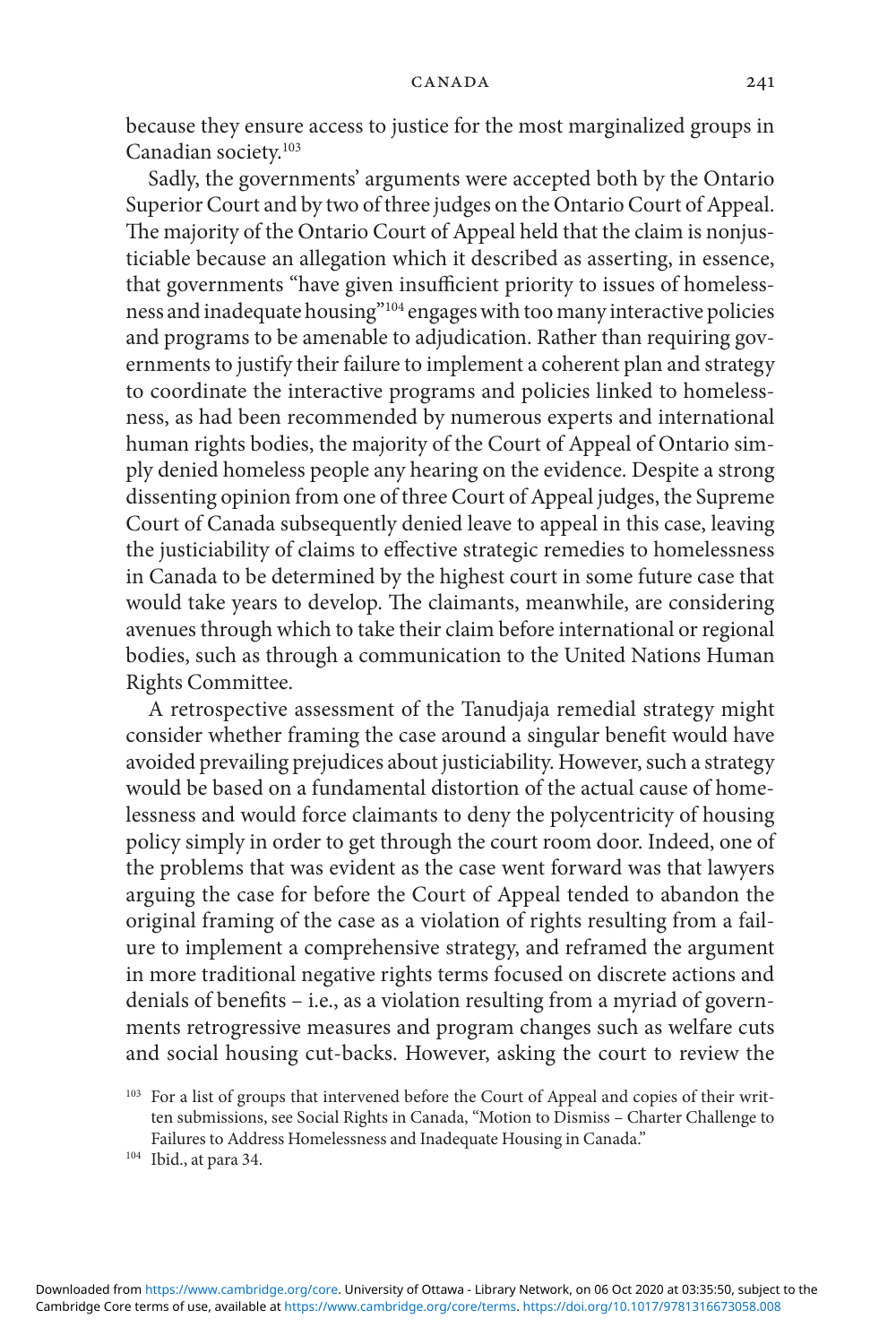constitutionality of a multiplicity of specific benefit cuts while at the same time recognizing that all of these are inter- related and must be considered together raised more problems than it solved. It was like trying to avoid a positive rights claim in a challenge to the denial of physical access to housing by mobility impaired individuals in a particular building by attempting to identify all of the discriminatory decisions that had been made along the way, by architects, builders, government regulators, and owners of the building. While there is no question that the causes of an inaccessible building extend in many directions to many actors, courts have made these issues justiciable and subject to effective remedy by focusing on the failure of those who are currently responsible for the building to build a wheelchair ramp in response to the needs of current rights claimants. In positive rights claims such as this, the violation and remedy converge. The violation is the failure to implement an identified remedial measure - to build a wheelchair ramp or to implement a housing strategy to address a deprivation of rights. The deprivation is the result of a complexity of previous decisions and current policies and programs but the failure to implement a remedy is a decision that can be subject to judicial review under a reasonableness standard. A remedial focus is critical to make these kinds of claims judicially manageable and capable of securing effective remedies. As the majority of the Court of Appeal noted:

All agree that housing policy is enormously complex. It is influenced by matters as diverse as zoning bylaws, interest rates, procedures governing landlord and tenant matters, income tax treatment of rental housing, not to mention the involvement of the private sector and the state of the economy generally. Nor can housing policy be treated monolithically. The needs of aboriginal communities, northern regions, and urban centres are all different, across the country. 105

The question at issue in *Tanudjaja* was whether the complexity of systemic violations of rights renders them non-justiciable. Both the court, and to some extent the lawyers arguing the case for the claimants, failed to recognize that by identifying the violation simply as a failure to take reasonable measures to address a deprivation of rights, complex issues can be rendered judicially manageable. The court need simply have recognized that it is the government that is in the position to address the complex interaction of various programs and to redesign them so as to eliminate homelessness. Adapting the concept of justiciable claims in this fashion is necessary if homeless people are to have access to justice a to protect

<sup>105</sup> Tanudjaja v. Canada (Attorney General), 2014 ONCA 852, at para 34.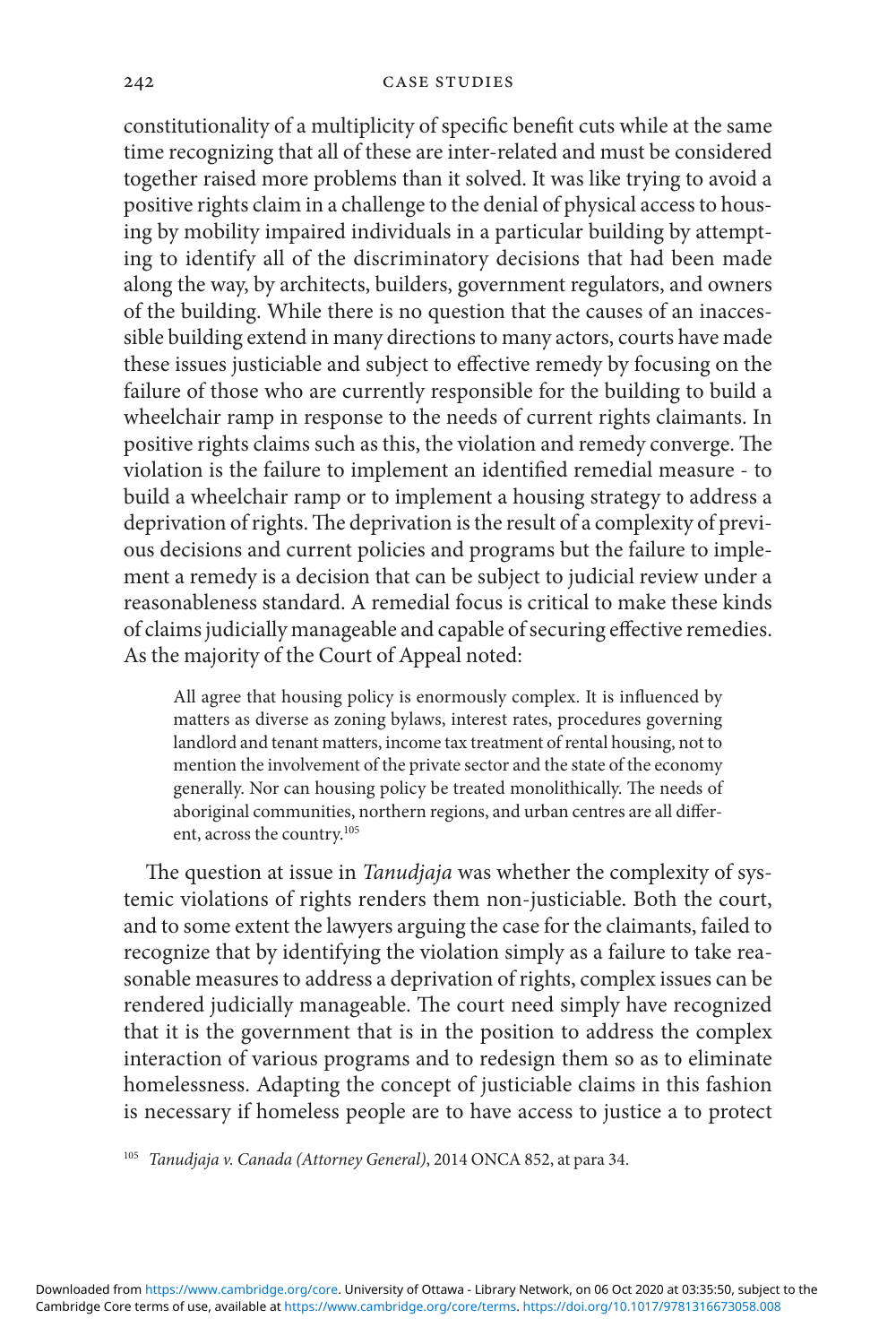their rights to life and equality. There is no question that had the court been committed to the protection of these rights, it had the competence to review the evidence produced by the claimants and to consider it in relation to the arguments and any evidence put forward by governments to justify their failures to introduce the recommended strategies. The claimants and interveners quite properly acknowledged that it is not the court's role to itself design and implement the required strategy engaging a wide range of policies and programs. Rather, they relied on the court's competence to consider assessments from experts about whether such a strategy was a reasonable demand to place on governments and whether such a strategy could remedy the violations of the rights of those who are currently homeless. The claim conformed, in structure, to the remedial approach adopted in the *Eldridge* and *Doucet-Boudreaux* cases. The greater complexity of the systemic issue of homelessness corresponds to the more significant numbers affected and the more widespread and egregious violations of rights – a factor which should surely have encouraged the courts to hear the evidence in the case. For courts to deny those affected by these kinds of systemic violations access to hearings even when their right to life is at stake imperils the integrity of Canada's constitutional democracy . At issue is whether victims of the most serious violations of social rights in Canada will have access to effective remedial and enforcement strategies through the courts.

## **7.7 Conclusion: Addressing Structural Entitlement System Failures and Enforcing Transformative Remedies**

 In considering the relevance of the Canadian experience to other countries, it is important to recognize that the kind of entitlement system failure that was challenged in the *Tanudjaja* case is not restricted to affluent countries with comprehensive social programs. Sen's research showed that what is most obvious in affluent countries (i.e., that social rights violations relate more to entitlement systems than to scarcity of resources) applies in the context of developing economies as well – only with more severe consequences. In all countries, hunger or homelessness occurs when certain groups are left without access to food or housing because their rights are not prioritized within the existing system of income, property, and other entitlements, be they land and property rights, housing laws, land use planning, social programs, wage protections, social security, international aid programs or regulations of private actors. Therefore, solving hunger and homelessness is not simply a matter of ensuring that governments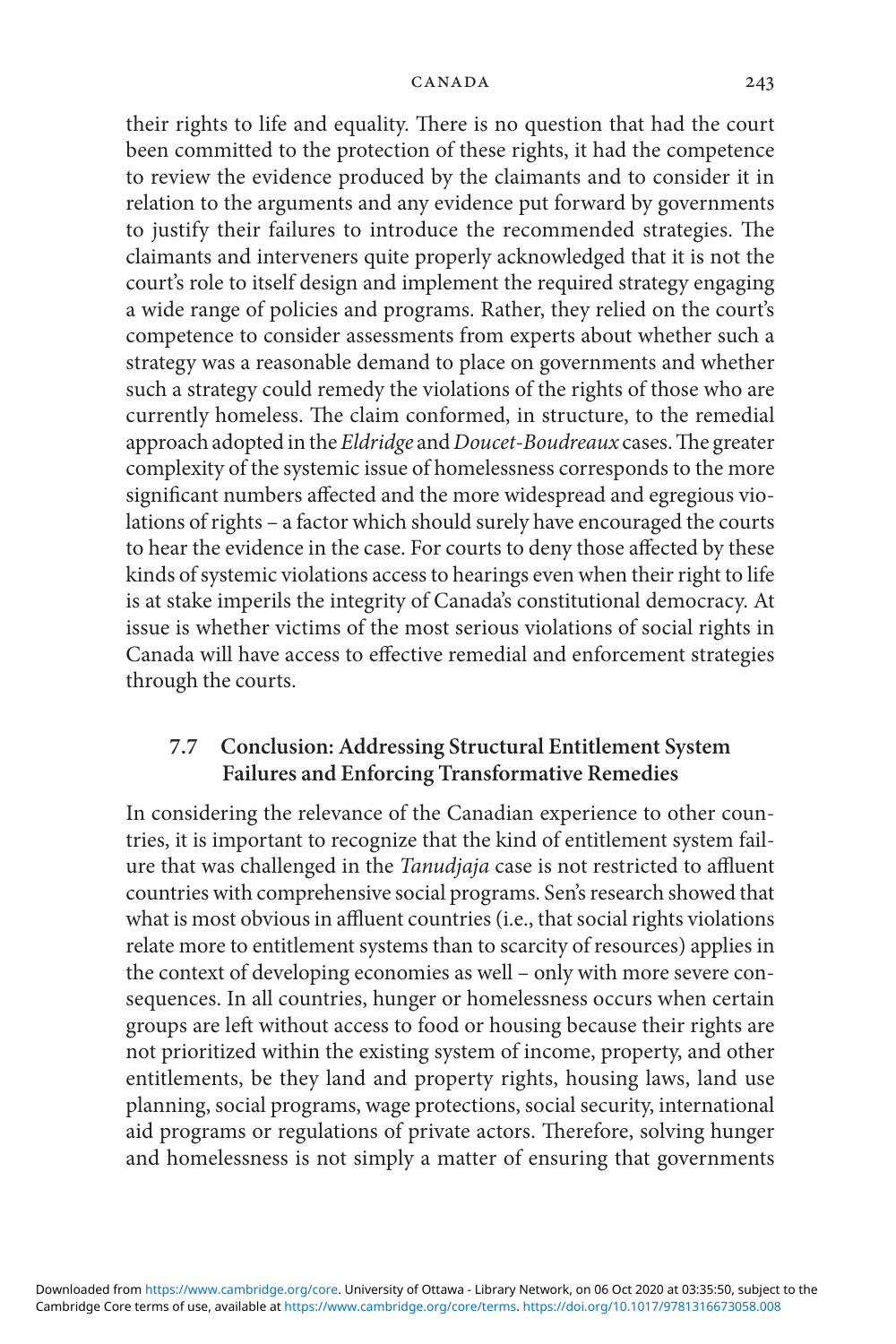#### 244 CASE STUDIES

or charitable agencies provide those in poverty with housing and food, though this is certainly necessary in the short term. The entitlement system that has denied certain groups their dignity, security, and their fundamental rights must be transformed into one which gives priority to the rights of those who have been marginalized, and whose rights have not been properly considered in the design and implementation of programs, laws, and regulations. It is critical that litigation strategies develop enforceable remedies that engage with the need for a transformative social rights project, rather than one that relies solely on discrete judicial remedies framed as corrections to existing entitlements.

 Justiciable social rights claims have in the past been conceived of primarily as claiming entitlements to social goods or services that meet certain standards of adequacy, or as protection from being actively deprived of those services or goods. In some cases, such as those involving discrimination or eviction from housing, social rights claims may correspond exactly to these kinds of entitlements, and can be advanced within the framework of traditional judicial remedies and enforcement mechanisms. Such claims can be framed within existing statutory or programmatic obligations by challenging exclusions on the basis of accepted principles of fairness, consistency, nondiscrimination, and minimum standards of adequacy. Entitlement-based claims may involve positive remedies by virtue of extending the entitlement to previously excluded groups, or by demanding positive measures to comply with statutory or constitutional requirements as interpreted by courts or tribunals.

 It is now increasingly recognized, however, that if social rights claims are to address the most critical issues of exclusion and deprivation, they must also engage with the strategic or purposive dimension of policy and program design and implementation and with the requirements of progressive realization as articulated in article 2(1) of the International Covenant on Economic, Social and Cultural Rights (ICESCR). Social rights claims addressing this dimension cannot be entirely framed by claims within the existing entitlement system. They must try to implement transformative strategies to reconstruct entitlement systems around social rights and to remedy broader entitlement system failures that extend beyond a single statute or program. Rather than defining the violation and remedy in terms of an unfair deprivation or discriminatory exclusion within an existing statutory or entitlement framework, these claims will seek out structural causes of social rights violations, and create a remedial framework around the transformative project of realizing social rights.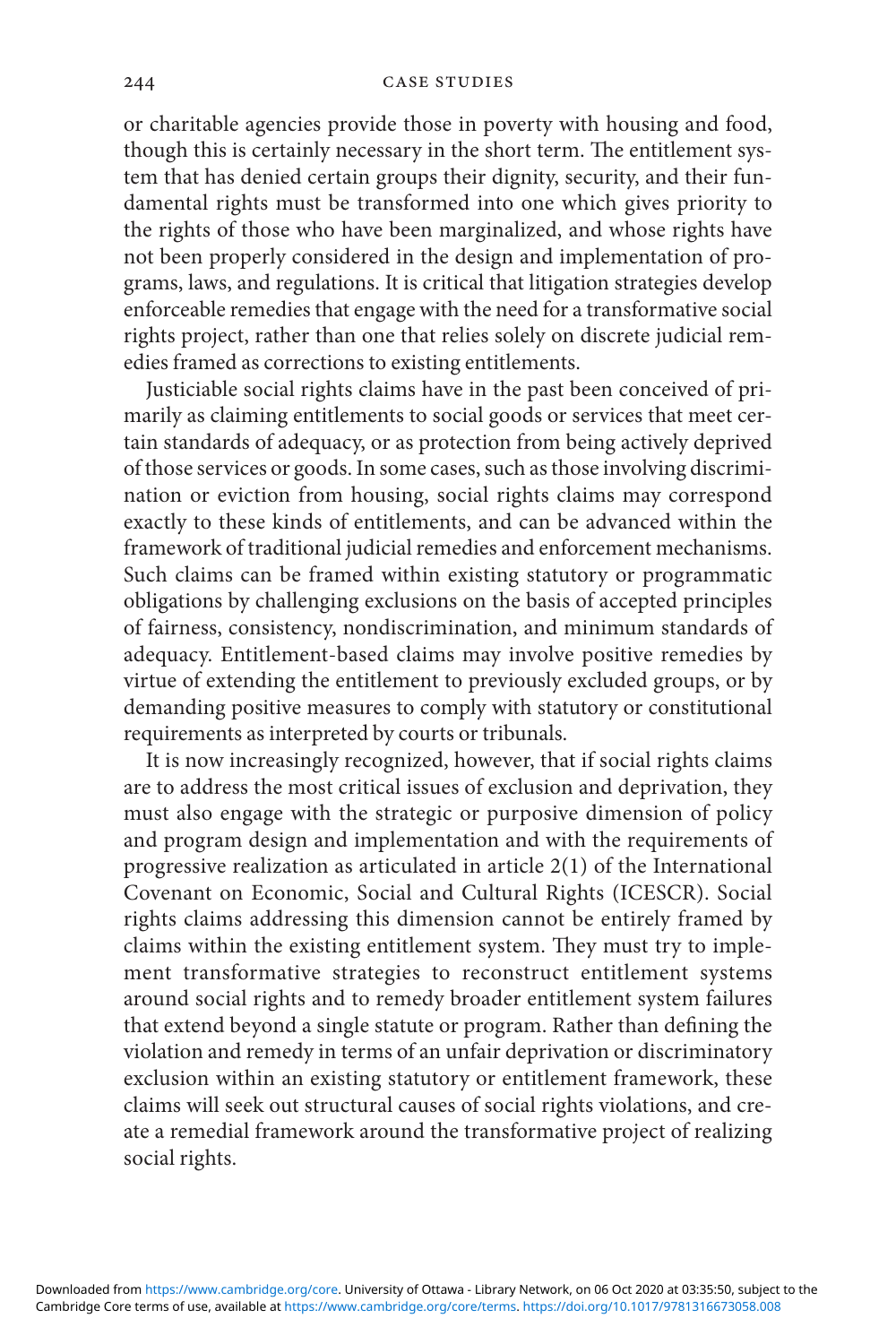There is clearly a tension between entitlement-based or corrective claims on the one hand, such as those which, as in the *Sparks* or *Vriend* cases, extend existing legislative protections to excluded groups, and cases such as *Eldridge* , *Doucet- Boudreau* , and, most notably, *Tanudjaja* where enforcement of judgments may involve new legislative initiatives and the creation of new institutions and programs through meaningful engagement with rights claimants or stakeholders.

The transformational dimension of social rights remedies and enforcement is most obvious in claims such as the one advanced in *Tanudjaja* . Social rights claims which identify specific exclusions and seek immediate remedies may also have a longer-term transformative effect, however. Claims to entitlements within existing legislative frameworks rely on interpretations of law and of what constitutes reasonable exercise of conferred decision- making authority, both of which are tied to the realization of social rights. Single entitlement- based claims such as those in *Sparks* or *Vriend* may sometimes offer the most strategic approach to challenging the devaluing of the rights of certain groups. In other cases, such as *Eldridge* or *Insite* , interpreting and administering statutes in a manner that is consistent with social rights may be the most effective way to affirm social rights values and engage with broader systemic issues. It is important to recognize the transformative dimension of engagement with courts' interpretive role, since giving meaning to rights in particular legislative contexts is a critical component of transformational rights strategies, whether they rely on legal claims or on broader strategies of social mobilization, public education, and political advocacy.

The success of equality rights litigation on issues of same-sex partnerships in Canada is a good example of the transformative potential of entitlement- based rights claims. Claims advanced by the LGBT community in Canada have consisted largely of challenges to exclusions from existing statutory entitlements or protections. These claims, however, have nevertheless proven to have an immense transformative effect. The inclusion of sexual orientation in human rights legislation and the inclusion of same-sex partners in benefits previously restricted to heterosexual couples, in addition to providing benefits and protections that were previously denied, has helped to redefine discriminatory concepts of family, spousal relationships, and marriage. Challenging discriminatory exclusions within existing entitlement frameworks successfully engaged with systemic patterns of marginalization and discrimination, resulting in a revaluing of the rights of those whose fundamental rights had previously been denied. 106

<sup>106</sup> For an overview of these developments see Smith (2005).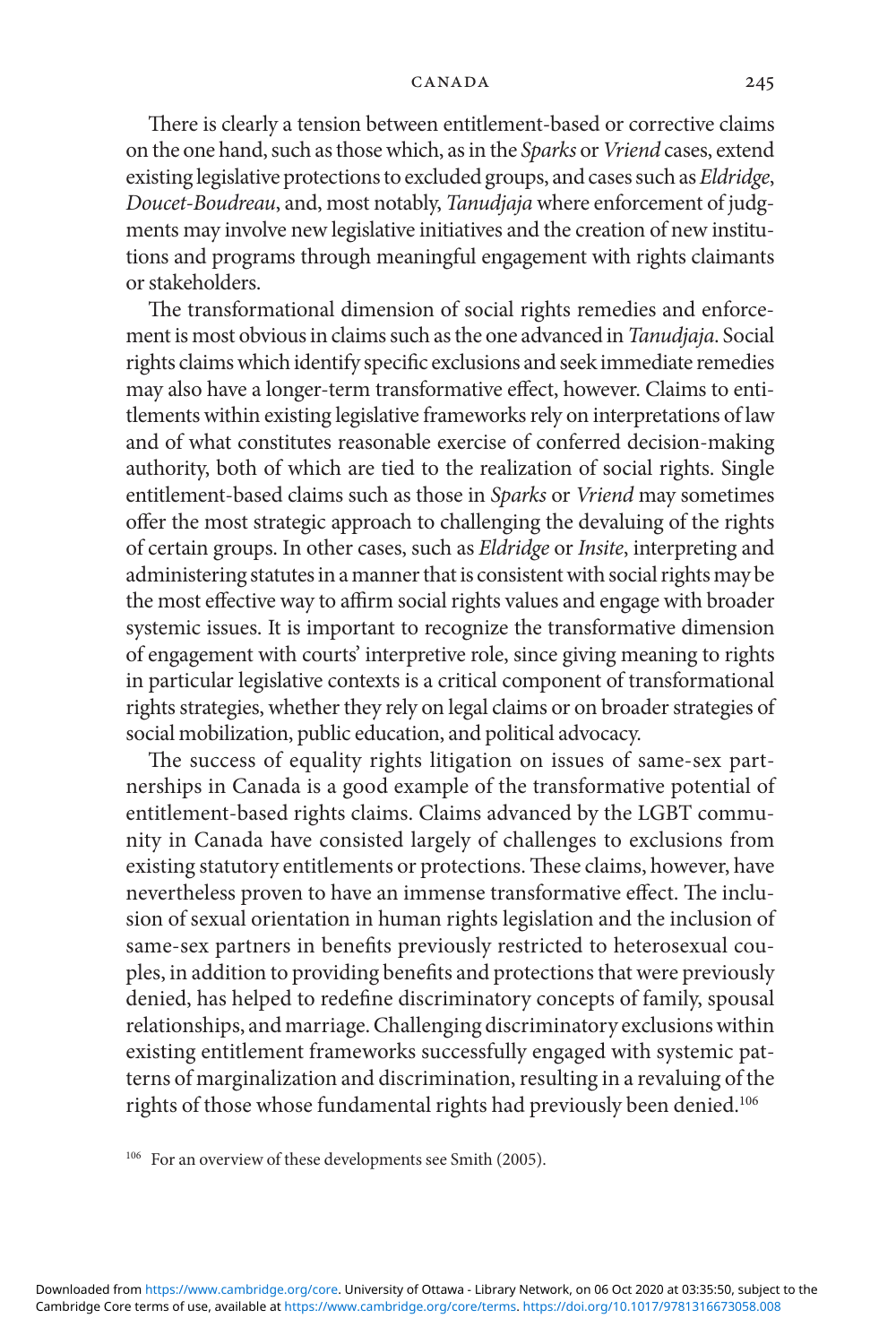Canadian equality jurisprudence has made important contributions to the understanding of this dialectic between entitlement- based claims and the transformative goals of social rights litigation. Canada's comparatively rich history of substantive equality in early jurisprudence under provincial and federal human rights legislation during the 1970s and 1980s carried over into unique commitments to substantive equality under section 15 of the *Canadian Charter* (Porter, 2006). Canadian courts played a path- breaking role in linking the right to nondiscrimination to positive obligations capable of addressing structural barriers to equality. An early example was the case of *Action Travail des Femmes* , in which a women's organization filed complaints of systemic sex discrimination against the Canadian National Railway. In that case, the remedy granted by the human rights tribunal and upheld by the Supreme Court of Canada included an employment equity program to remedy the underrepresentation of women and other ongoing effects of systemic discrimination within the industry.<sup>107</sup> Canada was also the first constitutional democracy to include disability as a constitutionally prohibited ground of discrimination, recognizing that nondiscrimination includes positive obligations to reasonably accommodate unique needs of people with disabilities. This legacy remains an important reference point for the notion of substantive equality. While Canadian courts have sometimes retreated from the substantive approach to equality that lay at the centre of historical expectations of the *Canadian Charter* (Porter, 2006; Jackman, 2010), the court's finding in *Eldridge* that conferred decision-making authority must be exercised so as to meet governments' positive obligations to ensure substantive equality remains good law and provides a firm foundation for transformative equality claims under both the *Canadian Charter*  and by way of administrative law.

The Supreme Court's jurisprudence suggests, as has been described, a convergence and interdependence of a number of different approaches to reasonableness including proportionality and reasonable limits review under the *Canadian Charter*, administrative law reasonableness review, and the requirement of reasonable accommodation of needs of groups protected from discrimination, including but not limited to persons with disabilities.<sup>108</sup> The court has adopted a rigorous standard of reasonableness review in all of these contexts, which can be applied so as to be compatible

<sup>&</sup>lt;sup>107</sup> CN v. Canada (Canadian Human Rights Commission), [1987] 1 SCR 1114.<br><sup>108</sup> For consideration of these convergences, prior to the Supreme Court's decision in *Doré*, see Gratton and Sossin (2011).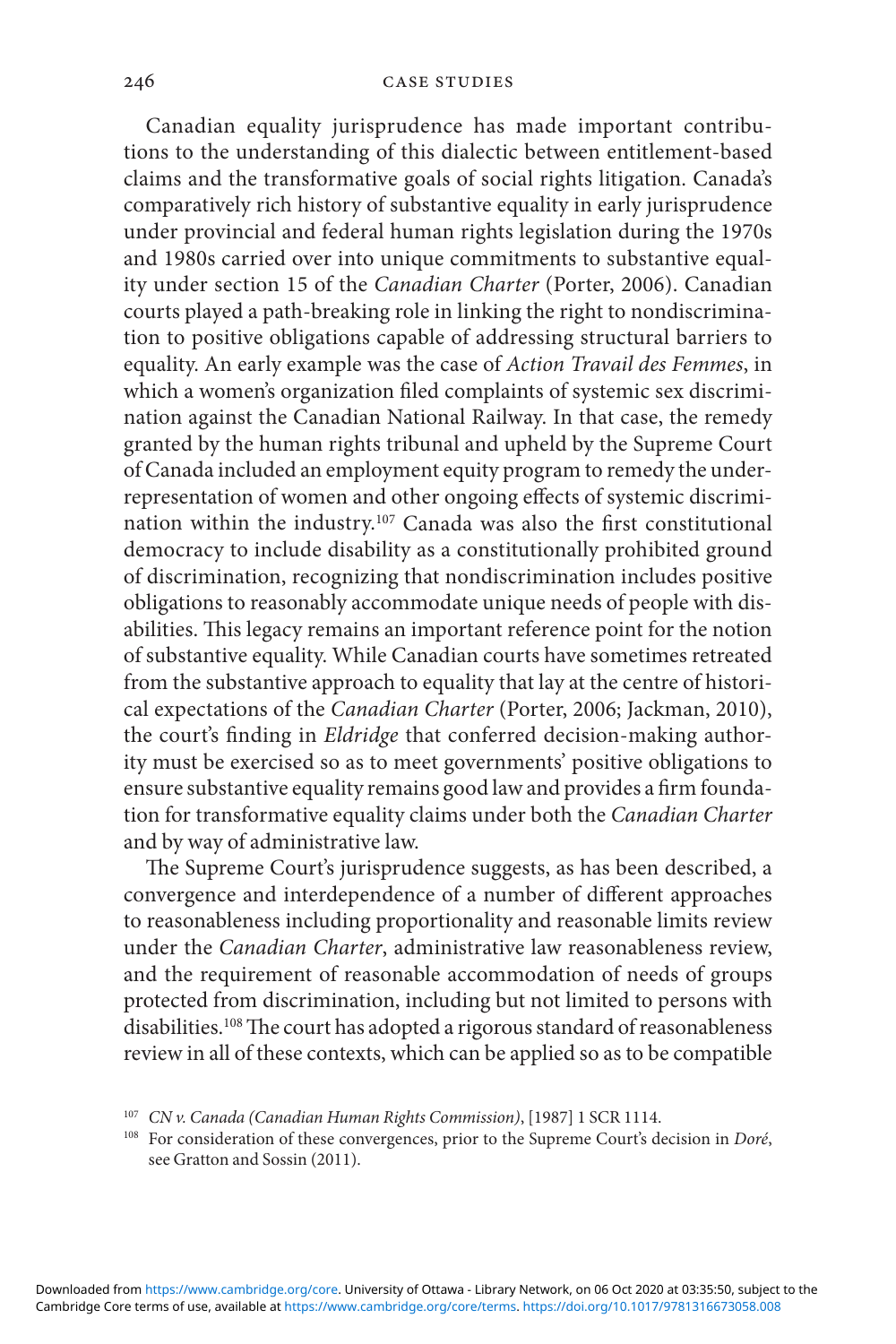with Canada's commitments to international human rights, and with the emerging international standard of reasonableness included in the new Optional Protocol to the ICESCR (Porter, 2009; Griffey, 2011). It is the right to reasonable decisions and policies, informed by international human rights values, which potentially brings together individual entitlement claims and broader structural, transformative claims, mapping out a strategy that moves beyond the enforcement of particular judicial decisions to a strategy for social transformation based on human rights values. The right to reasonable decisions and policies requires not only reasonableness in the administration of statutory entitlements, but more broadly, the design and implementation of reasonable strategies to fulfill social rights.

 Many claimants are not in a position to forego individual remedies in the way that the individual applicants in the *Tanudjaja* case chose. In that case the applicants intentionally relinquished any individual claim and sought only systemic remedy in the form of a rights- based strategy to end homelessness and implement the right to adequate housing in Canada. In other contexts it would be preferable to ask the court to order the immediate provision of individual remedies. Strategic litigation aimed at systemic solutions should complement and not displace the vast array of individual claims to particular benefits or challenges to evictions or to discriminatory policies that are critical to housing rights advocacy in Canada and elsewhere. There is ample room for both types of claims.

Modern systems of governance, in which many services and programs are contracted out and complex forms of public– private partnerships abound, demand innovative approaches to social rights remedies and enforcement. New remedial strategies must reflect the multiplicity of actors and the diverse legislative, policy, or adjudicative contexts in which social rights claims must be advanced. State regulation of private actors, whether in the form of contractual obligations or judicial oversight, particularly when they have been delegated governmental responsibilities in relation to social rights, as in the *Eldridge* case, must mean more than restraining them from doing harm. Private actors taking on governmental obligations must also bear positive obligations with respect to the realization of social rights, such as by participating in strategies to fulfill social rights over time. The modern approach to social rights remedies and enforcement must therefore engage with areas of policy, program development and planning that have often escaped human rights scrutiny in the past because of the challenges of enforcing remedies in this context.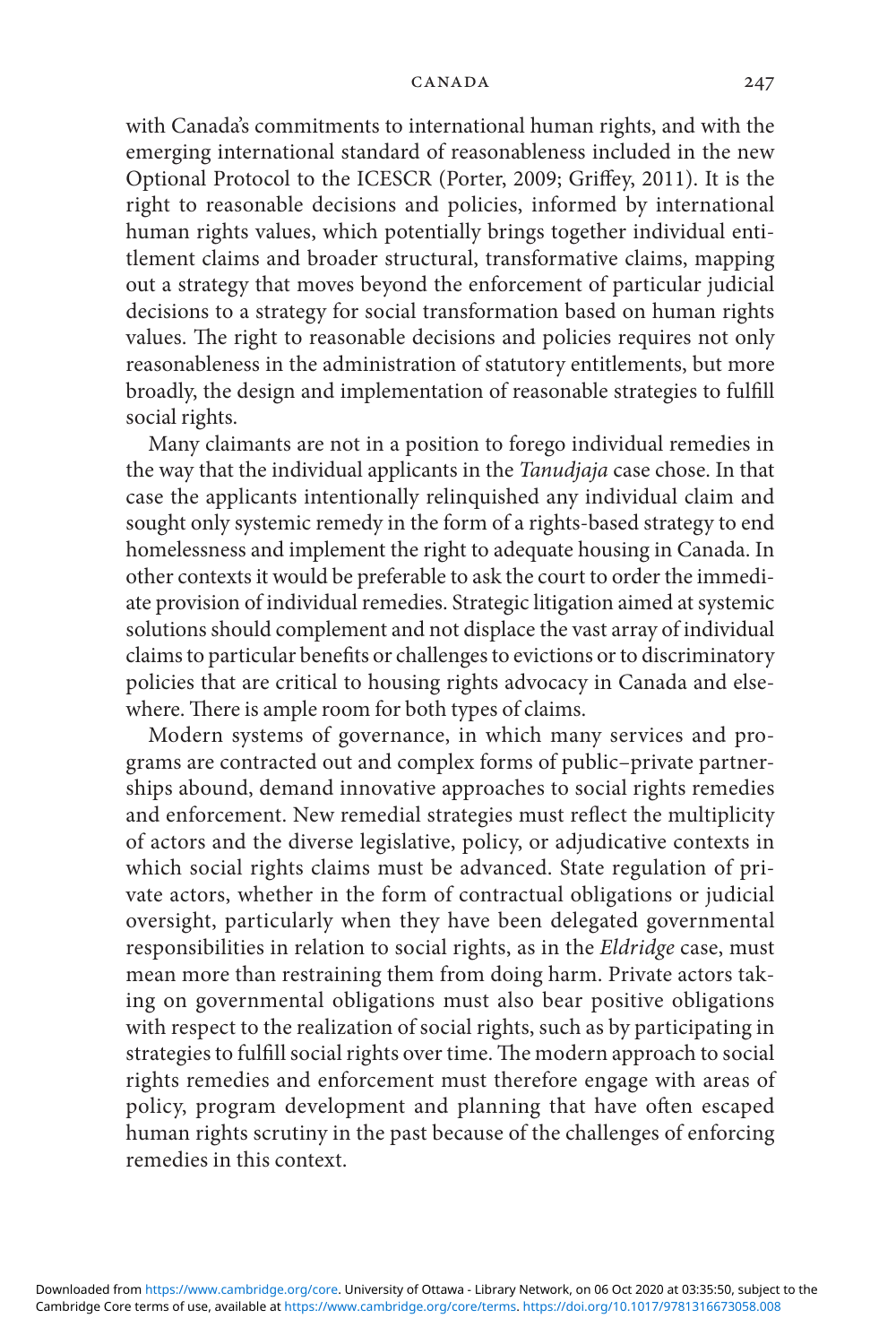Recognizing that multiple actors are involved as duty- bearers does not lessen state responsibility for violations of social rights. Although private actors may be directly responsible for violations, patterns of systemic exclusion and disadvantage are sustained and reinforced by failures of the state to prevent and remedy them through appropriate legislative (and other) means. As the Supreme Court of Canada properly noted in *Vriend* : "Even if the discrimination is experienced at the hands of private individuals, it is the state that denies protection from that discrimination." 109 Protection from discrimination by private actors imposes both negative and positive duties on private actors. The latter include obligations to accommodate the needs of disadvantaged groups and to redress systemic inequality. Similarly, the governments' duty to fulfill social rights through reasonable measures commensurate with the maximum of available resources must be borne by private entities with delegated authority, as in *Eldridge*  when nongovernmental hospitals were made to comply with reasonableness standards in the *Canadian Charter*. The intricate links between state policy and the exclusions and inequalities created by the private market challenges litigants to demand a more principled and strategic approach to rights-based policy development, regulation, and legislation. Effective remedies must engage with democratic, institutional, and administrative processes at multiple levels of government and delegated decision making in order to vindicate rights in the context of new forms of governance . A new conversation among governments, stakeholders, human rights institutions, administrative decision makers, tribunals, and courts must be framed around the realization of rights and the interests at stake for rights holders, from which new understandings of duties should emerge.

The expanded role of administrative bodies in relation to rights-based adjudication means that a "robust" standard of reasonableness, articulated in similar terms by the Supreme Court of Canada, by the Constitutional Court in South Africa, and international human rights bodies, can help to initiate these new conversations and guide their outcomes. Reasonableness has become an important framework for the accountability of administrative decision makers and the enforcement of human rights norms and values among a range of decision makers beyond courts. Advocating for and enforcing reasonable, rights-compliant decisions in a wide array of settings places significant demands on under-resourced advocacy organizations and claimant groups. However, the potential benefits of these new approaches, with their broad range of application, must not be disregarded.

<sup>109</sup> Vriend, para. 103; see generally Jackman (1998) and Porter (1999).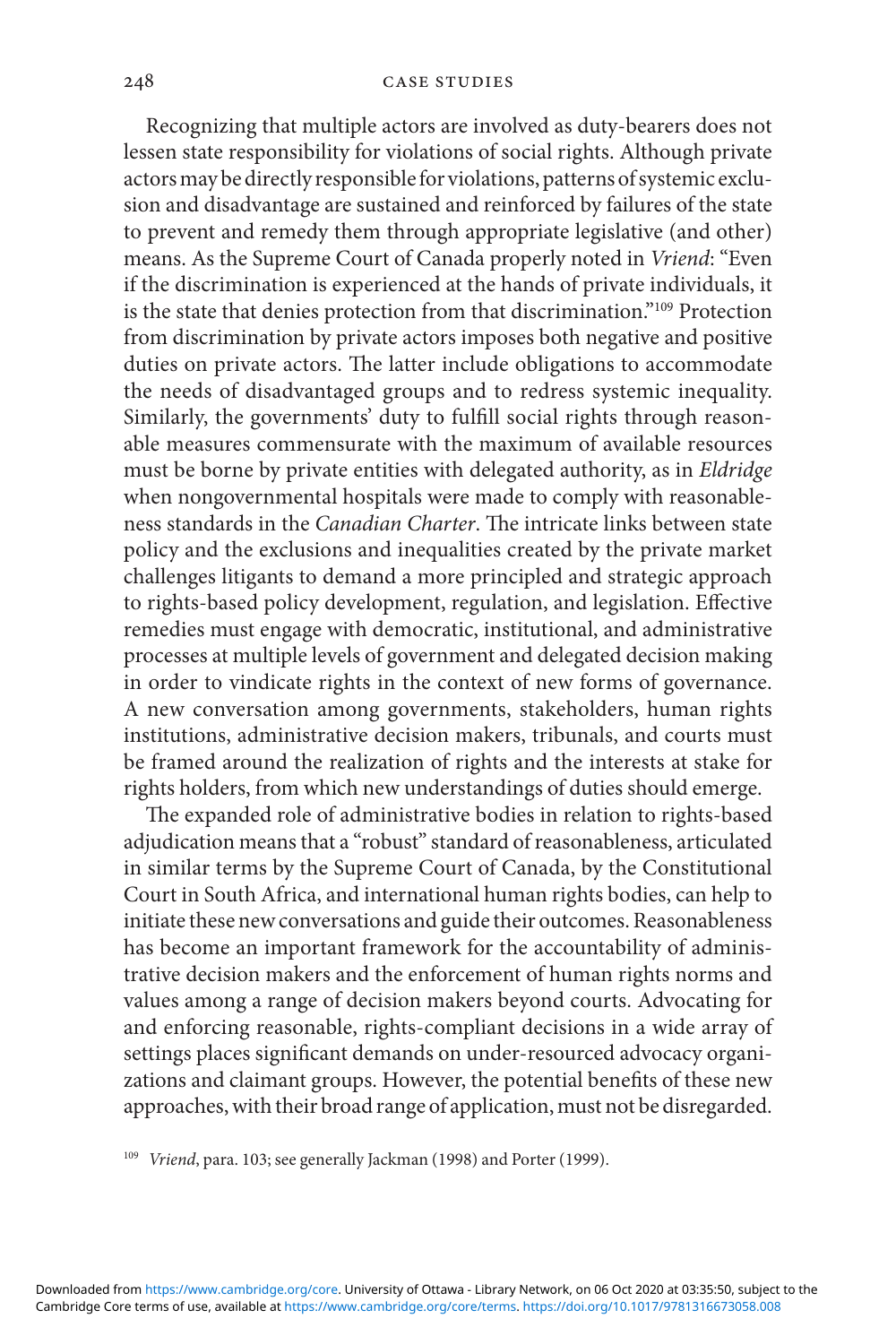Claiming social rights must invariably engage with questions about what is reasonable in particular contexts. It does not serve the longer term goals of social rights advocacy to try to avoid "soft" elements tied to contextual decision making in search of hard and fast remedies in every case.

The judicial reticence to engage with broader systemic failures rather than discrete deprivations or exclusions remains a serious obstacle to effective social rights litigation in Canada. The Supreme Court has insisted on leaving undecided the question of whether there is an obligation to put programs and benefits in place *ab initio* in order to ensure social rights. 110 However, the Supreme Court has at the same time recognized that the *Canadian Charter* applies to governments' failures to act within their authority in the same way as it applies to their actions. 111 Ultimately, there is no justification in the context of Supreme Court jurisprudence for the argument that governments have no constitutional obligation to take positive legislative and programmatic measures to ensure rights. Such a position is at odds with Canada's international human rights obligations to adopt necessary legislative measures to implement international human rights, and it is also fundamentally at odds with the court's affirmation that remedies must be responsive and effective. Approaches to remedies and enforcement of rights must catch up with the emerging recognition that the *Canadian Charter* imposes both positive and negative obligations.

The Supreme Court's reluctance to affirm positive obligations under the *Canadian Charter* has meant that courts have sometimes failed to properly engage with the broader purposes of the *Charter* and of international human rights in the design and enforcement of remedies. An early example of this failure was a decision of the Nova Scotia Court of Appeal in an early *Canadian Charter* case on welfare entitlements. After finding that lower welfare rates for single fathers were discriminatory, the court chose to remedy discrimination by lowering the benefits of single mothers to the level of single fathers or "equalizing down" to identical levels of gross inadequacy.<sup>112</sup> The Supreme Court of Canada properly criticized this remedial approach as "equality with a vengeance."<sup>113</sup> In *Vriend*, although the majority of the Supreme Court of Canada ordered "sexual orientation" to be read into Alberta's provincial human rights legislation, it stopped short of holding that there is a positive obligation to enact human rights legislation,

<sup>&</sup>lt;sup>110</sup> This was the Court's official position in *Eldridge*, *Vriend*, and N.A.P.E.<br><sup>111</sup> *Vriend*, at para. 60.<br><sup>112</sup> *Attorney-General of Nova Scotia v. Phillips* (1986), 34 DLR (4th) 633 (NSCA).<br><sup>113</sup> *Schachter*.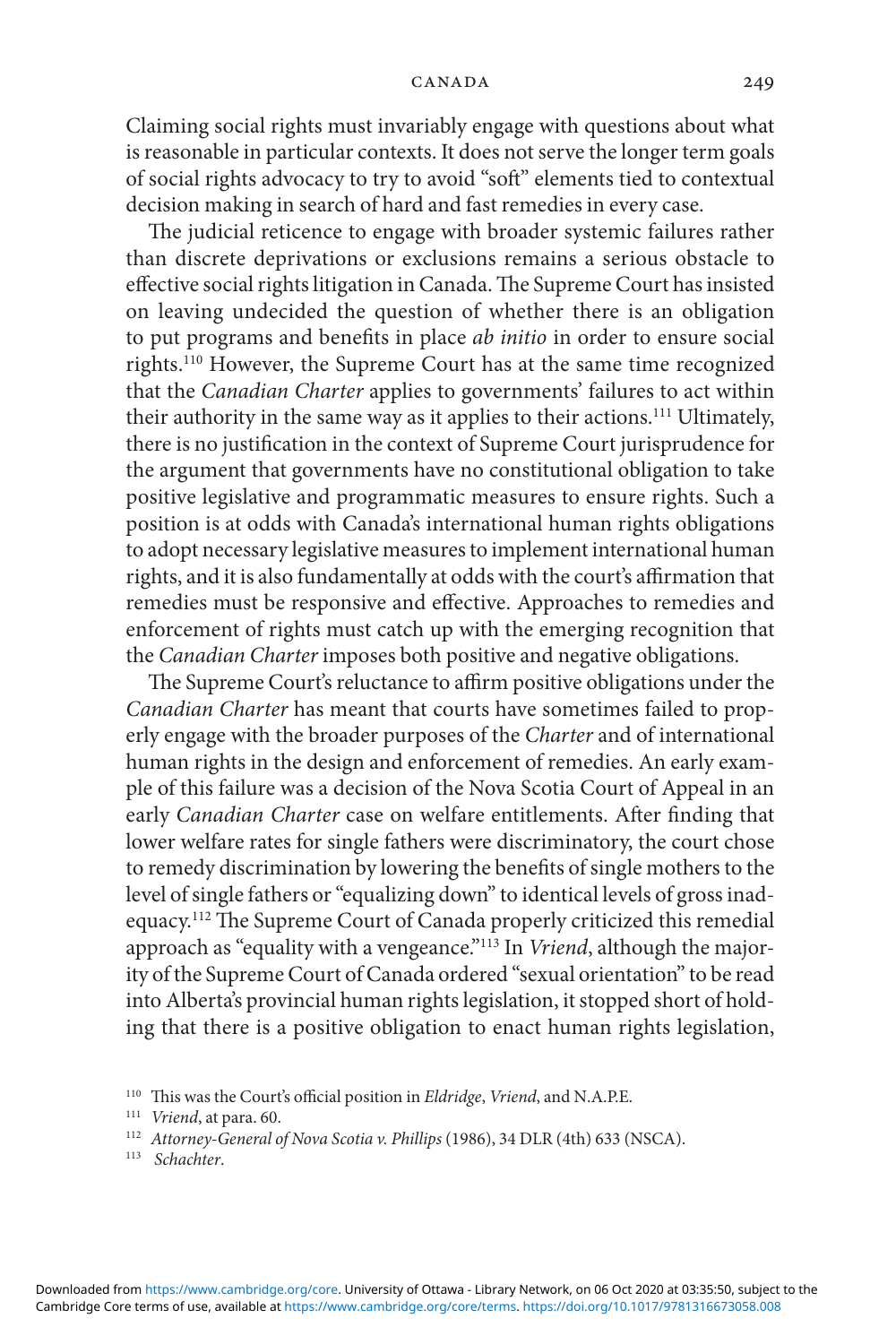considering such a finding unnecessary in that case. It was thus open to one justice, Justice Major, to dissent on the remedy, favoring a declaratory remedy that would allow the legislature to choose "no human rights Act over one that includes sexual orientation as a prohibited ground of discrimination."<sup>114</sup> The dissent provided fuel to right wing groups in Alberta to "enforce" the Supreme Court's decision with a vengeance by demanding that human rights legislation be repealed.<sup>115</sup> Clearly, a more coherent and consistent approach to the issue of substantive obligations and remedies is based on a recognition of positive obligations to enact necessary legislation and programs infusing the design and choice of remedies with values that move beyond the four corners of a particular statutory entitlement, toward the goal of substantive realization of rights.

Judicial timidity about positive rights in Canada is often based on a misguided focus on the relationship between courts and legislatures which leaves out of the equation the rights claimants and the interests at stake. The expansion of a two-way "dialogue" between courts and legislatures into a broader engagement with democratic processes to ensure that rights claimants are heard is thus vital to the effective enforcement of systemic claims in Canada. A rigid division between the hearing process, in which claimants' voices are heard, and a remedial process from which they are too often excluded, is doomed to failure.

Effective participation by rights holders must be incorporated into standards of reasonable decision making and courts must frame enforcement orders in a way that engages all of the relevant actors in an ongoing, rights- based process of accountability to substantive rights. Social rights violations are generally the result of failures of democratic accountability and inclusiveness; as such, social rights remedies must be enforced in a manner that will bring about new forms of democratic participation and accountability, empowering marginalized communities to play a meaningful role in decision-making processes. The struggle for meaningful voice and democratic empowerment through more effective judicial remedies is one which advocates and rights claimants in Canada share with their allies elsewhere, and which will hopefully benefit from advances being made both at the United Nations and in other domestic and regional systems in designing more participatory and effective remedies to social rights violations. In all of these spheres, advocates and claimants must at times remain stubborn in the face of resistance, and insist that prevailing notions of

<sup>&</sup>lt;sup>114</sup> Ibid. para. 196. (Major J dissenting in part).<br><sup>115</sup> See, for example, Byfield (1995).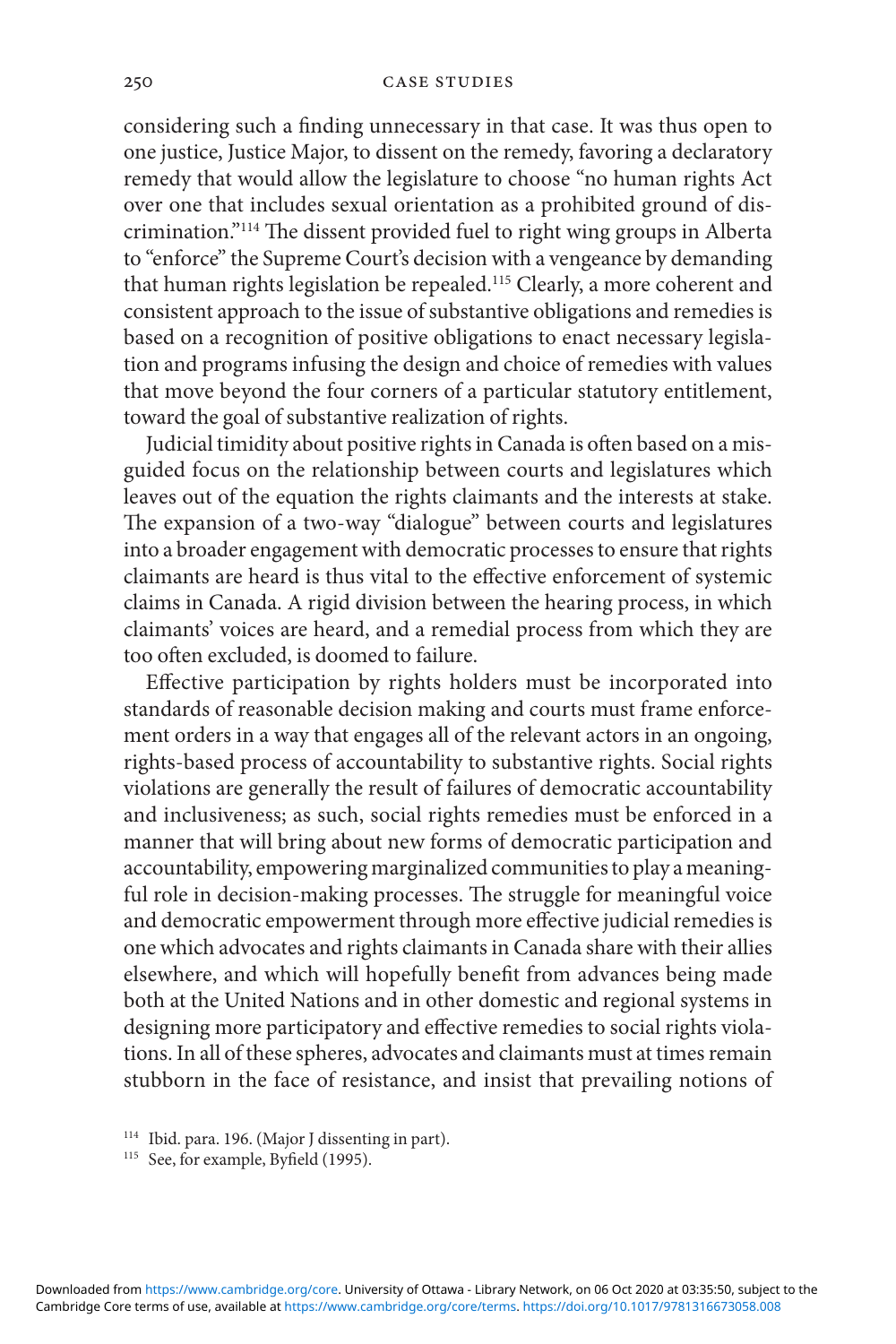justice and remedial enforcement adapt to the demands of those who have been too long denied access to justice and effective remedies.

### **References**

- Abbott, Kenneth W. and Ducan Snidal (2000), "Hard and Soft Law in International Governance," *International Organization*, 54(3), 421-456.
- Acker, Alison (undated), Statement by Alison Acker in Personal Email Correspondence, on file with author.
- Arbour, Louise (2005), "Freedom from Want" from Charity to Entitlement (Quebec City: LaFontaine-Baldwin Lecture).
- Baker, Jamie (2006), "Pay Equity Cash 'Addresses a Wrong", *The Telegram (St. John's*), http://nlpayequity.cupe.ca/nlpayequity/Article\_from\_the\_St, 24 March, at A3.
- Byfield, Link (1995), "The Supreme Court Has Left Alberta No Choice but to Repeal Its Human Rights Act," *Alberta Report*, 22(26), June 2-3.
- CBC News (2012), "Vancouver's Ban on Homeless Street Sleeping Challenged," 22 November www.cbc.ca/news/canada/british-columbia/story/2012/11/21/ bc- homeless- lawsuit.html (accessed 7 August 2014).
- Chayes, Abram and Antonia Chayes (1995), *The New Sovereignty Compliance with International Regulatory Agreements* ( Cambridge, MA : Harvard University Press).
- General Manager of Engineering Services ( 2011 ), *Structures for Public Expression on City Streets* (Standing Committee on Planning and Environment, Vancouver), http:// former.vancouver.ca/ ctyclerk/ cclerk// 20110407/ documents/penv1StructuresforPublicExpressiononCityStreets.pdf.

*Gosselin v. Quebec* (Attorney General), [ 2002 ] 4 SCR 429, 2002 SCC 84.

- Government of Canada (May 2013), "OP 10 Permanent Residency Status Determination," www.cic.gc.ca/english/resources/manuals/op/op10-eng.pdf.
- Gratton, Susan L. and Lorne Sossin (2011), "In Search of Coherence: The Charter and Administrative Law under the McLachlin Court," in Adam Dodek and David Wright (eds.), *The McLachlin Court's First Ten Years: Reflections of the* Past and Projections of the Future (Toronto: Irwin Law inc.).
- Greater Victoria Coalition to end Homelessness (2014), "Housing Ends Homelessness," Greater Victoria Coalition to end Homelessness, http:// victoriahomelessness.ca/get-informed/housing/ (accessed 21 August 2014).
- Greene, Shiela H. (2010), *Letter from Shiela H. Greene*, Counsel for Appellants in *Newfoundland (Treasury Board) v. N.A.P.E.*, [2004] 3 SCR 381 (29 March 2010).
- Griffey, Brian (2011), "The 'Reasonableness' Test: Assessing Violations of State Obligations under the Optional Protocol to the International Covenant on Economic, Social and Cultural Rights," *HRL*, 11(2), 275-327.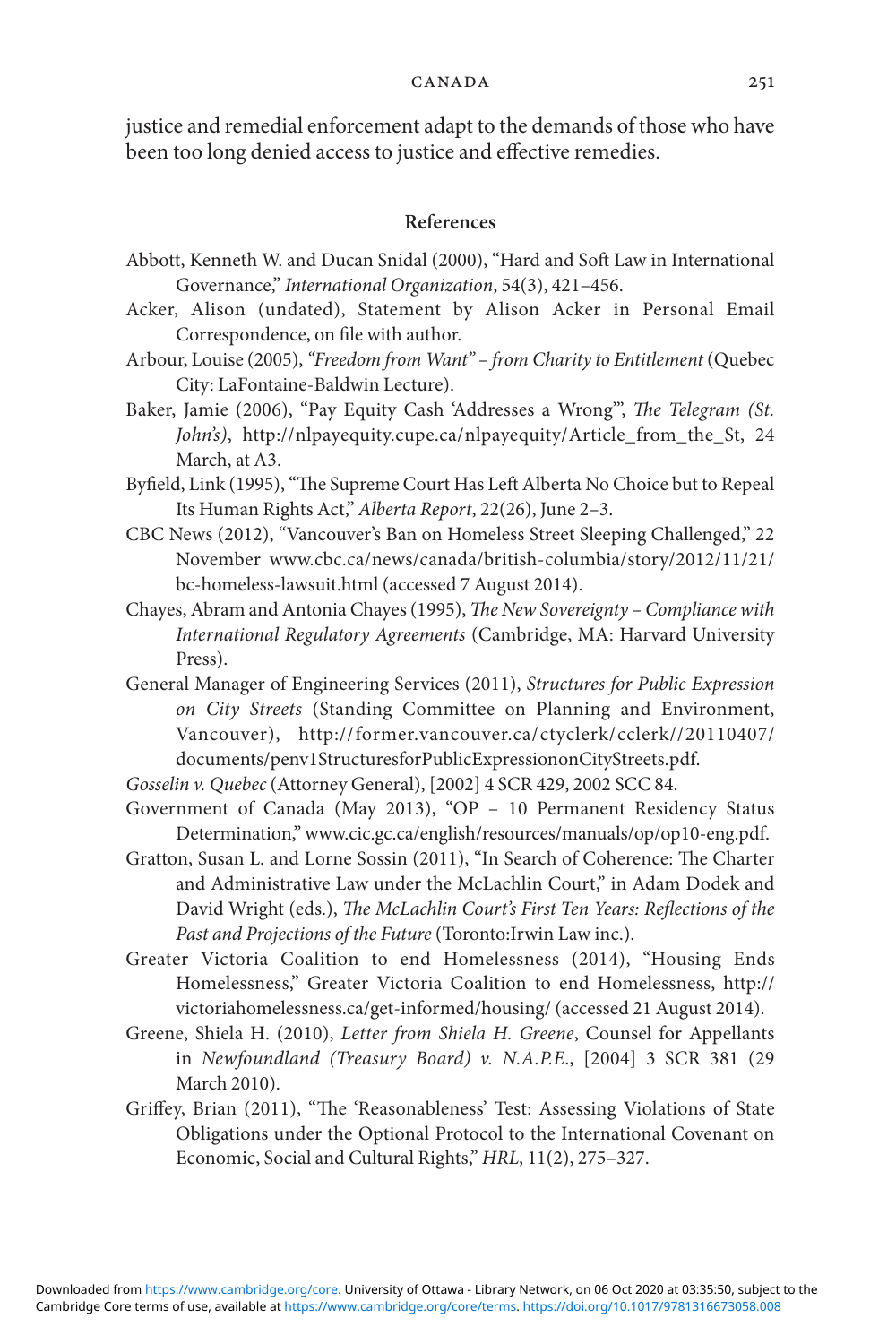- Harris, Megan (2011), "Following Insite Ruling, Safe-Injection Sites Planned for Montreal and Quebec City," *This Magazine*, 11 November, http://this .org/ blog/ 2011/ 11/ 28/ insite- safe- injection- montreal- quebec/ (accessed 7 August 2014).
- Jackman, Martha (1998), "Giving Real Effect to Equality: Eldridge v. British Columbia (A.G.) and Vriend v. Alberta," *Rev Const Stud*, 4(2), 352 – 371 .
	- (2010), "Constitutional Castaways: Poverty and the McLachlin Court," in Sanda Rodgers and Sheila McIntyre (eds.), *The Supreme Court of Canada and Social Justice: Commitment, Retrenchment or Retreat (Markham, ON: LexisNexis* Canada ); (2010), Supreme *Court Law Review* , 50, 297– 328.
- King, Douglas (undated), Statement by Douglas King in Personal Email Correspon*dence*, on file with author.
- Liew, Jamie (2012), "Finding Common Ground: Charter Remedies and Challenges for Marginalized Persons in Public Spaces," 1:1 C.J. Poverty Law.
- Mellon, Hugh (2006), "Charter Rights and Public Policy Choices: The Supreme Court and Public Finance," *Forum Constitutionnel*, 15(3), 135-146.
- National Council on Welfare, Poverty Profile 1980-1990 (Ottawa, 1992).
- Norris, Dave (2003), "The Fiscal Position of Newfoundland and Labrador," Royal Commission on Renewing and Strengthening Our Place in Canada, May, www.gov.nl.ca/publicat/royalcomm/research/Norris.pdf (accessed 7 August 2014).
- Office of the United Nations High Commission for Human Rights (OHCHR), "Olivier De Schutter, Special Rapporteur on the Right to Food: Visit to Canada from 6 to 16 May 2012: End-of-Mission Statement," www.ohchr .org/ EN/ NewsEvents/ Pages/ DisplayNews.aspx?NewsID=12159&LangID=E (accessed 7 August 2014) .
- Pivot Legal Society (N.D.), "City by-Laws Must Respect Homeless Rights," www .pivotlegal.org/ pivot- points/ blog/ city- by- laws- must- respect- homelessrights (accessed 7 August 2014) .
- Porter, Bruce (1999), "Beyond Andrews: Substantive Equality and Positive Obligations after Eldridge and Vriend," *Const Forum Const*, 9(3), 71–82, www.law.ualberta.ca/centres/ccs/userfiles/9-3porter.pdf.
	- ( 2006), "Expectations of Equality," Supreme Court Law Review, 33(23), 23-44.
	- (2009), "The Reasonableness of Article  $8(4)$  Adjudicating Claims from the Margins," *Nordic Journal of Human Rights*, 27(1), 39-53.
	- ( 2014a ), " Inclusive Interpretations: Social and Economic Rights and the Canadian Charter," Helena Alviar, Karl Klare and Lucy Williams (eds.), *Social and Economic Rights in Theory and Practice: A Critical Assessment (London and* New York: Routledge), 215-234.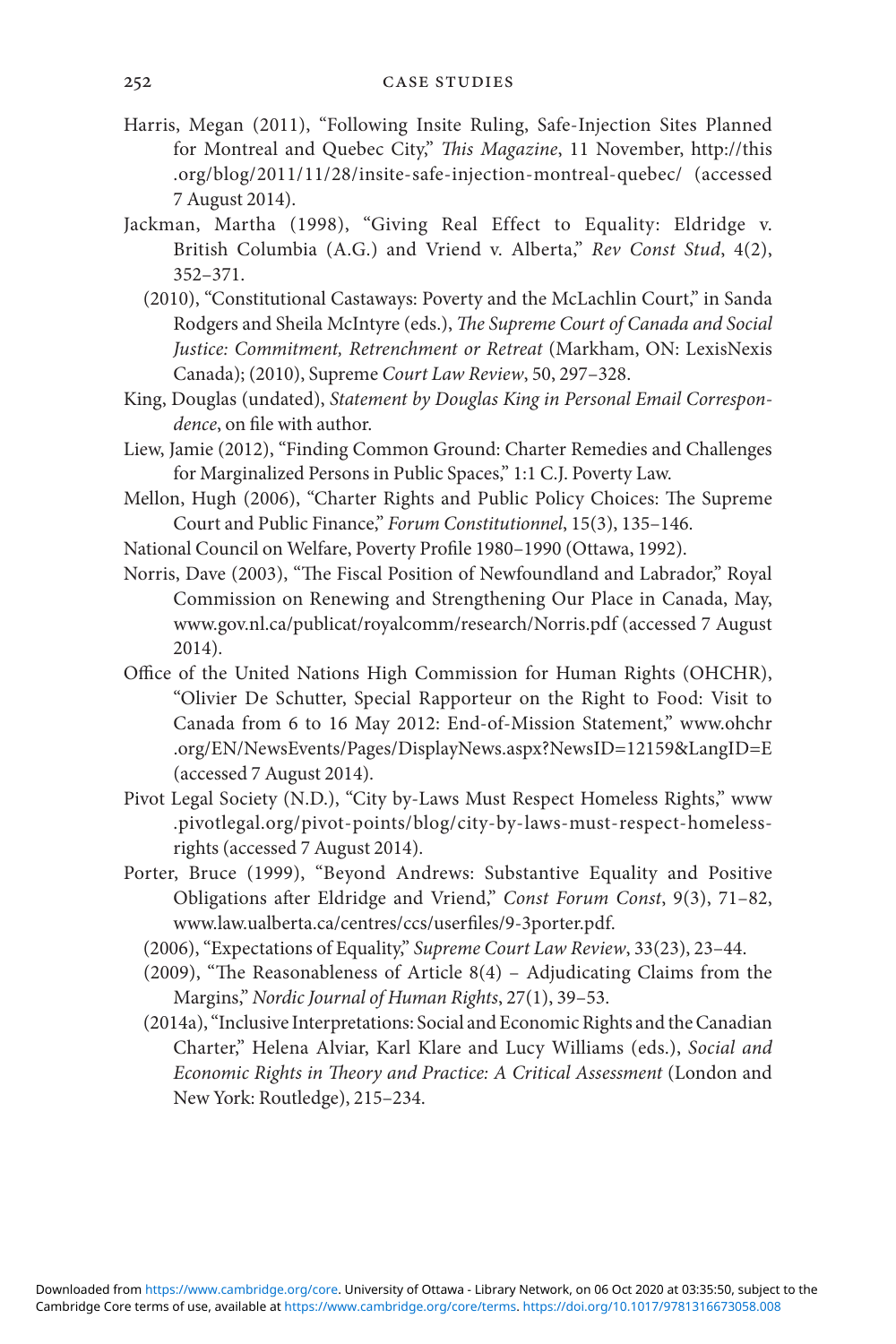- (2014b), "International Rights in Anti-Poverty and Housing Strategies: Making the Connection," in Martha Jackman and Bruce Porter (eds.), *Advancing* Social Rights in Canada (Toronto: Irwin Law 2014), 33-64.
- (forthcoming), " Reasonableness in the Optional Protocol to the ICESCR ," in Rebecca Brown, Malcolm Langford, Bruce Porter and Julieta Rossi (eds.), The Optional Protocol to the International Covenant on Economic, Social and Cultural Rights: A Commentary (Capetown: Pretoria University Law Press).
- Porter, Bruce and Martha Jackman (2008), "Canada: Socio-Economic Rights Under the Canadian Charter," in Malcolm Langford (ed.), *Social Rights Jurisprudence: Emerging Trends in International and Comparative Law*  (New York: Cambridge University Press), 209-229.
	- (2014), "Strategies to Address Homelessness and Poverty in Canada: The Charter Framework," in Martha Jackman and Bruce Porter (eds.), *Advancing Social Rights in Canada* (Toronto: Irwin Law 2014), 99-100.
- Quinot, Geo and Sandra Liebenberg (2011), "Narrowing the Band: Reasonableness Review in Administrative Justice and Socio- economic Rights Jurisprudence in South Africa," *Stellenbosch Law Review*, 22(3), 639-663.
- Reynolds, Neil (2009), "What Newfoundland Can Teach Us," Globe and Mail, 27 November, www.theglobeandmail.com/ report- on- business/ rob commentary/what- newfoundland- can- teach- us/ article793205/ (accessed 7 August 2014).
- Roach, Kent (2002), "Remedial Consensus and Dialogue under the Charter: General Declarations and Delayed Declarations of Invalidity," University of British *Columbia Law Review*, 35(2), 211-270.
- ( 2013 ), *Constitutional Remedies in Canada* ( Toronto : Canada Law Book ).
- Roach, Kent and Geoff Budlender (2005), "Mandatory Relief and Supervisory Jurisdiction: When Is It Appropriate, Just and Equitable," South African Law *Journal*, 122(2), 325-351.
- Sabel, Charles F. and William H. Simon (2004), "Destabilization Rights: How Public Law Litigation Succeeds," *Harvard Law Review*, 117(4), 1015-1101.
- Sen, Amartya (1988), "Property and Hunger," *Economics and Philosophy*, 4(1), 57–68, reprinted in Wesley Cragg and Christine Koggel (eds.) (2004), *Contemporary Moral Issues* (Toronto: McGraw- Hill Ryerson).
- Smith, Miriam (2005), "Social Movements and Judicial Empowerment: Courts, Public Policy and Lesbian and Gay Organizing in Canada," Politics & Society, 33(2), 327-353.
- Social Rights in Canada (2010), "Charter Challenge to Homelessness and Violations of the Right to Adequate Housing in Canada," April, http:// socialrightscura .ca/ eng/ legal- strategies- charter- challenge- homlessness.html (accessed 7 August 2014).